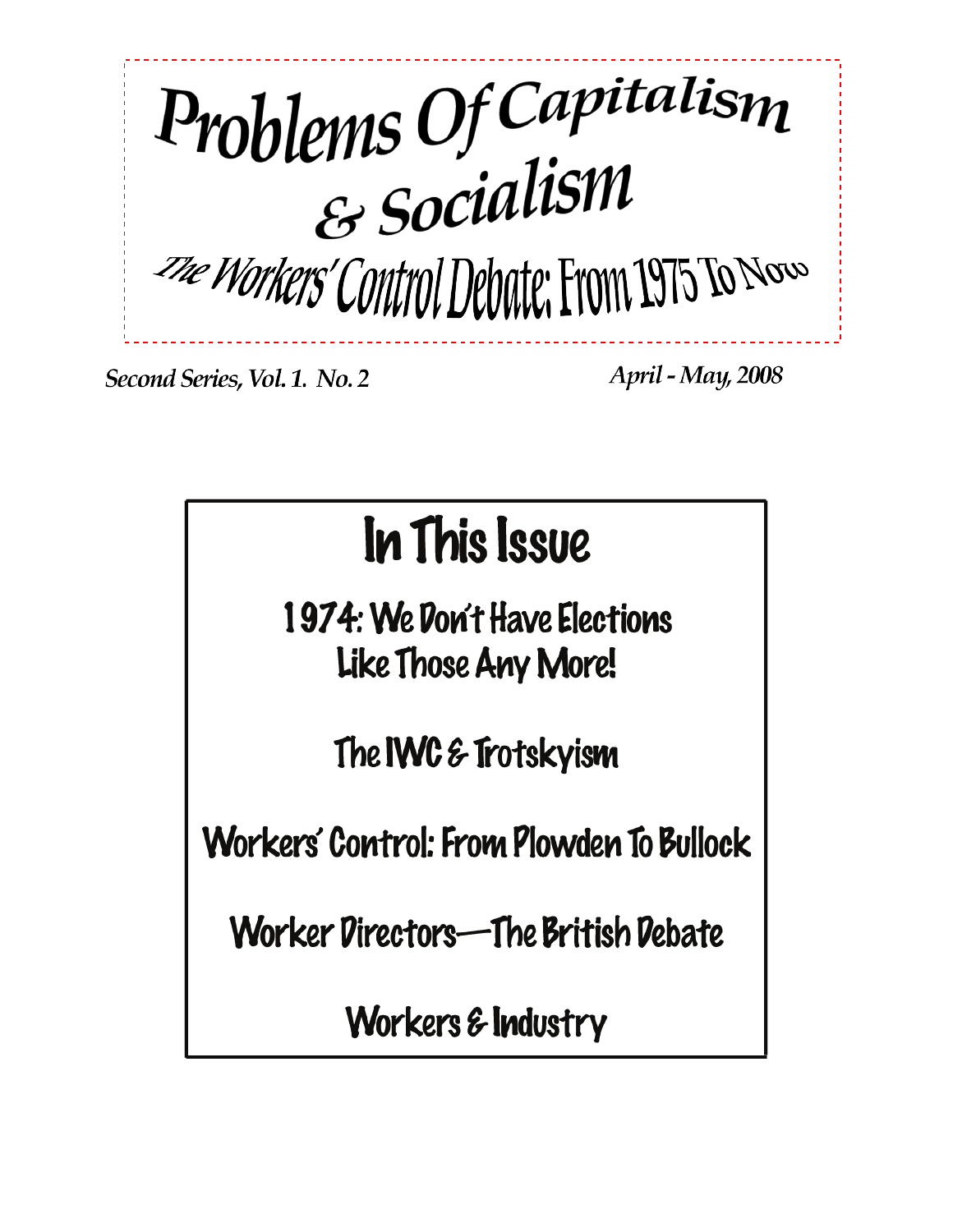### *Problems of Capitalism & Socialism*

*The Debate on Workers' Control. From Discussion to Denial. From Failure to Fallout. From 1975 to Now.*

|  |  |  | <b>SECOND SERIES, VOLUME ONE, NUMBER TWO</b> |  |  |  |
|--|--|--|----------------------------------------------|--|--|--|
|--|--|--|----------------------------------------------|--|--|--|

*Multi-user subscription rates available from the editor.*

*Next Issue—Individuals wishing to ensure their copy of the next issue, please send £4; €6 (payable to Athol Books) to 33 Athol Street, Belfast, BT12 4GX, Northern Ireland.*

*Subscription to this magazine in PDF format is available, price €1.50; £1.00, per issue. See Athol Books website for details*

**Published by: Problems Of Communism** *Committee.*

> *Edited by: Joe Keenan 33 Athol Street Belfast BT12 4GX email: joe @atholbooks.org [website: http://www.atholbooks.org](http://www.atholbooks.org/)*

### *Contents*

| <i>Article</i>                                               | Author                                                      | $P_{AGE}$      |
|--------------------------------------------------------------|-------------------------------------------------------------|----------------|
| 1974: We Don't Have Elections<br><b>Like Those Any More!</b> | Editorial                                                   | $\overline{3}$ |
|                                                              | Reflections On The Campaign For Workers' Control In Britain |                |
| Part 4: The IWC & Trotskyism                                 | Conor Lynch                                                 | <u>13</u>      |
| Workers' Control: From Plowden<br>To Bullock                 | North London Workers' Control<br>Group                      | 16             |
| Worker Directors—The British<br>Debate—Part One              | Manus O'Riordan                                             | 26             |
|                                                              | Workers & Industry                                          |                |
| <u>No. 4 (May 7, 1976)</u>                                   | North London Workers' Control<br>Group                      | 30             |
| No. 5 (May 14, 1976)                                         | <b>NLWCG</b>                                                | <u>33</u>      |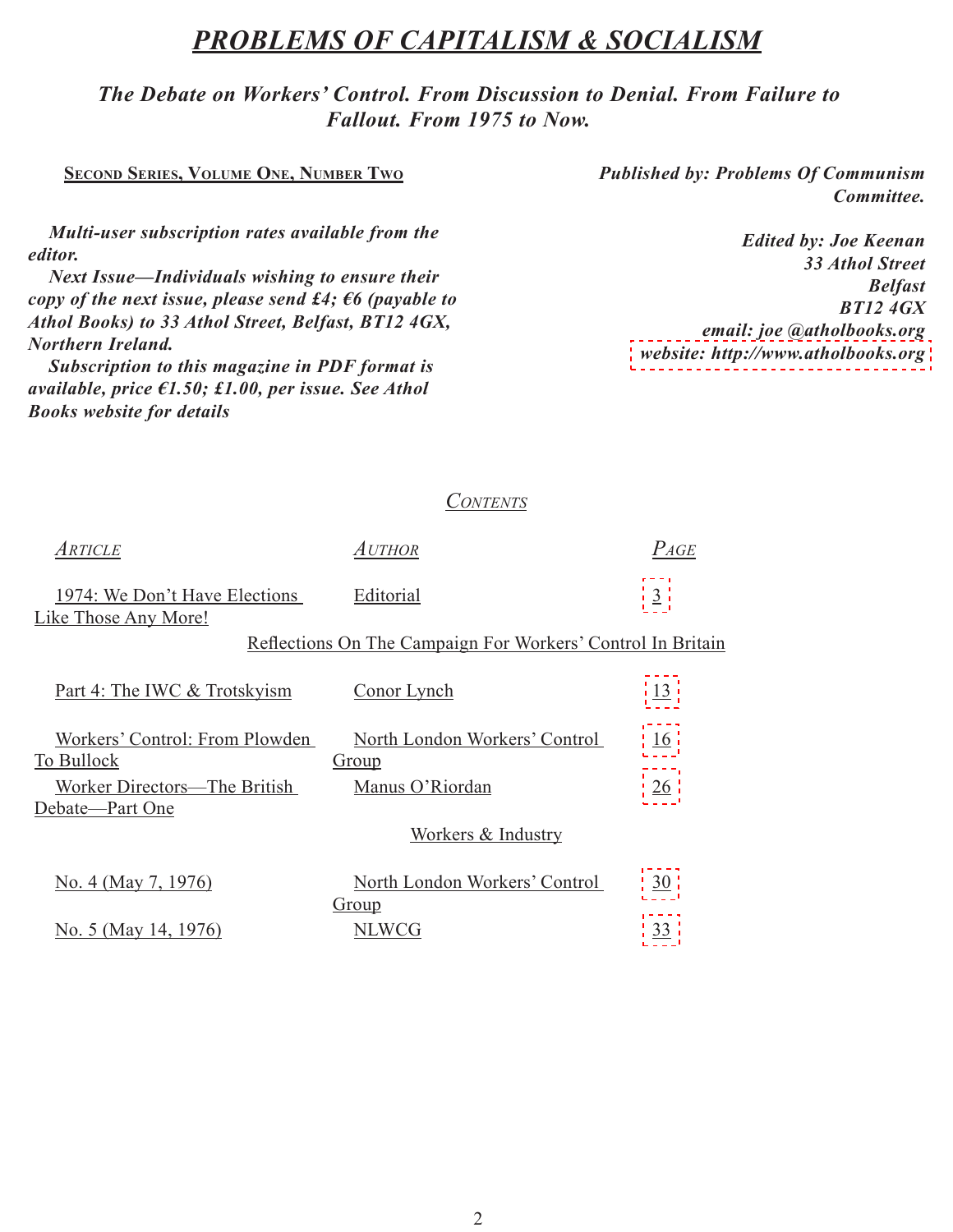# **1974: We Don't Have Elections Like Those Any More!**

### *Editorial*

<span id="page-2-0"></span>*The central political issue of the late sixties and seventies in Britain was the power of the working class which had completely undermined management's right to manage and had demoralised a bourgeoisie which was no longer prepared to make the necessary investment in machinery, plant and training to reverse a long-term decline in industrial productivity. This fundamental imbalance between irresponsible labour and impotent capital generated wage-led inflationary crises and constant political turmoil. It was clear that power and responsibility had to be reconnected within one or the other economically active classes before society collapsed into either purposeless revolution or reaction. And that, precisely that, was the issue in the general elections of February and October 1974.*

### **Tories in the February Election**

In the general election of June 1970 the Conservatives had unexpectedly defeated Labour. Two years later a Miners' strike precipitated a state of emergency and the introduction of a three day week to save electricity (which in those far off days was generated by coal as well as by oil). The Miners won their strike and drove a coach and horses through the government's attempt to control prices and incomes.

Then in 1973, because of the Arab-Israeli War, oil prices soared and inflation, which was high and rising to begin with, hit the roof. Later that year the miners, who had slipped from first to eighteenth in the industrial wages league table, once again threatened strike action. Tory Prime Minister, Ted Heath, once again proclaimed a state of emergency and invoked a three-day week to save electricity. The Miners came out on strike on February 9th. On February 7th. 1974, Heath called an election for February 28th. When Heath made his announcement the BBC commented:

*"In a speech broadcast this evening Mr Heath said the government would continue to try to reach a solution to the miners' dispute during the election campaign.*

*"But he said the country was fed up with industrial action and he called on people to use their vote to show the miners how they felt."*

That was true enough as far as it went, but everyone knew the matter at issue went further than just the

Miners. The Tories election manifesto went right to the heart of the matter:

*"Events from overseas have held us back. They will not destroy us.*

*"Despite the unprecedented sharp rise in world prices, price increases in the shops have, as a result of our counter-inflation policies, been much less than would otherwise have been the case.*

*"We have also made sure that those worst hit by rising prices, in particular pensioners, are better protected than they have ever been before.*

*"But we have also had to deal with the inflation which comes as a result of excessive wage increases here at home.*

*"For more than two years we tried strenuously to deal with this problem by voluntary means. In particular we asked trade unions and employers to join us in working out a voluntary scheme to prevent one group of workers using its industrial strength to steal a march over those working in other industries.*

*"Then other groups are inevitably provoked into leapfrogging. And so it goes on, with the old, the weak and those who do not or will not strike, suffering more at each turn of the inflationary screw.*

*"In the end, after all our talks, although we agreed on objectives, the trade unions could not agree with us on a voluntary*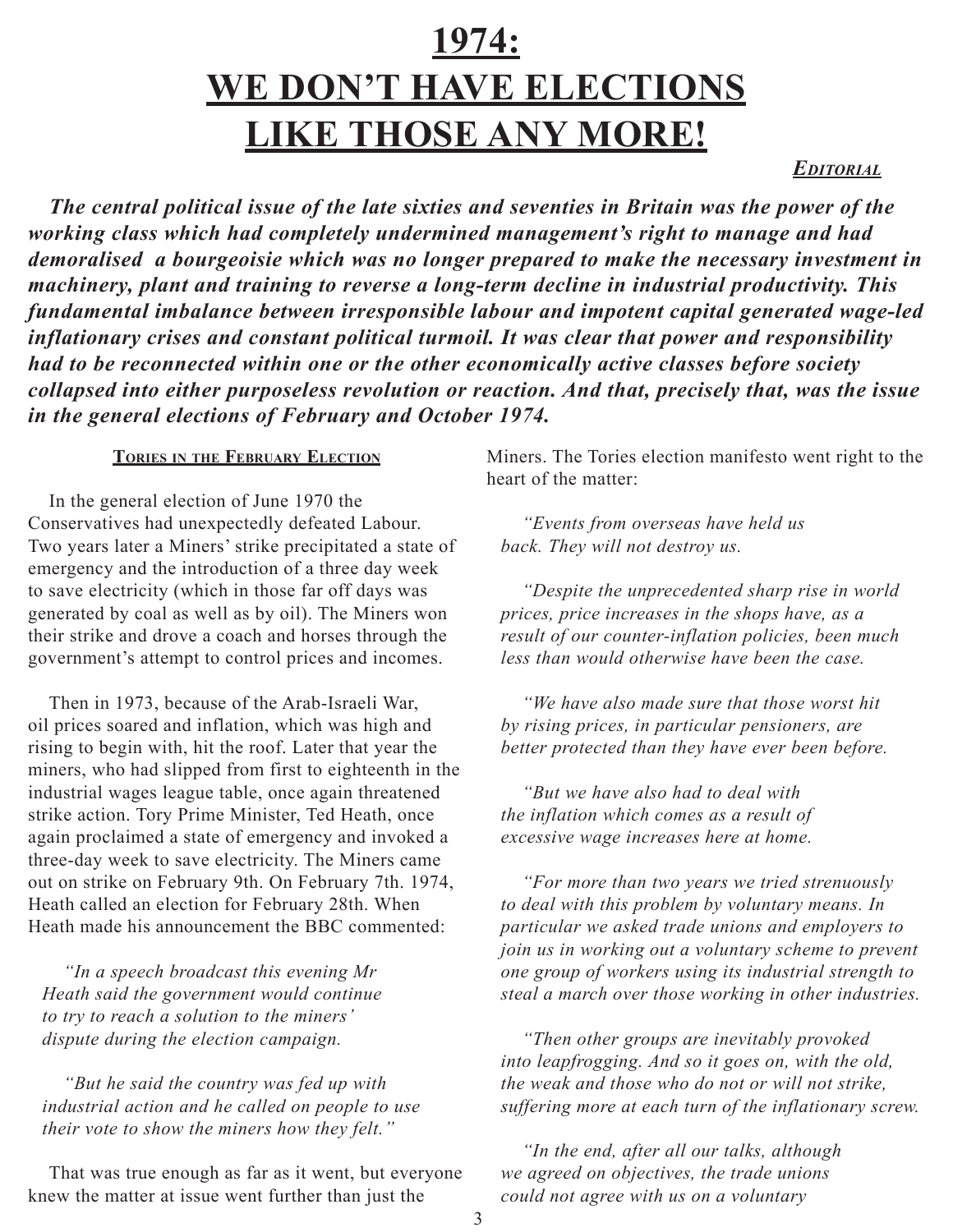*means of achieving them, and we had to ask Parliament for statutory powers over pay and prices to hold the line against inflation.*

*"Stages 1 and 2 of that policy, which are now completed, proved more successful than our critics thought possible. The rise in prices due to internal causes was sharply reduced—to a greater extent, indeed, than in most other countries.*

*"Now, in Stage 3 nearly six million workers have concluded wage agreements within the approved limits. The special position of the mineworkers has been recognised by an offer, within Stage 3, of a size which few other groups of workers can hope to achieve.*

*"It is a tragedy that the miners' leaders should have turned down this offer.*

*"The action taken by the National Union of Mineworkers has already caused great damage and threatens even greater damage for the future.*

*"It must be the aim of any responsible Government to reach a settlement of this dispute at the earliest possible moment.*

*"The choice before the Government, and now the choice before the country, is clear.*

*"On the one hand it would be possible to accept the NUM's terms for a settlement.*

*"The country must realise what the consequences of this would be.*

*"It would mean accepting the abuse of industrial power to gain a privileged position.*

*"It would undermine the position of moderate trade union leaders.*

*"It would make it certain that similar strikes occurred at frequent intervals in the future.*

*"It would destroy our chances of containing inflation.*

*"The alternative is to reach a settlement with the NUM on terms which safe guard the nation's interests as well as the miners.*

*"The basis of that settlement must be fairness.*

*"The terms must be fair to the miners, but they must also be fair to the nearly six million workers who have now accepted settlements within the limits of our counter-inflation policy and the many others who are prepared to do so.*

*"They must be fair to the even greater number of people who have no union to stand up for them and who rely on the elected government to look after their interests.*

*"A Conservative Government with a new mandate and five years of certain authority ahead of it would be in a good position to reach such a settlement.*

*"The present offer by the National Coal Board remains on the table. It can be accepted at any time.*

*"We have accepted the principles of the Pay Board's report on relative rates of pay between one group of workers and another. We have already set up machinery for the examination of major claims about relative pay levels, based on the Pay Board.*

*"As its first task, this new machinery will conduct a full examination of the miners' case within this framework. It will take due account of the relative claims of other groups, many of whom - such as nurses and teachers - gave evidence during the preparation of the Relativities Report. Moreover, we are prepared to undertake that whatever recommendation the new body makes on the miners' case can be backdated to the first of March.*

*"It will be completely free to take evidence from any quarter and to decide upon its recommendations.*

*"So it will be impartial and it will be thorough.*

*"And it will be fair, not only to the miners, but to everyone else.*

*"But whatever settlement is reached, the fact must be faced that, for a time, our nation's resources will be stretched to the limit, and those most in need of protection against inflation must have first claim on them.*

*"This Conservative Government has already moved from a two-yearly to an annual*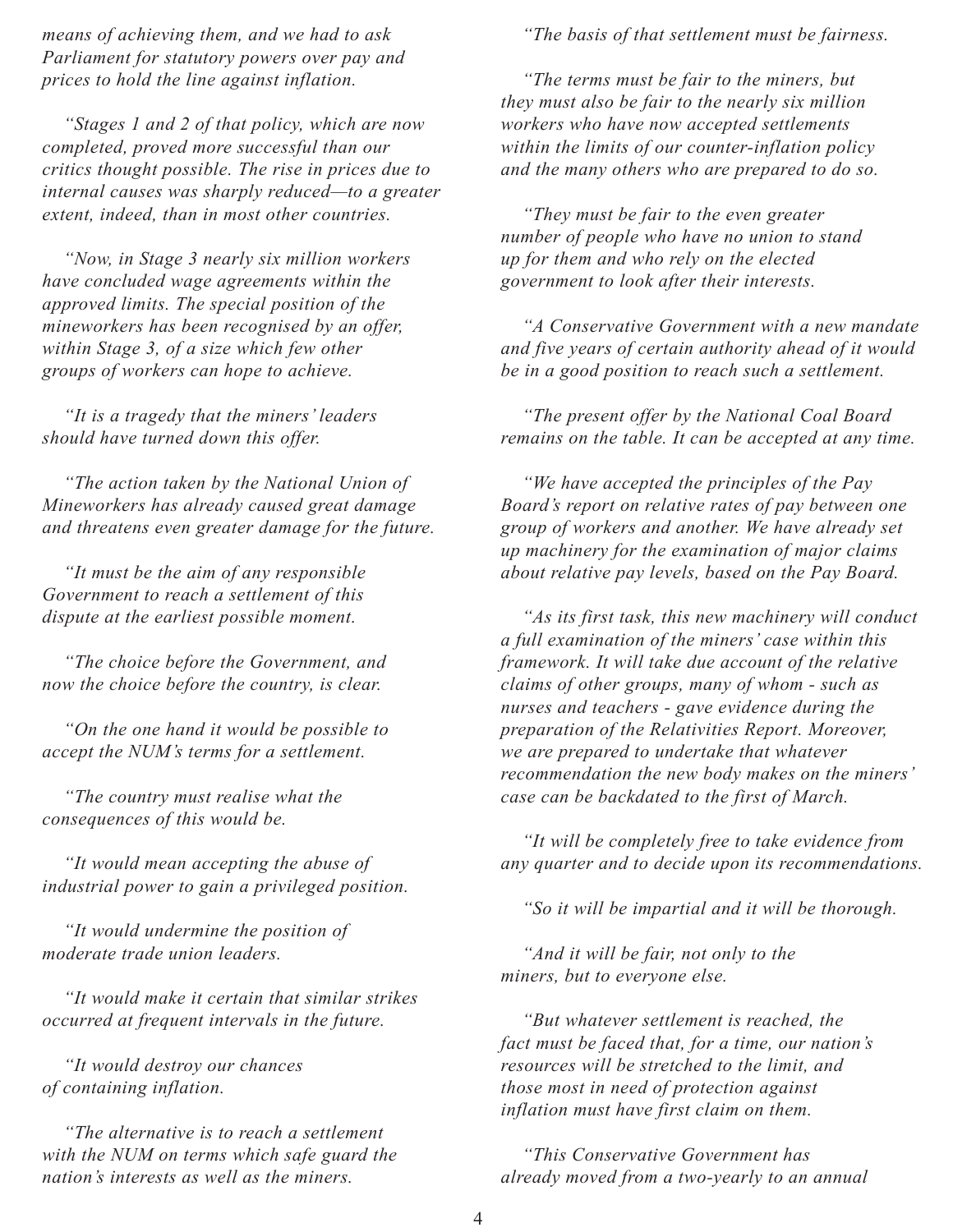*review of pensions and all other benefits. We will now move to a six monthly up-rating of pensions and other long-term benefits.*

*"This will have to be paid for by the community as a whole, out of higher contributions which must be shared fairly amongst all the people.*

*"A fair and orderly policy for pay and prices, for pensions and benefits meets the economic needs of the country.*

*"But at the same time, it must be matched by a fair and orderly way of dealing with our industrial relations.*

*"The foundations for better relations in industry were laid in the Industrial Relations Act. We have never pretended that it would be easy to implement.*

*"But other industrial countries have found that good industrial relations require a proper framework of law and we are sure that Britain is no exception.*

*"We shall therefore maintain the essential structure of the Industrial Relations Act, but we shall amend it in the light of experience…*

*"We shall also seek to improve industrial relations by bringing in new legislation, following discussions with both sides of industry, designed to make large and medium-sized firms introduce a wider measure of employee-participation.*

*"The best way of curbing the majority of extremists in the trade unions is for the moderate majority of union members to stand up and be counted…*

*"The General Election that is now upon us is a chance for the British people to show the world that at a time of crisis the overwhelming majority of us are determined not to tear ourselves apart, but to close ranks.*

*"It is a chance, in other words, to demonstrate that we believe in ourselves as a nation…*

*"…the moderates within Labour's ranks have lost control, and the real power in the Labour Party has been taken over, for the first time ever, by its extreme Left wing. And this in turn has been made possible by the dominance of a small* 

*group of power-hungry trade union leaders, whose creature the Labour Party has now become…*

*"…the return of a Labour Government at the present time would be nothing short of a major national disaster.*

*"The choice before the nation today, as never before, is a clear choice between moderation and extremism.*

*"We therefore appeal, at this critical time in our country's affairs, for the support of the great moderate majority of the British people, men and women of all Parties and no Party, who reject extremism in any shape or form.*

*"For extremism divides, while moderation unites; and it is only on the basis of national unity that the present crisis can be overcome and a better Britain built."*

Put more briefly, as it was throughout the election campaign:—Who runs Britain? Parliament or the Unions?

Those Tory plans for asserting parliamentary sovereignty fell far short of smashing the unions and reducing the working class to Victorian conditions of existence. The most the trade union movement was threatened with was a legislative framework for industrial relations that recognised and regulated its power. Nothing in the Tory proposals could have stood in the way of future extension and consolidation of the political strength and social power of the working class. Nevertheless the organised working class made clear its outright rejection of the Conservative government's plans for its future. The country at large, the electorate, took it at its word and gave it the legislative power to make its own arrangements. It elected a Labour government, albeit by the narrowest of margins.

### **Labour in the February Election**

With respect to the electoral argument, the Tories were able to address the real issues. Labour could not. It couldn't openly say that a vote for it was a vote against Parliamentary democracy and for the Unions. It had to pretend the issue was one of administrative competence and rely on the voters to know better. Labour's manifesto in February 1974 may well have been its shortest ever, and all the better for that. Harold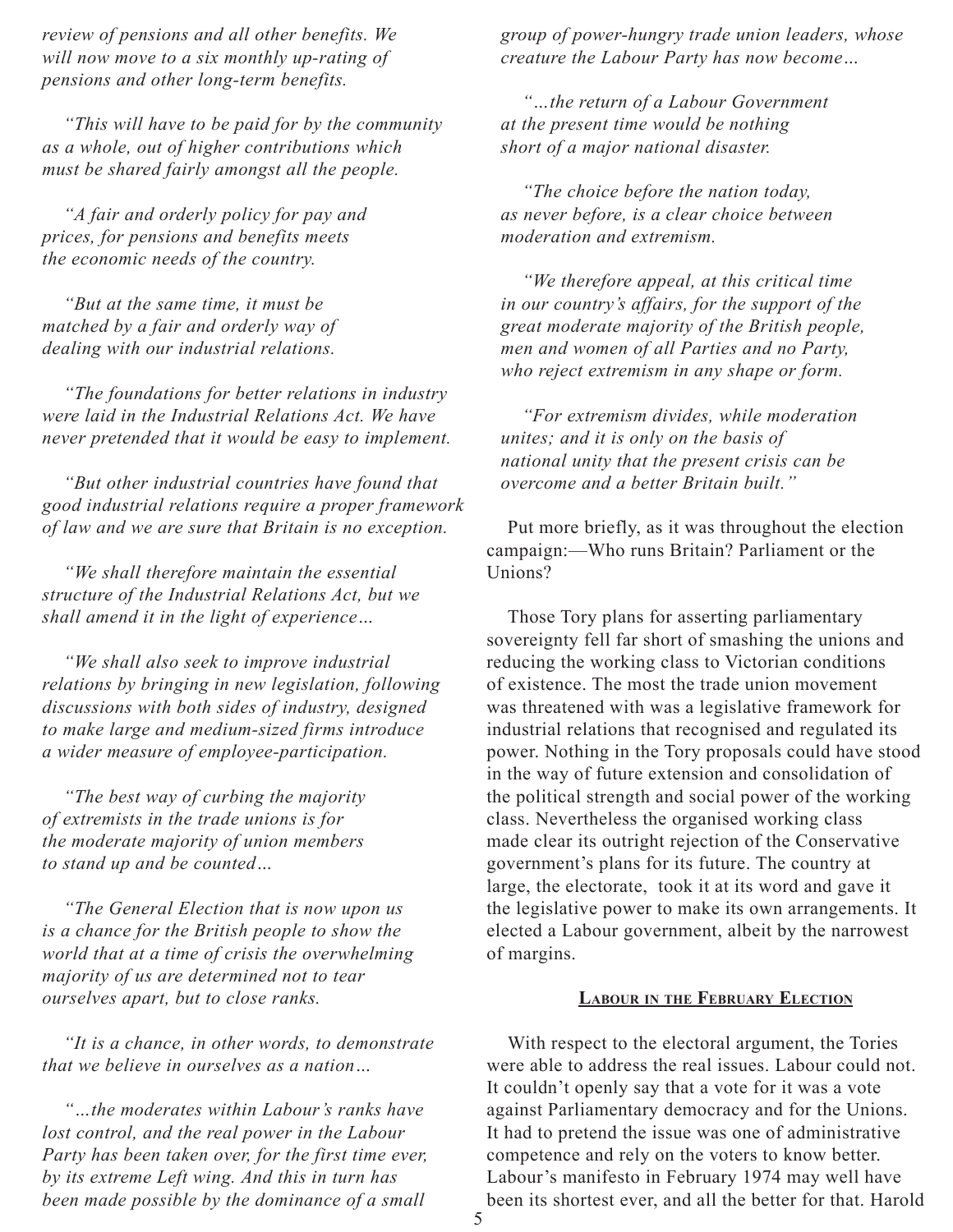Wilson's foreword set the tone for the whole:

*"The new Labour Government will see that the present dispute is settled by negotiation. We shall control prices and attack speculation and set a climate fair enough to work together with the unions.*

*"This Election is not about the miners. They are in the firing line today. The housewife has been in the firing line ever since Mr. Heath was elected. Let us now choose a Government willing to face up to Britain's problems; let us elect a Government of all the people; let us work together."*

Coming to the main body of the Manifesto, matters of substance were not dealt with in any kind of unseemly depth:

*"These measures affecting prices and taxation policy will prove by deeds the determination of the new Labour Government to set Britain on the road towards a new social and economic equality. After so many failures in the field of incomes policy - under the Labour Government but even more seriously under the Tory Government's compulsory wage controls - only deeds can persuade. Only practical action by the Government to create a much fairer distribution of the national wealth can convince the worker and his family and his trade union that 'an incomes policy' is not some kind of trick to force him, particularly if he works in a public service or nationalised industry, to bear the brunt of the national burden. But as it is proved that the Government is ready to act - against high prices, rents and other impositions falling most heavily on the low paid and on pensioners - so we believe that the trade unions voluntarily (which is the only way it can be done for any period in a free society), will co-operate to make the whole policy successful. We believe that the action we propose on prices, together with an understanding with the TUC on the lines which we have already agreed, will create the right economic climate for money incomes to grow in line with production. That is the essence of the new social contract which the Labour Party has discussed at length and agreed with the TUC and which must take its place as a central feature of the new economic policy of a Labour Government.*

*"A LabourGovernment will, therefore:*

*"(i) Abolish the PAY BOARD apparatus set up by the Tories*

*"(ii) Repeal the INDUSTRIAL RELATIONS ACT as a matter of extreme urgency and then bring in an Employment Protection Act and an Industrial Democracy Act, as agreed in our discussions with the TUC, to increase the control of industry by the people…*

*"…more will be needed if we are to create a new spirit in industry. The British people, both as workers and consumers, must have more control over the powerful private forces that at present dominate our economic life. To this end we shall:*

*"7 Sustain and expand industrial development and exports and bring about the re-equipment necessary for this purpose through the powers we shall take in a new INDUSTRY ACT and through the Planning Agreement system which will allow Government to plan with industry more effectively. "Wherever we give direct aid to a company out of public funds we shall in return reserve the right to take a share of the ownership of the company.*

*"8 In addition to our plans set out in point 5 above for taking into common ownership land required for development, we shall substantially extend PUBLIC ENTERPRISE by taking mineral rights. We shall also take shipbuilding, shiprepairing and marine engineering, ports, the manufacture of airframes and aeroengines into public ownership and control. But we shall not confine the extension of the public sector to the loss-making and subsidised industries. We shall also take over profitable sections or individual firms in those industries where a public holding is essential to enable the Government to control prices, stimulate investment, encourage exports, create employment, protect workers and consumers from the activities of irresponsible multi-national companies, and to plan the national economy in the national interest. We shall therefore include in this operation, sections of pharmaceuticals, road haulage, construction, machine tools, in addition to our proposals for North Sea and Celtic Sea oil and gas. Our decision in the field of banking, insurance and building societies is still under consideration. We shall return to public ownership assets and licences hived-off by the present government, and we shall create a powerful National Enterprise Board with the structure and functions set out in* Labour's Programme 1973*.*

*"9 We intend to socialise existing nationalised industries. In consultation with the unions,*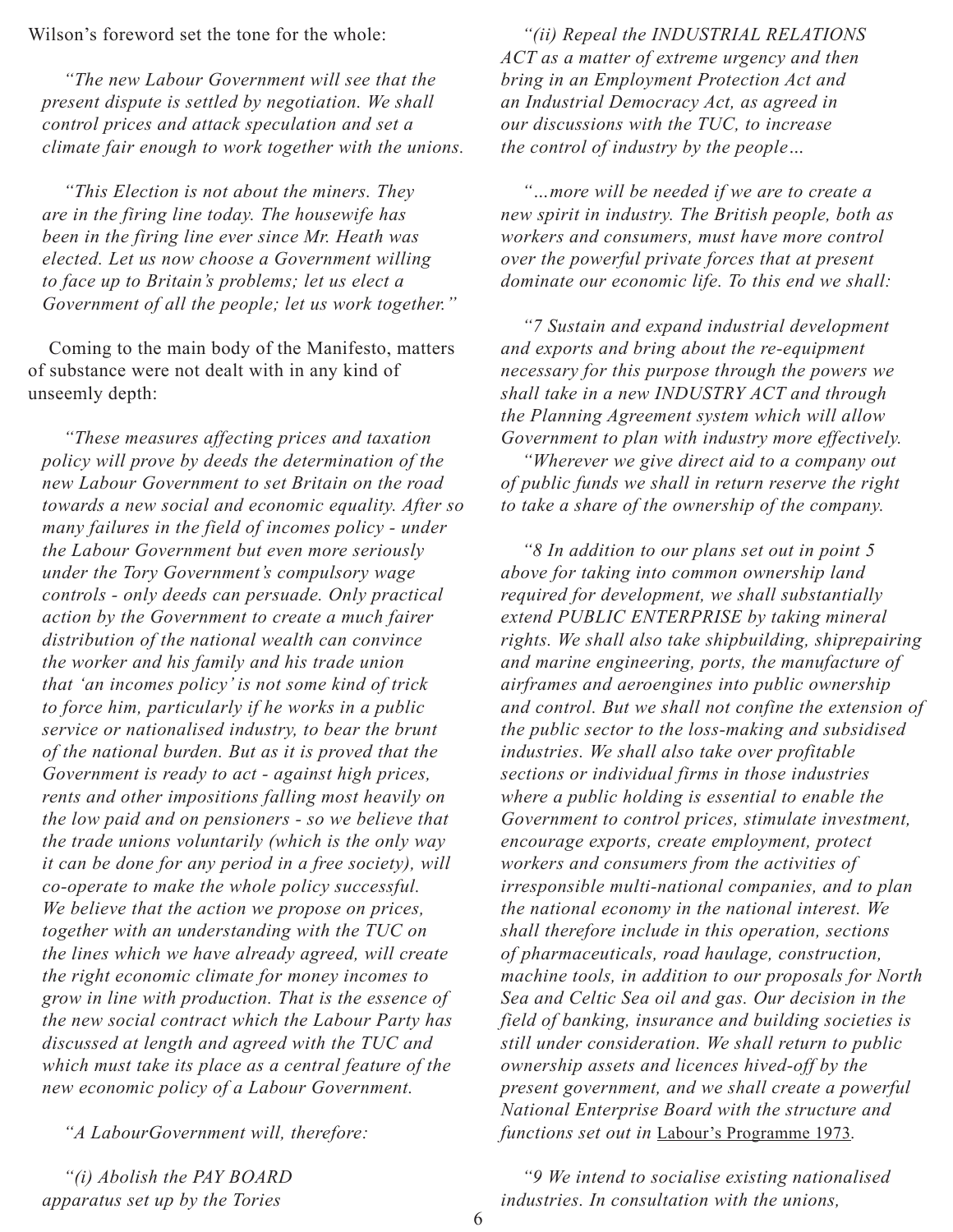*we shall take steps to make the management of existing nationalised industries more responsible to the workers in the industry and more responsive to their consumers' needs."*

Just so it was understood that the Labour Party was speaking for the Unions that was all that needed to be said, and said clearly. And it was, in the Manifesto and also in Labour's election broadcasts. For example, according to James Callaghan on 12th. February 1974…

*"The first step we'll take will be to rebuild some confidence in the integrity of our industrial relations system. Unions and management will be urged and encouraged to take their cases to independent arbitration, instead of trying to settle through the medium of strikes. Good, you may say, that's good, but will it work? Will the trade unions agree? The answer is yes.*

*"It's now a year since a group of us were deputed by the Labour Party to have a long series of meetings with the T.U.C. leaders and they and we agreed on this—to make a new conciliation and arbitration service a central part of Britain's industrial relations system. It will be independent; it will be non-governmental. Its offices will be established throughout the land, not only to deal with national disputes but also to be in a position to resolve local disputes. Separate from it will be a new high-powered commission to begin an examination of the relative values of different kinds of work and the proper rewards that should be paid. These first steps will help us to reduce disruption, because ordinary groups of workers will not have the same feelings of frustration to resort to strikes. Far more useful approach than Mr Heath's philosophy of bash 'em all."*

### Neil Kinnock on 21st. February…

*"…the day after we are elected we settle with the miners, we settle with the whole industry, and when the miners go back to work Britain goes back to work. Then we can get down to the problems of solving the conflict in industry, we do that by getting rid of the Industrial Relations Act which will give real security to British workers, by introducing the Industrial Democracy Act which will give industrial control to the people who actually produce the goods in industry.. Then with our new conciliation and arbitration service we're going to put out the* 

*fires of conflict on the shop floor where they start. And the standing commission on incomes will see to it that we have a fair distribution of incomes—all incomes throughout the whole country, regardless where people get their incomes from. But central to Labour's economic strategy is the voluntary incomes policy based on consent and assent between trade unions and the Government. And that means that when workers see their food prices subsidised, when they see those pensions going up, when they see their rents frozen, they will want to join a compact with a just government. Len Murray has been trying to do that for the last three or four months. Every time he has tried it the last government have rejected it. We can't afford to have industrial warfare in Britain, we will bring industrial peace on the basis of a compact on the basis of a partnership, we will take the poison out of industrial relations."*

### **Labour in the October Election**

Though the Conservatives gained more votes in February '74, with a slightly higher percentage both of those voting and of the electorate, Labour, with 5 more seats, was the largest party and took office as a minority government. Insofar as it could Labour worked to implement its manifesto pledges, but the effort was unsustainable. In less than two months, between June 19th. and July 30th., the government suffered 17 defeats in the Commons and 15 in the Lords. These included 7 defeats on the crucial Trade Union and Labour Relations Bill. So no-one was especially surprised when, on September 18th., the Prime Minister announced that a further election would take place on October 10th. Labour's Manifesto for this election again was relatively short. Again Harold Wilson's foreword set the tone…

*"In February the country rejected, as we had urged, policies of confrontation and conflict and 'fight to a finish' philosophies. We put before the country the policy of the Social Contract.*

*"We have shown that as a Government we are prepared to take the decisions that are needed to achieve economic and social justice without which this country can never unite.*

*"The policies we have followed over the past six months, the policies which the next Labour Government will follow, are policies to strengthen the Social Contract."*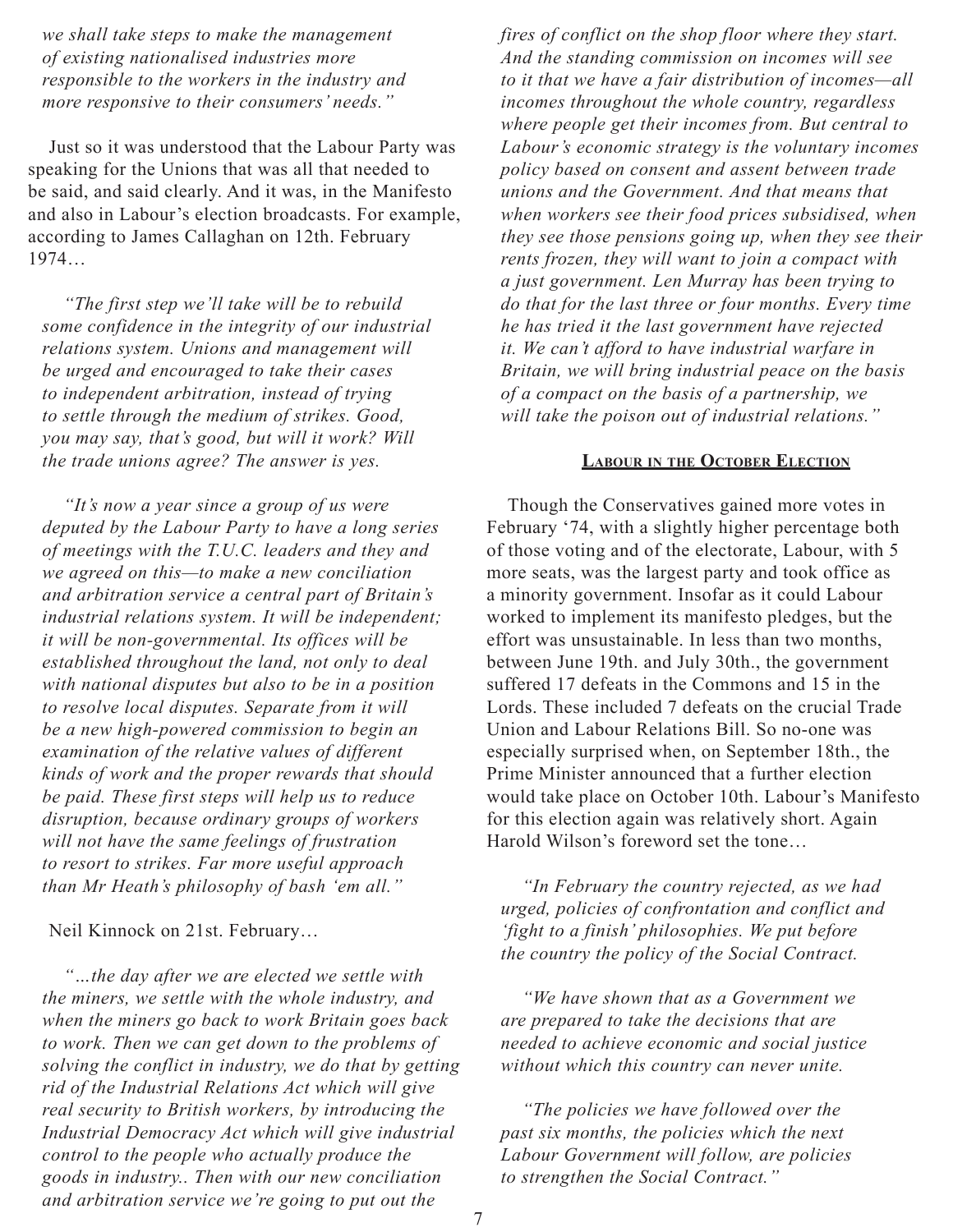### And further…

*"This election is inevitable since no clear majority emerged in February. Despite its minority position the Labour Government have made a good start. Now we ask for the return of a Labour Government, with a working majority, so that we can continue to tackle the great problems facing Britain. We have to come to the men and women of our country and ask for their mandate for industrial and social reconstruction. We need national support for a steady will for a new society. In fact we are asking your help to carry through policies which will work for international peace and co-operation and at the same time create at home effective measures of economic and social reconstruction…*

*"At the heart of this manifesto and our programme to save the nation lies the Social Contract between the Labour Government and the trade unions, an idea derided by our enemies, but certain to become widely accepted by those who genuinely believe in government by consent - that is, in the democratic process itself as opposed to the authoritarian and bureaucratic system of wage control imposed by the Heath Government and removed by Labour.*

*"The Social Contract is no mere paper agreement approved by politicians and trade unions. It is not concerned solely or even primarily with wages. It covers the whole range of national policies. It is the agreed basis upon which the Labour Party and the trade unions define their common purpose.*

*"Labour describes - as we did in our February manifesto at the time of the last election and as we do again at this one - the firm and detailed commitments which will be fulfilled in the field of social policy, in the fairer sharing of the nation's wealth, in the determination to restore and sustain full employment. The unions in response confirm how they will seek to exercise the newly restored right of free collective bargaining. Naturally the trade unions see their clearest loyalty to their own members. But the Social Contract is their free acknowledgment that they have other loyalties - to the members of other unions too, to pensioners, to the lowerpaid, to invalids, to the community as a whole.*

*"It is these wide-ranging hopes and obligations which the General Council of the TUC described in its declaration of June 26 and which were overwhelmingly approved by the Congress* 

*on September 4. This is the Social Contract which can re-establish faith in the working of Britain' s democracy in the years ahead…*

*"We promised to repeal the Tory Industrial Relations Act and this promise has been fulfilled. The last minute amendments inserted into our Trade Union and Labour Relations Act, by the coalition of Tories, Liberals and the Lords, will be removed in the first session of the new Parliament.*

*"But the repeal of the Tory Act was only the first step. Our aim is to make industry democratic - to develop joint control and action by management and workers across the whole range of industry, commerce and the public services.*

*"This objective involves strong trade union organisation and widening the scope of collective bargaining. In addition, however, it will mean the provision of new rights for workers through changes in company law.*

*"First, We will introduce an Employment Protection Bill - to provide extensive new rights for workers covering such issues as union membership, apprentices' training and conditions, the guaranteed week, maternity leave, safeguards on redundancy and employers' bankruptcy, to give new rights to unions in collective bargaining, including new safeguards for peaceful picketing, to reform the Wages Councils and establish a key role for the new Conciliation and Arbitration Service in helping to get rid of low pay.*

*"Second, we will introduce new legislation to help forward our plans for a radical extension of industrial democracy in both the private and public sectors. This will involve major changes in company law and in the statutes which govern the nationalised industries and the public services.*

*"Measures will also be taken to tackle the evils created by private employment agencies and to deal with abuses of labour-only contracting…"*

Most interesting there is the way in which the committment to industrial democracy hardened from *"We intend to socialise existing nationalised industries. In consultation with the unions, we shall take steps to make the management of existing nationalised industries more responsible to the workers in the industry and more responsive to their consumers' needs."* to *"Our aim is to make industry*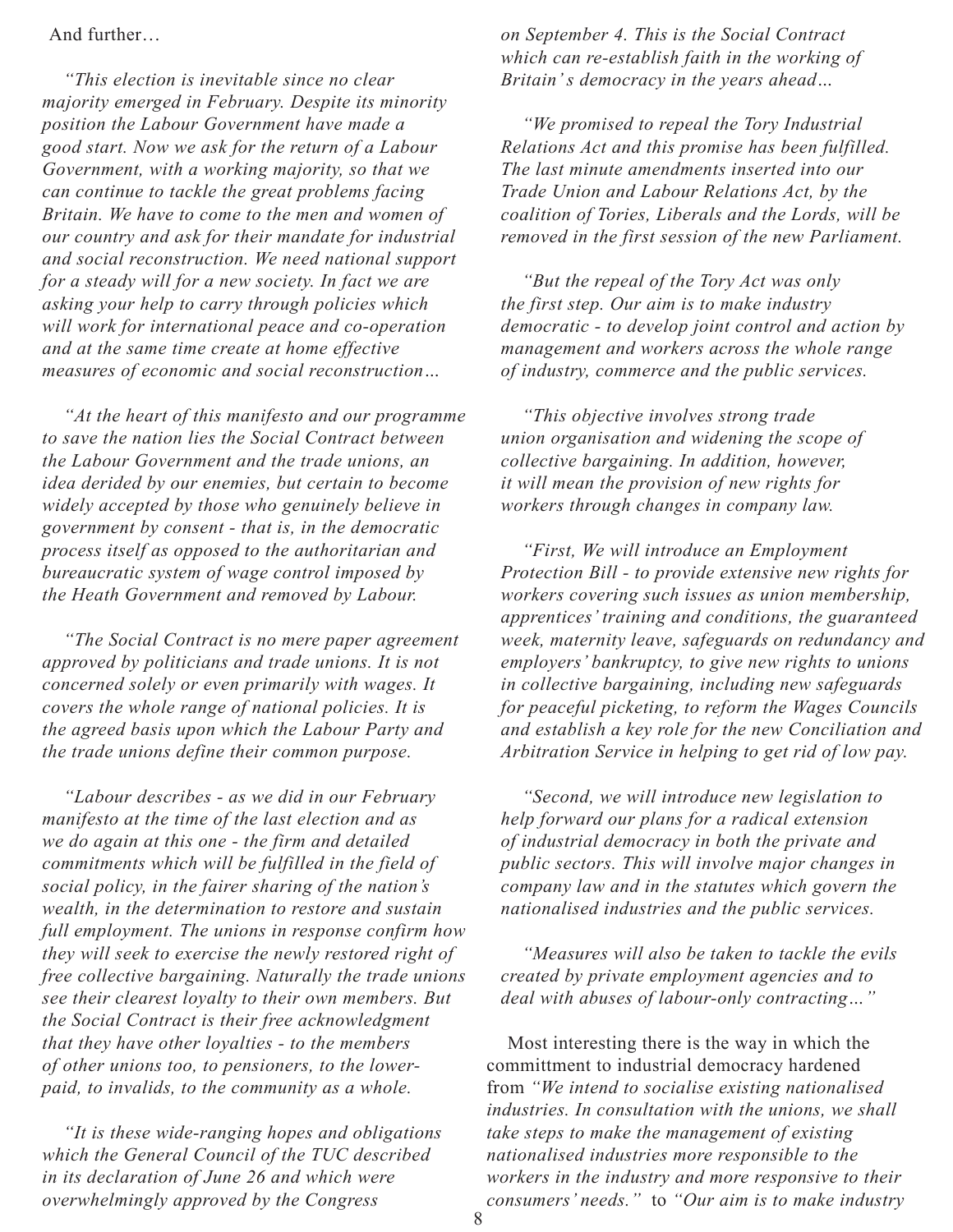*democratic—to develop joint control and action by management and workers across the whole range of industry, commerce and the public services.*

*"This objective involves strong trade union organisation and widening the scope of collective bargaining. In addition, however, it will mean the provision of new rights for workers through changes in company law…*

*"…we will introduce new legislation to help forward our plans for a radical extension of industrial democracy in both the private and public sectors. This will involve major changes in company law and in the statutes which govern the nationalised industries and the public services."*

At the outset of this second phase in the Labour Government of 1974-79 it can really only be described as the Rule of the Social Contract, an informal coalition of the Labour Party and the Unions in which the Unions were the dominant partner (these are the years in which Britain very nearly went Syndicalist). The firming up and broadening of its committment to working class power in the economy was entirely due to the growing influence of Jack Jones' views on industrial democracy and workers' control. In the late sixties' Jones had chaired a Labour Party working party on Industrial Democracy, whose Report was accepted by the 1968 Conference. This recommended that there should be…

*"…experiments in placing representatives of the workers directly concerned on the boards of publicly owned firms and industries (or alternatively provision for attendance at board meetings) and this representation should not be confined to fulltime officers of unions. Workers' representatives should be drawn into decision making at every level, particularly at the various points of production."*

That Labour Party Report was the basis of a more comprehensive document that was adopted by the TUC in September 1974, along with the rest of the Social Contract. This set out a legislative framework for the establishment of industrial democracy: a new Companies Act requiring 50% worker representation through trade union channels on the policy making boards of private companies; new statutes for the nationalised industries that *"would provide for 50 per cent direct trade union representation on the policymaking boards of nationalised industries"*; and new

arrangements to make provision for *"a satisfactory degree of trade union representation on decisionmaking operational bodies in the public services"* (Industrial Democracy, para 106). The recommendations of the TUC Report were the terms of reference of the soon to be established Committee of Inquiry on Industrial Democracy, of which a little more shortly with much more to follow in future issues of this magazine.

### **Tories in the October election**

In many ways the Tory Manifesto for the election of October 1974 is the most interesting of any of the documents quoted in this article. The Conservative Party had fought the February election on the issue of Who Runs Britain? The electorate had decided that question in favour of the Unions. Heath's Tories were prepared to accept that decision and, albeit on their own terms, work within it. So, the Manifesto both recognised the new realities and argued the case for their political interest under them. That could have been said very briefly but Tory voters and, more important, Tory money, had to be petted and stroked and jollied along so it was said at great length with much old rhetoric…

*"In the interest of national unity we will not re-introduce the Industrial Relations Act…*

*"This is a far better way of protecting the interests of people at work than the excessive increases in some wage settlements over the last few months. These merely feed inflation and lead eventually to heavy unemployment. We believe that our attempt to protect the real value of wages, combined with the responsible self-interest of trade unions, should make a voluntary policy on pay and prices effective. But no government could honestly say that it will never be necessary to use the law in the national interest to support an effective policy for fighting inflation. In the absence of a viable prices and incomes policy any government would have to take harsher financial and economic measures than would otherwise be needed…*

*"…no part of the nation can exist by itself. Disruption may bring temporary advantage to a few, but all are hurt in the end. The nation is diminished and impoverished by it.*

*"Trade unions are an important estate of the realm. We shall co-operate closely with them, and we hope that our proposals for industrial partnership will lead to close and effective co-*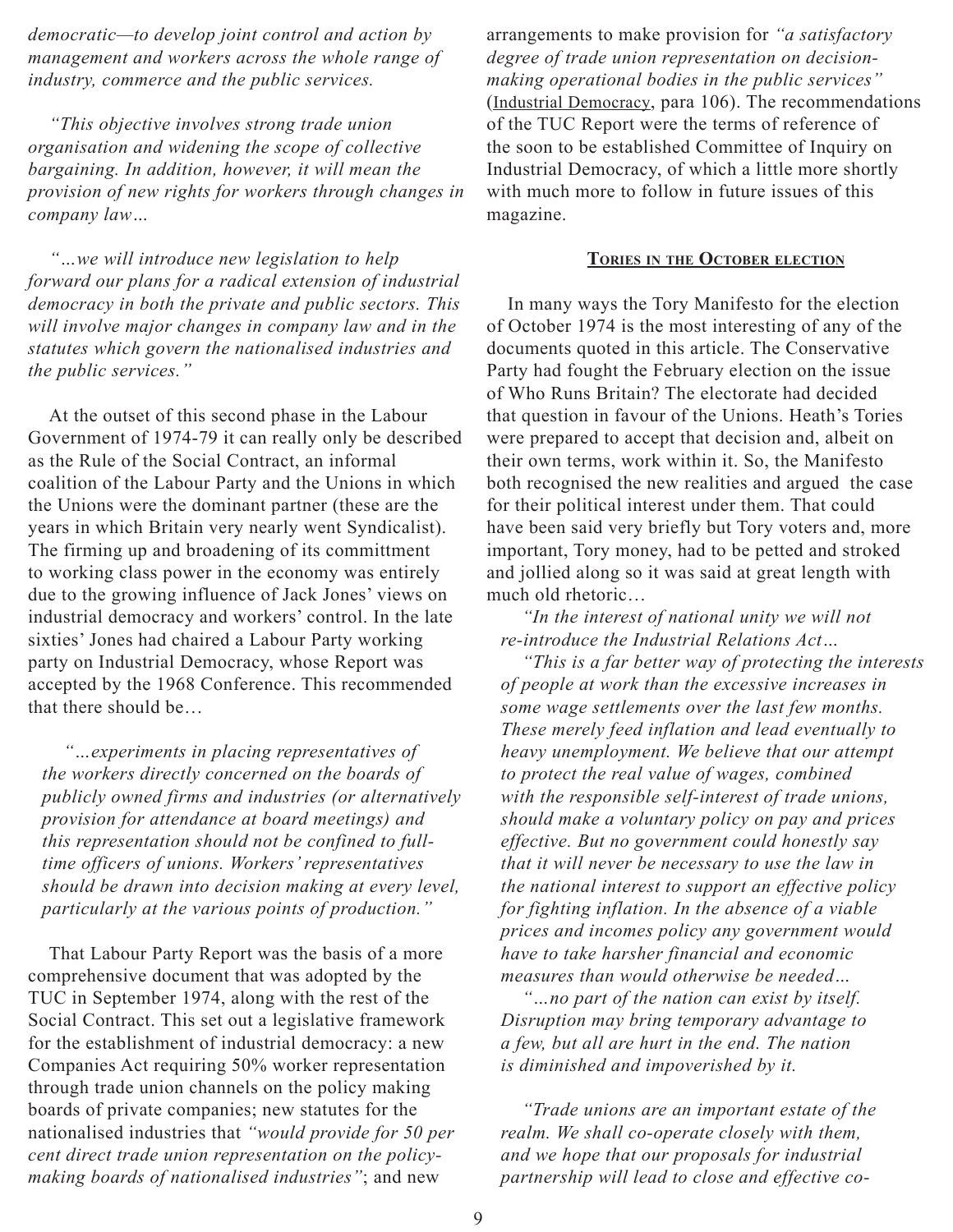*operation both with employees and management. But we shall not be dominated by the trade unions. They are not the government of the country…*

*"Our policies will lead to a united nation. We shall uphold the law and the authority of Parliament. It is in Parliament, not in the streets, that national policies must be worked out and disputes resolved…*

*"The Conservative Party, free from dogma and free from dependence upon any single interest, is broadly based throughout the nation. It is our objective to win a clear majority in the House of Commons in this election. But we will use that majority above all to unite the nation. We will not govern in a narrow partisan spirit. After the election we will consult and confer with the leaders of other parties and with the leaders of the great interests in the nation…*

*"We do not believe that the great majority of people want revolutionary change in society, or for that matter that the future happiness of our society depends on completely altering it. There is no majority for a massive extension of nationalisation. There is no majority for the continued harrying of private enterprise. There is no majority for penalising those who save, own property or make profits. People are not clamouring for Whitehall to seize even greater control over their lives. They want more choice and diversity, not less…*

*"…We must therefore as a matter of urgency, work out with the trade unions and the employers a fair and effective policy for prices and incomes. We believe that the great majority of the trade union movement will be prepared to work with the democratically elected government of the country for the public good. If after all our efforts we fail to get a comprehensive voluntary policy we shall need to support the voluntary restraint that is achieved with the back-up of the law. It would be irresponsible and dishonest totally to rule this out, but the various methods no less than the principle would need to be widely discussed. In the absence of an effective prices and incomes policy any Government would have to take harsher financial and economic measures than would otherwise be necessary…*

*"…There are no short cuts to building a new prosperity. There is no alternative to improved efficiency, higher productivity and increased production. No government, whatever*  *its colour, can simply switch on economic growth by itself. It depends on the hard work, skills and enterprise of the British people.*

*"Our taxation and industrial policies will therefore be designed to encourage firms to invest more money in new plant and machinery in our factories. It is here that we have fallen behind other industrial countries. In the last few months, investment and industrial confidence have received a terrible and deliberate battering. Taxation has clawed back much of the cash which industry needs. Threats of nationalisation have destroyed confidence. It is time to call a halt to these immensely damaging policies…*

*"We will introduce a major reform of company law as proposed during the period of our last administration…*

*"…We shall…examine straightaway the possibility of introducing in this country the sort of national scheme which operates in France for giving a fair share of the increased profits made by individual firms to those whose efforts produce improved performance and to those who make their contribution by investing their savings in new factories and new machinery.*

*"We support the general strategy for coal agreed during 1974 with the industry. Our aim will be to make the industry viable so that it can provide an assured and prosperous future for all those who work in it. An important element will be the establishment of a productivity scheme…*

*"People at work*

### *"PARTNERSHIP IN INDUSTRY*

*"We want to promote partnership between government and industry, and partnership between those who work together in industry. It is on this that our chances of overcoming the country's economic difficulties and laying the foundations of a new prosperity for everyone will depend.*

### *"THE LAW AND INDUSTRIAL RELATIONS*

*"Governments of both parties have tried to establish a new legal framework within which industrial relations could develop. As we have said elsewhere, we still believe that our own legislation was soundly based and unfairly attacked, but in*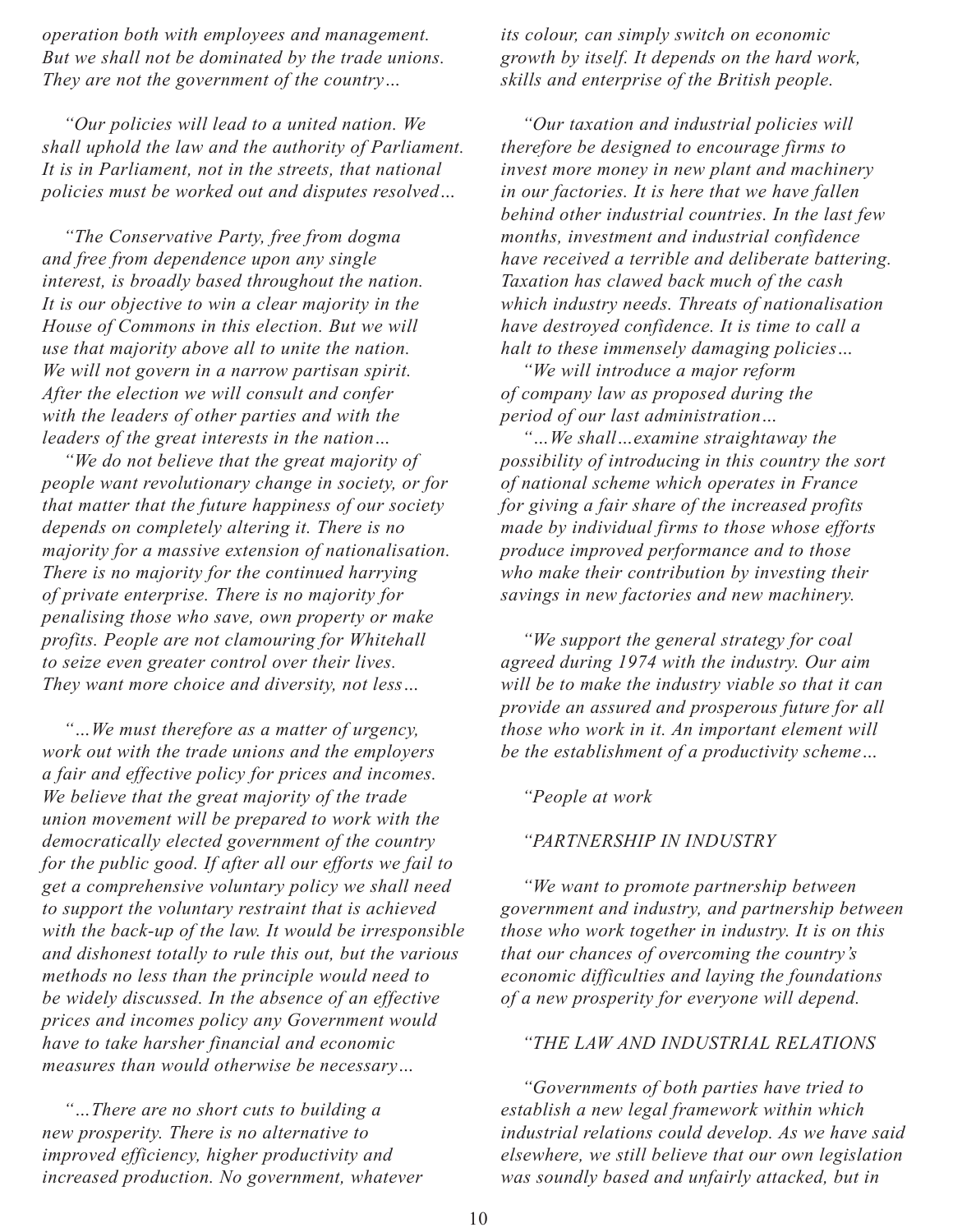*view of the hostility which it aroused we will not reintroduce it. We accept the Trade Union and Labour Relations Act, introduced by the present government and sensibly amended by Parliament, as the basis for the law on trade union organisation and as the legal framework for collective bargaining. We hope that our decision will help create a better climate for industrial partnership.*

### *"EMPLOYEE PARTICIPATION*

*"To strengthen this partnership, we will lay a formal duty on all large and medium-sized firms to consult employee representatives on a wide range of subjects. This is necessary not only for economic reasons but also because a better understanding is important in its own right. We want to leave the precise methods and procedures as flexible as possible, but we have it in mind that the subjects covered should range from disciplinary and dismissal procedures and redundancy arrangements to consultations about methods of working, and profit-sharing and shareownership schemes. These proposals should lay the foundation for future developments in employee participation at every level of the enterprise, but it is much too soon to be dogmatic about the exact form of participation in management.*

*"Much can be learned about the right to consultation at work from the success achieved by certain companies. The government in particular will need to set a clear example with its own employees and the nationalised industries will be expected to play their part."*

The Tory Manifesto went on for a very long time about many things that were important enough, some very important, in their own right, but that mattered not at all to the electorate in the second election of 1974. All they had to say they did say: that wherever the TUC made its case and stood its ground the TUC would have its way; that the Miners had won their strike and would not be bothered again; that Company Law would be redrafted and industrial democracy introduced throughout the British economy. Stripped of rhetoric and verbiage, where it addressed the real world it was hoping to govern, the Tory Manifesto was really not very different from Labour's (just a lot longer).

That the electorate chose Labour to administer the day to day of things while the TUC got on with organising the future seemed natural and inevitable at the time. And perhaps it was just that. But, knowing how things worked out it is hard not to wonder, would it not have been better if the Conservative Party had been elected in October '74 to conserve something of the old world amidst the new? Might the new world then actually have come to fruition? Ah well…

In the real world…This time Labour won most seats with most votes and a shaky overall majority of 4.

### **The Bullock Committee**

On August 5th. 1975 Peter Shore, Secretary of State for Trade, announced his intention to appoint a Committee of Inquiry *"to advise on questions relating to representation at board level in the private sector'*. The Committee's terms of reference read as though they had been written by workers' control enthusiasts on the General Council of the TUC, and indeed they had been:

*"Accepting the need for a radical extension of industrial democracy in the control of companies by means of representation on boards of directors, and accepting the essential role of trade union organisations in this process, to consider how such an extension can best be achieved, taking into account in particular the proposals of the Trades Union Congress report on industrial democracy as well as experience in Britain, the EEC and other countries. Having regard to the interests of the national economy, employees, investors and consumers, to analyse the implications of such representation for the efficient management of companies and for company law".*

The membership of the Committee was announced on December 3rd., 1975. Bevin's biographer, Lord Bullock, Master of St. Catherine's College, Oxford, was appointed Chairman. The other members were: Professor George Bain, Director of the SSRC Industrial Relations Research Unit, University of Warwick; Mr N P Biggs, Chairman of Williams & Glyn's Bank Ltd and former Chairman and Chief Executive of Esso Petroleum Co Ltd; Sir Jack Callard, Former Chairman of Imperial Chemical Industries Ltd and (since 30 June 1976) Chairman of British Home Stores Ltd; Mr Barrie Heath, Chairman of Guest, Keen and Nettlefolds Ltd; Mr Clive Jenkins, General Secretary of the Association of Scientific, Technical and Managerial Staffs; Mr Jack Jones, General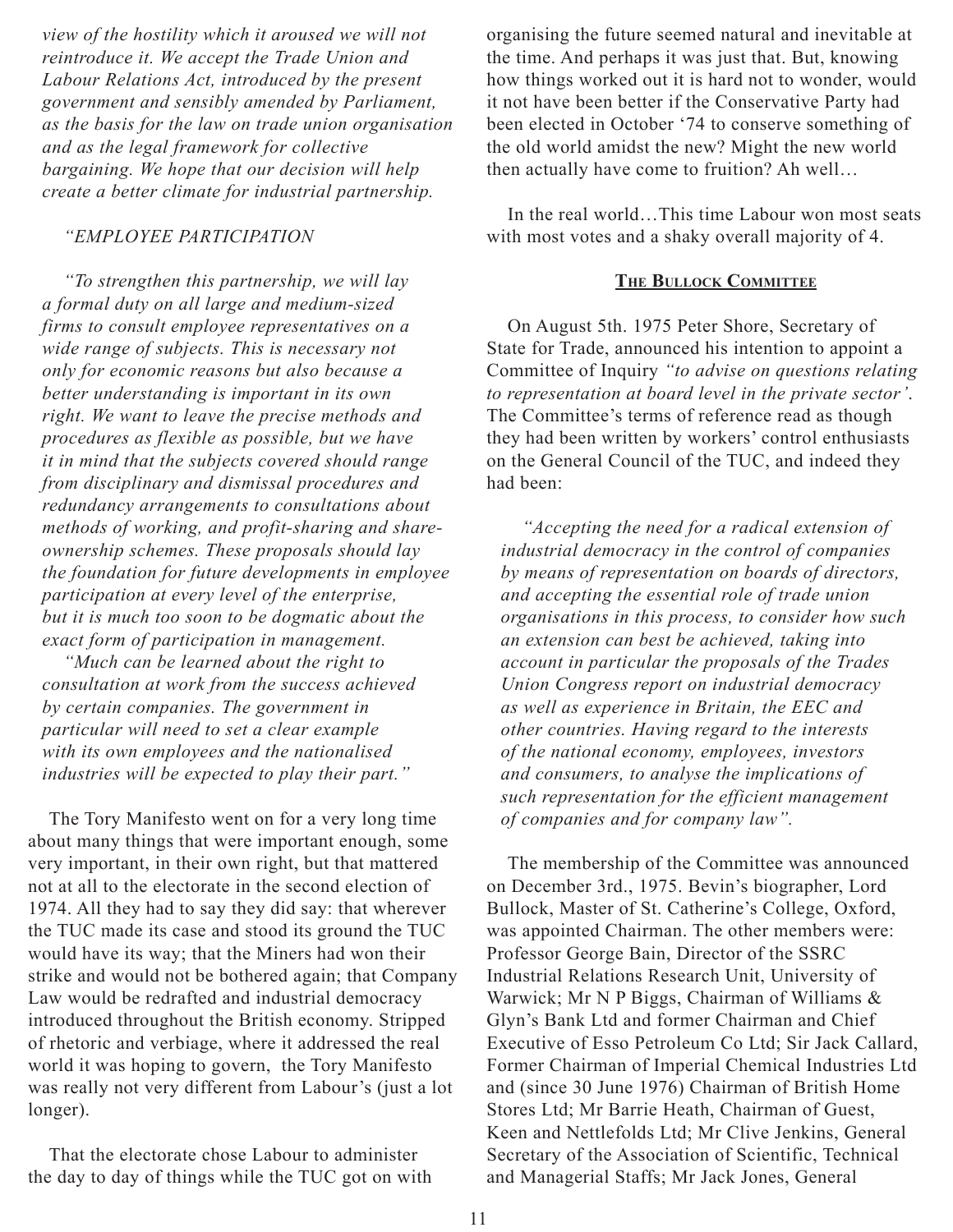Secretary of the Transport and General Workers Union; Mr David Lea, Secretary, Economic Department, Trades Union Congress; Mr John Methven, Director-General of Fair Trading; Professor K W Wedderburn, Cassel Professor of Commercial Law in the University of London (London School of Economics); Mr N S Wilson, Solicitor. Mr John Methven resigned from the Committee on 15 July 1976, on taking up his appointment as Director-General of the Confederation of British Industry.

Those details concerning the Bullock Committee are taken from the Preface to its Report, which was presented to Parliament in January 1977.

The central core of the work of this magazine over however long it takes will be the narrative of the Bullock Report; the evidences to it, the agitations around it, the Report itself and the working out in politics and in the economy of all the consequences of all that. How the British Left met power along the way, but preferred a masque of anarchy. How the British Left brushed past outright victory to embrace the most comprehensively drawn out defeat in the history of class struggle.

### **The Use of Power**

Workers' Control as a matter of political strategy is not about the right of workers to be involved in consultation exercises or decision making processes at shop floor or board level in industry. As a matter of fact it is not about rights at all. Workers' Control is about power and nothing else. It is all about power.

Workers' Control is about power in precisely the way that Ernie Bevin was about power. In the course of winning the anti-Fascist war in Britain and fittingout Britain to play some part in winning that war abroad Bevin established all the elements of working class life, from trades unions and methodist chapels to working men's clubs and music halls, at the heart of British social life. In just the same way that the acknowledged routines of social power in the First World War were middle class by origin, training, manning, accent and inclination the force that infused the second effort wore cloth caps and hob-nailed boots.

Historically British society is adversarial; so much so that its managers often have difficulty in making a pattern out of the war of each against everybody else which occupies so much of their social space. Margaret Thatcher couldn't see it at all, famously

declaring in an interview with Woman's Own in 1987: *"There is no such thing as society: there are individual men and women, and there are families."*—then moving on with policies to undermine the economic basis of family life.

For almost forty years the working class, by sheer combative reflex, was on top of the zero sum game of British politics. Unfortunately that combative reflex was never absorbed in reflection to become a body of knowledge providing workers with a programme for imposing their collectivist instincts on the bourgeois morass. While he lived Bevin was the closest thing the British working class has ever had to a programmed body of knowledge. After his death it lived on for some time in the great union he founded and built. Elsewhere the class reverted to brute force and an ignorance which to say the least suited many of those who were supposed to be providing it with political leadership.

Back in the day, having shared in winning the war on the back of working class social power the British state had no immediate choice other than to acquiesce in Bevin's consolidation of that power as a Welfare State. It had no choice because if it was to remain true to itself it had to abide by the one rule of the zero sum game of British politics—to the victor the spoils.

Britain's welfare state was an acknowledgement on the part of its ruling class that working class power entitled workers to rights. Though these may have been mostly negative rights in the first instance, such as the right not to die screaming in a Poor House or on a charity ward, they very quickly acquired a postive character, transforming the quality of life of individual workers and the political prospects of the class as a whole. But this, though rooted in power, was all perceived as a question of abstract right and was tenuous thereby.

Bevin would have had it otherwise. He would have had the welfare state develop as a logical outcome of working class power, in such a way that just seeing itself in the light of such power relations would impel the class to the further consolidation of still greater power. To that end Bevin asked the unions to manage the welfare state. And the unions, probably blinded by the rights, certainly frightened by the responsibility, refused.

### **The Work Ethic**

An editorial in the most recent issue of Labour &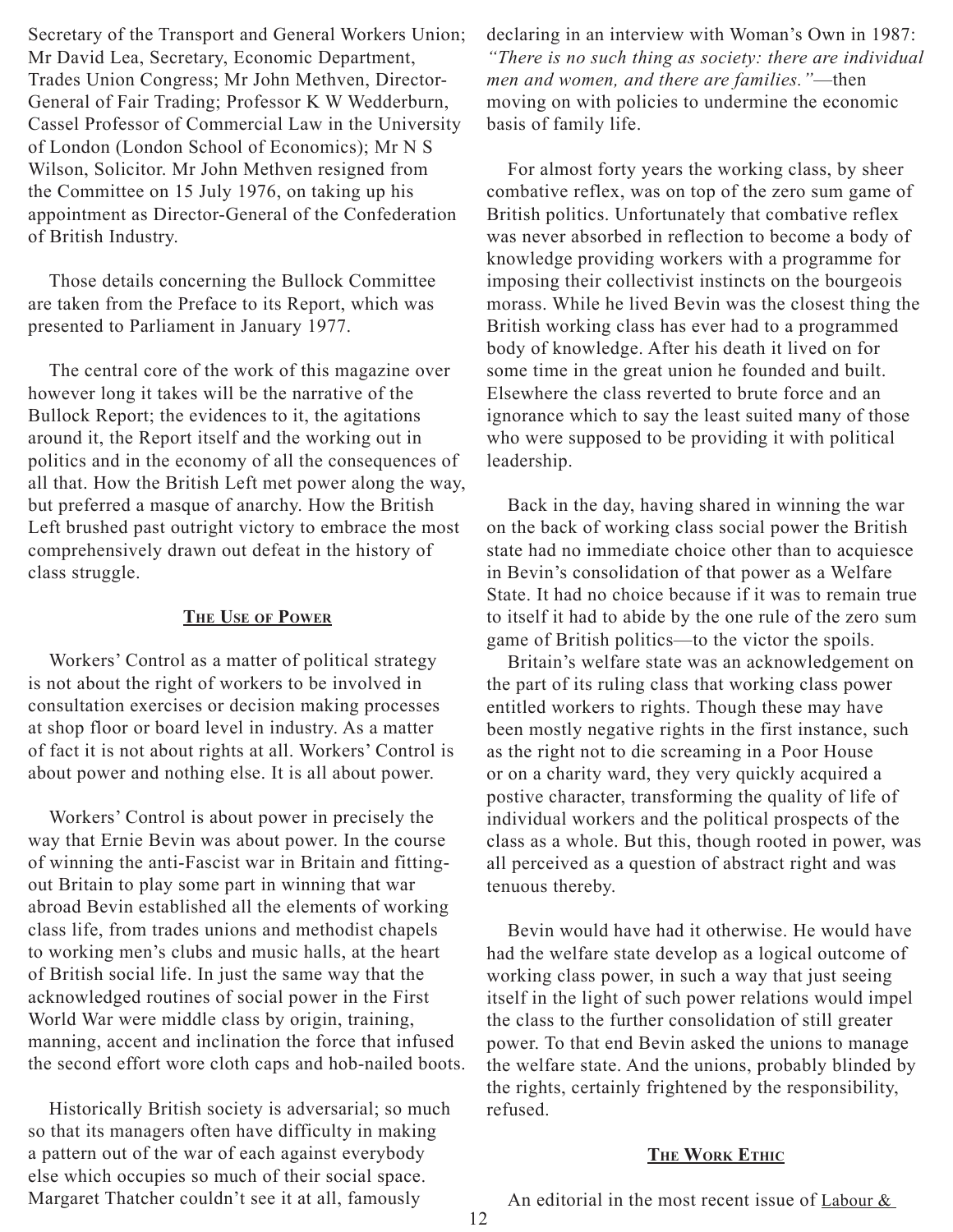<span id="page-12-0"></span>Trade Union Review (No. 185, March 2008—*Why the 'work ethic' isn't working*) cites John Monks, former general secretary of the TUC, current general secretary of the European TUC, as source for Bevin's attempt to bring the welfare state under workers' control. The editorial links the unions' refusal of that offer to the beginnings of a decline in what it calls the British work ethic, which is a very important point towards understanding the working class's failure to generate a political movement adequate to the success of its combative reflex.

Its work ethic was the point at which the British working class asserted its humanity against the reductionist crudities of the capitalist division of labour. Workers who could control nothing else in their working lives could at least decide how well or how poorly they performed their allotted tasks at the point of production. Where and when they decided to take a pride in their work was the moment that determined them to combination and collective action. Wreckers don't form unions and struggle to secure their future. Workers taking a pride in themselves and in their work do precisely that. It is precisely so that working class confidence and power was built, precisely in the loss of all such that the New Labour cancer developed and spread.

Wreckers did not take the lead in developing

combination and collective action but they had a tendency to flourish by way of militant rhetoric in the bureaucracies that combination and collective action required to be made effective. Work ethic was not highly regarded in any union headquarters, no more than any other form of undisciplined shop floor spontaneity. On all sides of the industrial and political wings of the British working class movement the work ethic of the workers was devalued and disdained.

At the same time the workers' combative reflex was diverted to wrecking agendas which were realised almost in total.

Now almost all of British industry has been wrecked. And the wreckers, New Labour now, rule the wasteland.

Labour, in the old sense of the term, the working class interest, is almost completely powerless now, and encumbered with so many rights it hardly knows where to turn to beg a crust. Powerless now, begging is just about all the left has left to it.

But this magazine is still concentrating on better days, when working class politics retained a vision of working class power, when a Labour government sought to legislate for the working class interest and at least a few union leaders could think clearly through to what that entailed.

# *Reflections on the Campaign for Workers Control in Britain Part 4 – The IWC and Trotskyism?*

*by Conor Lynch*

*Though this is part 4 of the series on the Institute for Workers Control, it deals with matters that preceded the IWC and its earlier days. Some people who read the first issue of Problems of Capitalism and Socialism pointed out that they or people they discussed the magazine with were not even born when the events we are covering took place—mainly in the decade from 1975 to 1985.*

Two months after the War in Europe ended, Winston Churchill called a general election. The Labour Party won by a landslide. The Party, led by Clement Attlee and Ernest Bevin set about transforming the social and economic relations in the country. They set up the Welfare State and the National Health Service. They bought out the owners of the commanding heights of the economy and nationalised them. All this was done at a moment when Britain was deeply in debt to the Americans for war supplies—a debt only finally paid off a few years ago. The mobilisation for war had put millions into the armed forces

and redirected industry to wartime production. Many cities had suffered bombing damage and a huge house building programme had to get under way. Yet Labour achieved all of its goals. It shows that the apparent lack of money is no barrier to social reform.

The Conservatives under Churchill returned to power in 1951 and retained power until 1964. But apart from the privatisation of steel production (renationalised by Labour in 1967) the Tories left the structures established by the post-War Labour Government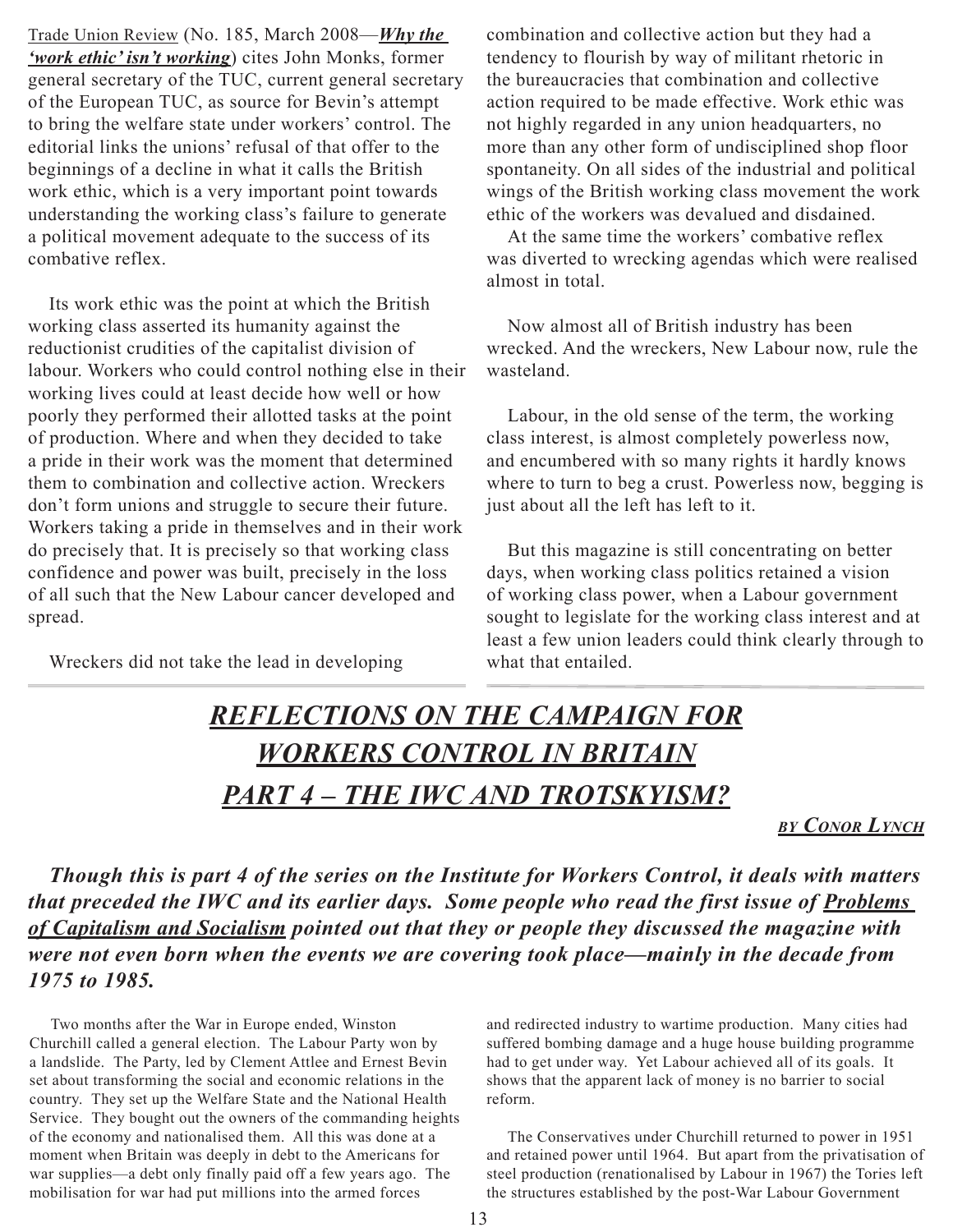intact. In some areas, housing in particular, they vied at elections with Labour to promise yet more social provision. And they delivered. The withdrawal from the colonies continued apace with the resulting development of a national mindset which was beginning to see a Britain focused on matters at home rather than abroad.

The Government did attack Egypt over the latter's nationalisation of the Suez Canal—with the help of France and Israel—in 1956. The thing was a fiasco and the Americans opposed the attack. The Tories were ruthless in getting rid of the leaders responsible. But the national Psyche cannot be changed in a generation. First, Margaret Thatcher, and then Tony Blair revived the imperial spirit of the nation and gave the country the steady stream of wars that it has conducted over the last 18 years.

By the time Labour returned to power in 1964, Britain was, at the very least, a semi-socialist state. But one which had brought almost all parties to accept the social democratic rules of the political game. Democratic socialism, in other words. A result of all this was that the organised working class, i.e. the trade unions, had extended their power beyond their wildest dreams. They could get almost whatever they demanded and do almost whatever they desired. Strikes within most industries were a foregone conclusion where they were caused by a dispute between management and labour. More and more they took the form of battles between the unions and the Government at the bar of public opinion.

So, when the seamen struck in 1966 (under the leadership of, among others, one John Prescott) the fight was for public support. In this case the Government won. The Government did not win in the series of strikes by coal miners between 1974 and 1981.

After the seamen's strike the Labour Government saw clearly that this kind of public industrial warfare was going to get nowhere. Already they had been talking about a prices and incomes policy to ensure a steady and even rise in living standards which would avoid inflation:—avoid the situation where higher prices gave rise to higher wage demands and vice versa. Barbara Castle, probably the most left-wing member of the Government, and in her last years a thorn in the side of Tony Blair, introduced a Bill called In Place of Strife. This was intended to put labour relations within a legal framework. There was an instinctive suspicion of this since in the past legislation to do with unions was always to their detriment and they only wanted legislation which dismantled previous legislation.

Castle tried to explain that things were different now. That the unions were the new power in the land and that their power required an equivalent share of responsibility. The unions rejected this and believed that the old methods of confrontation were the best. Their power and their unity was growing steadily and opportunities for squeezing the employers (state or private) seemed endless. Some trade union leaders, like Jack Jones, began to worry. The unions may have been powerful, but some were more powerful than others. The cake, (ever-expanding or not) was not being divided up evenly.

On top of this the political leadership which the working class looked to also thought, or pretended to think, that the possibilities under free collective bargaining were endless and encouraged the unions. The people who were the theoretical leaders of the

coming Workers Control movement, Ken Coates, Tony Topham and Michael Barrett Brown, opposed any legal working out of the new balance in class relations. They were supported by left wing agitators such as Neil Kinnock—later to become a disastrous leader of the Labour Party.

In the Cabinet, the opposition to Castle was led by Jim Callaghan, sponsored by the tax collectors' union, and seemingly with further political ambitions. (He was the relevant Secretary of State when the war started in Northern Ireland in 1969 and became Labour Prime Minister in 1976.) Like a lot of others he hitched himself to what seemed the unstoppable rise of the unions at the time and managed to stop Barbara Castle's Bill going any further. (In those days Cabinets counted for something and were not just the political decoration for the Prime Minister that they became shortly after the election of Tony Blair.)

The Labour Party was at that time a mass party. It had roots in every community, in the unions and in a wide variety of political and social organisations and movements. More importantly, these grass roots bodies had to be constantly taken account of. And they were represented officially or unofficially at all levels of the Party, including the Cabinet when the Party was in Government.

A group of people centered in Nottingham set out, shortly before Labour's victory in 1964, to combine activists from this broad church as a major, or the major, point of pressure on any Labour Government. The reason for Nottingham had to do with the fact that Ken Coates lived there as a student and later. He had opposed the war in Malaya and, to avoid conscription, became a coal miner in the area. There was also the fact that another Nottingham student was left some money and used it to set up a community printing press. This was taken over by Coates and became the foundation for a publishing operation which lasts to this day. Coates and like-minded people set up the Voice newspapers and began, through The Centre for Socialist Education, to organise many Conferences with delegations from all over the Labour Movement. These Conferences were billed under the title of Workers Control. By 1968 the Institute for Workers Control was formed. There were all kinds of possibilities for the future of the IWC. But Coates made sure that it reflected his own world view.

In the Trade Union Register in 1970 he defined his position:

*"Workers' control exists whenever trade union practice, shop stewards' sanctions and collective power constrain employers."* 

We missed this at the time, but it fits with his actions. And though he could give all sorts of impressions to all sorts of people, he never really budged from the position stated there.

To the Labour Movement at large, Ken Coates was Mr. Workers Control. That was a fact of life and had to be accepted and dealt with. This is why, in the course of this long history of the workers control movement and its outcomes (a good many issues of this magazine), Ken Coates needs to be understood and explained.

It is almost exactly ten years ago that I was asked to write a critique of Ken Coates and the IWC. At that time Coates and a fellow MEP Hugh Kerr were in a lot of trouble with the Blair leadership and it didn't seem a good time to go slagging him off.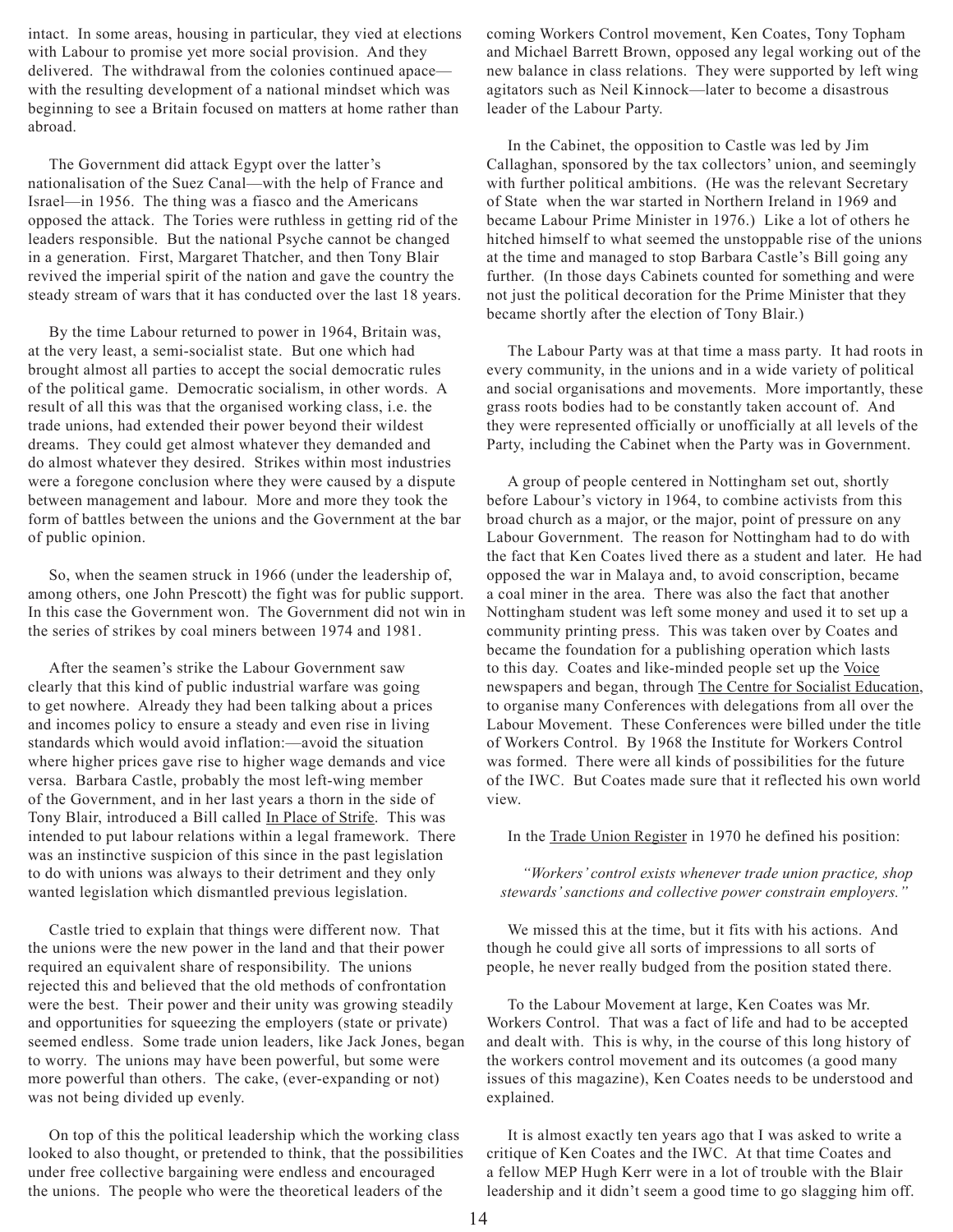I then went abroad for eight years. Looking back I find that the row, though ostensibly about welfare reform in Britain, was really about something else and Coates was moving towards the Greens. In any case welfare reforms were not imminent at the time. Coates and Kerr were also opposed to the form of proportional representation proposed for the election of MEPs

All this is very strange. Coates was an MEP when the war on Iraq was launched in August 1990—a war which he opposed—but didn't split from Labour over. More interesting was the fact that he felt able to continue representing Labour after NATO launched 3,515 bombing attacks against the Bosnian Serb Republic in September 1995. Coates was, after all, a keen supporter of Yugoslavia. He left the Communist Party of Great Britain as a gesture of support for Tito against Stalin.

While active in the IWC, and later, I came across claims that the Trotskyist International Marxist Group (IMG) had founded the IWC, but took no notice. They were around the movement but Coates never seemed to identify with them. It turns out that Coates, along with Pat Jordan had formed the IMG (Tariq Ali has said he was a 'leading member', Wikipedia says he was a founder, of IMG). Jordan left the Communist Party in 1956 and was a leading spirit in the Trotskyist Fourth International until he suffered a serious stroke in 1985. He died in 2001.

So Ken Coates was up to his neck in Trotskyism all the while he was running the IWC. This matters because Trotskyism, whatever its organisational form at any given time, is a very distinct form of politics. It is more than just anti-Stalinist. It has concocted a notion of Bolshevism/Leninism as a form of democracy which was later perverted by Stalinism. It goes on a lot about Soviet forms of organisation while ignoring that it was Lenin who deprived them of a meaningful role in the USSR and that Trotsky was complicit in all of Lenin's actions. This is not the place to go into all that history. But given the shaky foundations of Trotskyism it is no surprise that the forms it took in Britain in the 1960s and 70s, and still takes today, have been shaky and prone to splits.

It has absolutely no perspective of winning. It promotes actions by the working class towards goals which it believes are impossible as a means of *"radicalising"* members of the class—in practice encouraging people to join one or other of its sects. Its activities are ongoing and frenetic. Its view of working class history is one of sell out after sell out. It has no concept of principled compromise. So any concrete proposal coming from the Labour Party, the unions, or from within the IWC was anathema to it. In later life Trotsky conceived the notion of permanent revolution. When I think of permanent revolution today, I think of Blairism—of the abolition of history and a furious chase after change, for change's sake.

(The Communist Party had the same debilitating attitude as the Trotskyists. But at least it had some end in sight. The arrival of the Red Army. The role of the CP will be dealt with at length in later articles.)

Most of the material written by Coates at this time was cowritten by Tony Topham. I could never get a handle on Topham but I've been told that he was in effect the man doing the research legwork for Coates. Third in the group that owned the IWC was Michael Barratt Brown.

An ever present fear in the minds of Coates and his group was that of incorporation. Of there being social or legal structures to which the organisations of the working class would be tied—however fluid or changeable these structures might be. So prices and incomes policies were out. And ultimately industrial democracy itself was out. Charges of Corporatism were thrown at anybody wanting such structures. (Except for Jack Jones, whose good will, not to mention his huge union, were needed.) Corporate systems exist, and have existed in every stable society on earth. It is only pure capitalism that dislikes them. Britain disliked them but had to put up with them during the two World Wars and after the second one. It has been the aim of Thatcherism, Blairism, and now Brownism, to get rid of corporate structures as fast as they can and establish the fullest possible freedom of operation for the rich.

Corporatism was associated in the minds of left wingers, and to some extent in the public mind, exclusively with Fascism. This was an convenient association for *"free marketeers"*.

Here is some idea of the way that Coates' mind was working at this time:

*"[there is] the well-known fact that…workers' representatives at local level have become absorbed in the routines of management and now constitute a privileged and isolated grouping, quite alienated from their constituents. The workers' leaders are in this way incorporated into a structure which remains no less hostile than ever to the interests of the work force as a whole."*

*"…it is a pipe-dream to hope, as some industrialists and politicians appear to be hoping, that the climate in Britain is ripe for 'participatory' reform in which the workers might be coaxed to accept some of the illusions and trappings of authority as a substitute for the powers they have already determined to secure. The appetite will grow with eating, andthe demands for real industrial democracy will become all the more insistent with every ruse which is applied in the intention of fending them off."* 

Responding to the TUC proposal to extend industrial democracy, he said:

*"The real problem is that of how people should be stimulated to demand such an extension. The purpose of any proposals for reform will be overborne by the established power-structure, without any real trouble, if this lesson is not learnt."*

Coates commented with hostile intent on the idea…

*"…that an unbroken continuity of democratic advance stretches between the imposition of a Trade Union veto on dismissals and the ultimate overcoming of capitalist property relations. This is a naive view, because it completely ignores the deforming power of these property relations in the generation both of ideology and of social forces beyond democratic control…the reforms must not be within, but of the power-structure. Its dismantling is the prior necessity, outside which lesser reforms are all too apt to come to grief, or even to aggravate the problems they were designed to solve."*  (quoted in 'Workers Control and Revolutionary Theory' by Richard Hyman.)

*to be continued*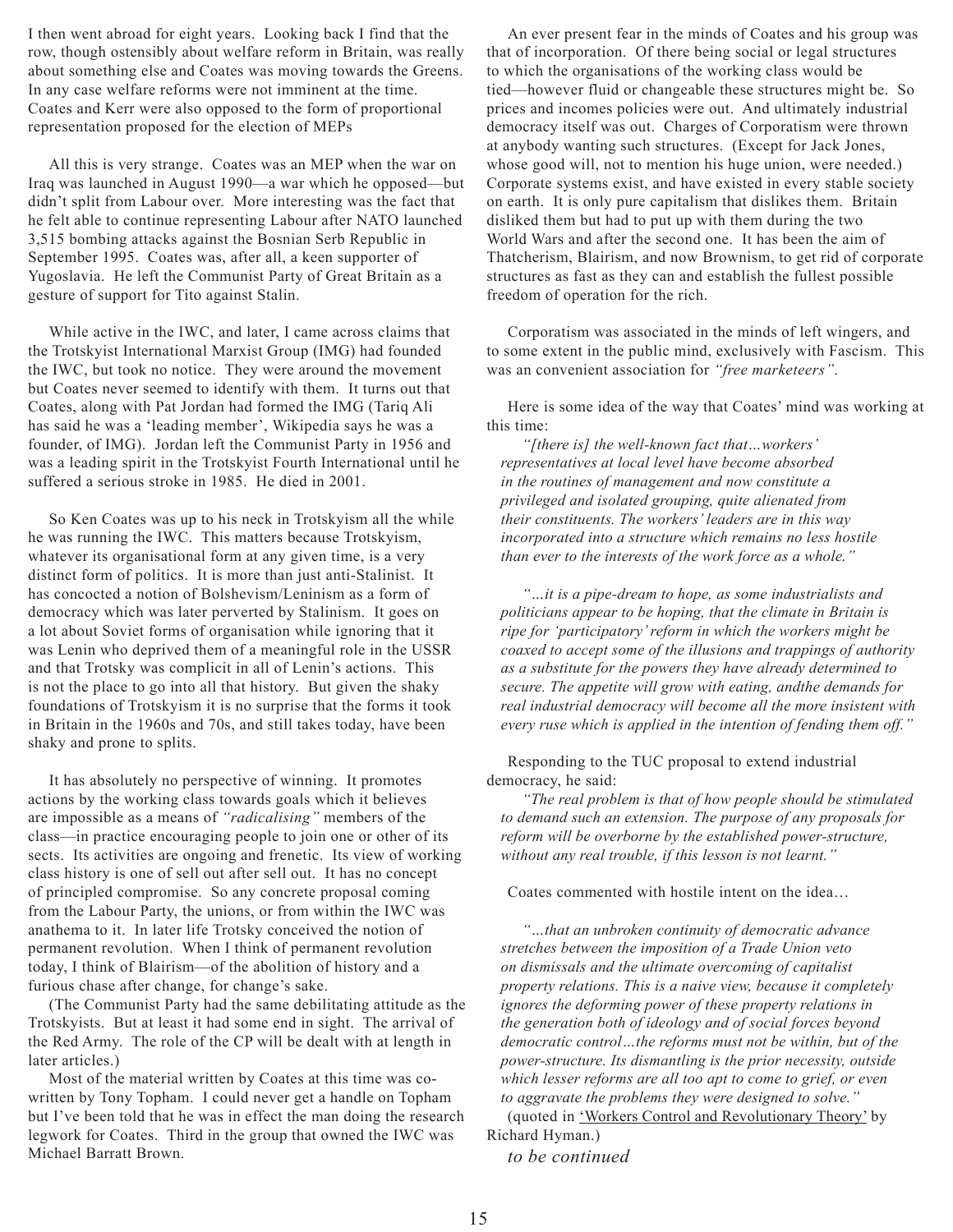# <span id="page-15-0"></span>**North London Workers' Control Group**

*WORKERS CONTROL From PLOWDEN To BULLOCK*

### **INTRODUCTION**

*The most urgent question for the British labour movement today is undoubtedly how the working class should react to the threat to its living standards posed by the current crisis. By and large the left's attempts to grapple with this problem have provided nothing adequate in the way of answers. It has made no attempt to break out of its self defeating routine of sloganising and sterile protest—a routine that is worse than useless when the situation demands a vigorous working class offensive against bankrupt capitalism.*

The trouble with the left's strategy is its assumption that the government can revitalize industry and cure unemployment by capital investment and protectionist measures such as import controls, which might well be true were management possessed of skill and enthusiasm. But they're not. Far from it. Incompetent management is one of the main reasons for the current slump in Britain. Give them more money to play with and there will just be further featherbedding of their cosy nests.

Only the working class can resolve this situation and get itself out of the slump. The working class can succeed, where the employers have failed, in running industry efficiently and profitably. It can force management to manage properly by giving them the simple choice: perform or be replaced. The answer to the slump and the threat to workers' living standards is a radical reorganisation of the system of ownership and control of industry to allow workers to take over responsibility for the management of the firms in which they are working.

The case for workers control is now overwhelming. Industrial democracy has been forced to the forefront of working class politics as an issue embodying all the vigour and self-confidence of the world's oldest and most experienced working class. The idealism of the early Syndicalists and Guild Socialists has come alive again in a situation where the power and organizational strength of the workers is more than enough to turn ideals into reality. Education and experience, the fruits of past victories and the lessons of past defeats, and the sheer economic power of the working class combine to make industrial

democracy today more than a mere slogan or worthwhile goal. It is an immediate and practical necessity. In the interests of economic efficiency and progress (and the social and cultural standards dependent on that) responsibility must rest with the dominant force in the economy. The working class today determines, for good or ill, actively or passively, the shape and direction of Britain's economic performance. The working class must therefore assume responsibility for the effects of its activity and direct that activity to the achievement of its own and society's goals. But there can be no question of responsibility without control.

Beyond the economic reality of capitalism in crisis, there is only workers control. Workers control of industry is the only possible development following the history of the working class, which has fulfilled its primary task of economic and political organisation and has destroyed the power of capital to mount any serious offensive against it. There is nowhere else for the working class to go unless it is to deny its position as the dominant force in society: as a potential ruling class.

The alternative is a continuing decline in living standards, presided over by an industrially powerless, economically incompetent and politically worthless bourgeoisie, incapable of either setting or attaining desirable social objectives.

Our goal is clearly workers control. But how do we get there?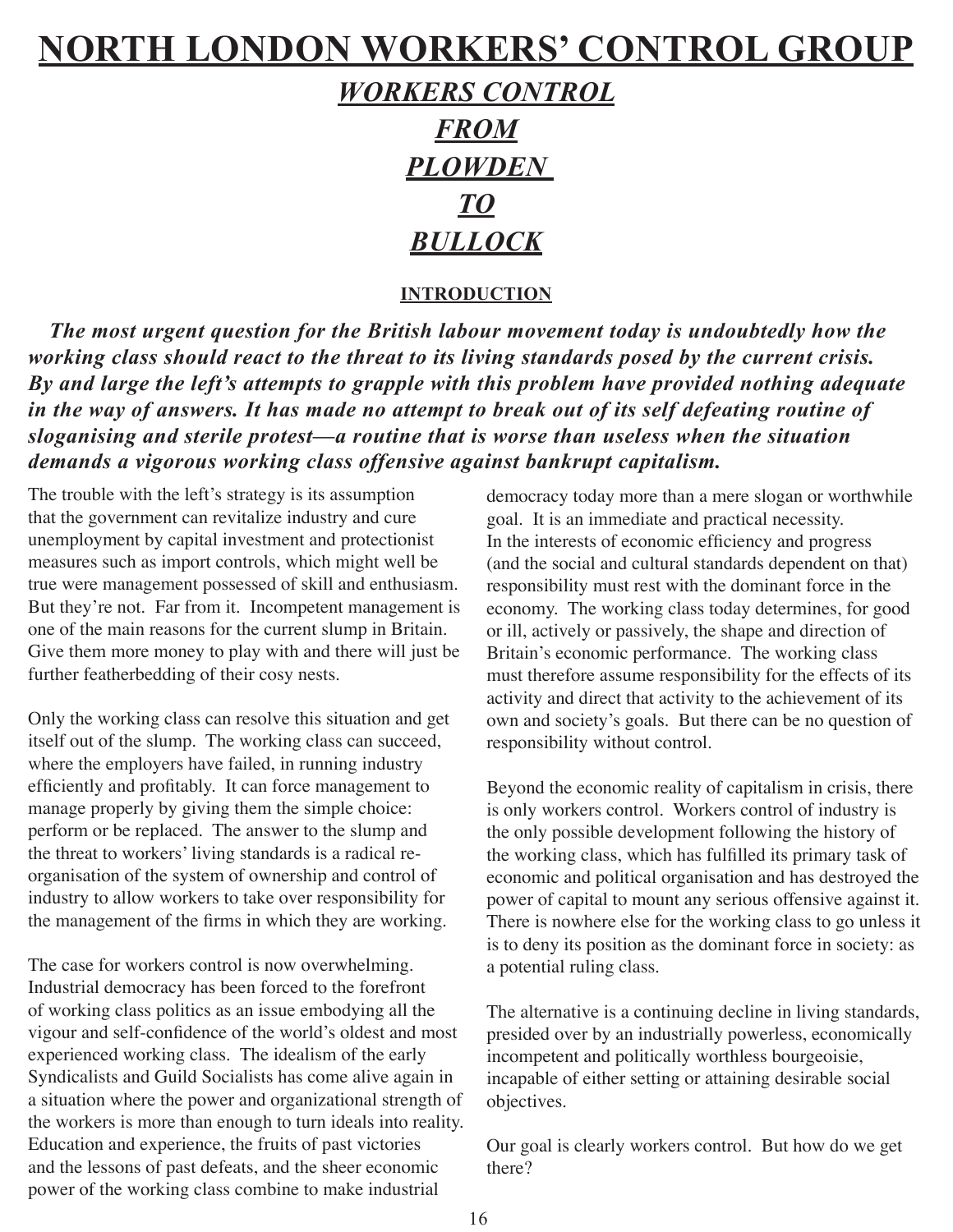One thing at least must be clear from the outset. No working class demand has ever been handed to it on a plate, gift wrapped and tied with a red ribbon. Workers control will only be achieved through intense struggle, which, in view of Britain's democratic tradition means struggle for meaningful legislation that can be used effectively.

### **THE POLITICAL CONTEXT**

In 1968, the Labour Party Conference accepted the report of a working party on industrial democracy, chaired by Jack Jones. The report was broadly in favour of the development of worker participation, particularly in the public sector. It recommended that there should be:

*"… experiments in placing representatives of the workers directly concerned on the boards of publicly owned firms and industries (or, alternatively provision for attendance at board meetings) and this representation should not be confined to fulltime officers of unions. Workers representatives should be drawn into decision making at every level, particularly at the various points of production."*

Labour's February 1974 Election Manifesto pledges the government to:

*"… socialise the nationalised industries. In consultation with the unions, we shall take steps to make the management of existing nationalised industries more responsive to their consumers' needs."*

In October of the same year, a further Election Manifesto pledges the government to:

*"… introduce new legislation to help forward our plans for a radical extension of industrial democracy in both the private and public sectors. This will involve major changes in company law and in the statutes which govern the nationalised industries and the public services."*

The TUC's 'Report on Industrial Democracy', adopted in October 1974, recommends that in the public sector:

*"(a) There will need to be a new set of statutes for the nationalised industries (b) These would provide for 50% direct trade union representatives on the policy making boards of the nationalised industries*

*(c) The other 50% of the board should be appointed by the minister: there will need to be further discussion about the composition of this half of the board*

*(d) The statutes should allow for a variety of arrangements and experiments below board level, according to the characteristics of the particular nationalised industry."* 

and that in the private sector:

*"(a) There should be a new Companies Act, to be introduced by stages, at first in enterprises employing more than 2,000 workers; such companies would have a two tier board structure with Supervisory Boards, responsible for determining company objectives, which would appoint Management Boards.*

 *(b) This change should be reflected by a statutory obligation on companies to have regard to the interests of workers as well as shareholders.*

*(c) One half of the Supervisory Board should be elected through trade union machinery, normally at company or combine level.*

*(d) Provisions about supervisory boards in the new Companies Act would only become operative where there is trade union recognition, and representation of workers could only be through bona fide trade unions choosing to exercise this right.*

*(e) The minister would have the power in this legislation to extend its application by order at a later stage to enterprises employing over 200 workers."*

The Government has recently set up a Committee of Inquiry under the chairmanship of Sir Alan Bullock to examine the implications of worker representation on the boards of firms in the private sector, and a parallel official inquiry into the role workers can play in decision making in the nationalised industries. Bullock's terms of reference are clear and explicitly progressive:

*"Accepting the need for a radical extension of industrial democracy in the control of companies by means of representation on boards of directors, and accepting the essential role of trade union organisations in this process, to consider how such an extension can best be achieved, taking into account in particular the proposals of the Trade Union Congress Report on Industrial Democracy as well as experience in Britain, the E.E.C., and*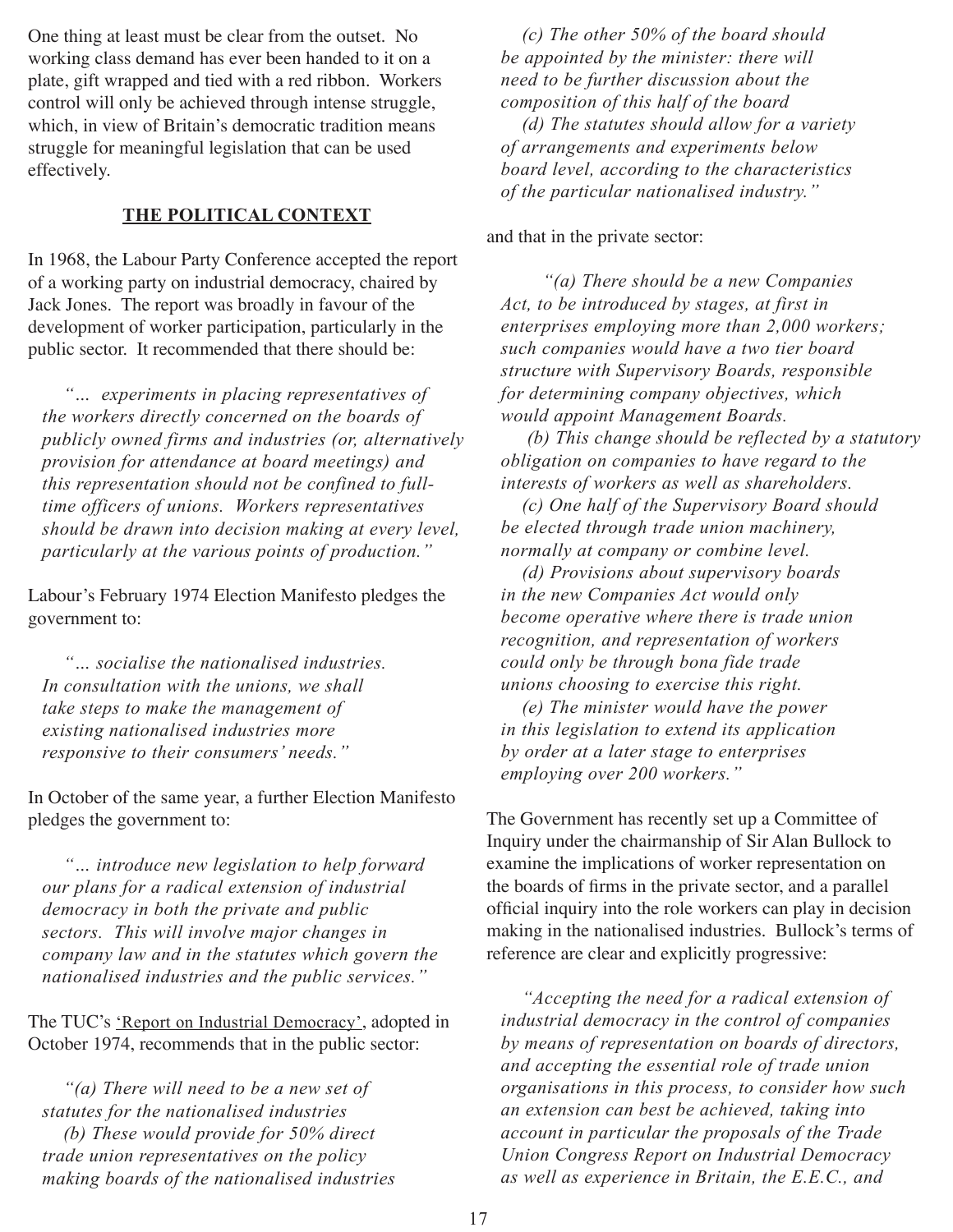*other countries. Having regard to the interest of the national economy, employees, investors and consumers, to analyse the implications of such representation for the efficient management of companies and for company law."* 

Clearly, since 1968, there has been the development of interest in, and commitment to, industrial democracy within the labour movement. Both the Government and the TUC are committed to the development of workers' representation on the boards of public and private industry. Years of hard work by advocates of workers' control in the Labour Party and unions is beginning to pay off. Or is it? Workers' control is in sight round the next corner. Or is it?

In December 1974 a Committee of Inquiry, chaired by Lord Plowden (KCB, KBE, Chairman of Tubes Investment Ltd.) and including, as representative of the working class, that stout proletarian, Frank Chapple, General Secretary of the EETPU, was set up

*"to examine the structure of the electricity supply industry in England and Wales and to report to the Secretary of State for Energy."*

And report it did, in 1976, to Tony Benn, that, whatever the electricity industry needs, it doesn't need workers control, participation, representation, or what have you.

The Plowden Report ignores the Government's concern with industrial democracy and rules the TUC's proposals for worker directors within a two tier board structure completely out of court.

It is able to do so because the main unions involved in the industry (the EETPU, GMWU and the EPEA) rejected the TUC scheme and argued against it to the Committee. Even more significantly, it did not have to face up to substantial social pressure for industrial democracy. Neither the TUC nor the left organised support for its proposals, so the case for workers control had to fall, by default.

Lack of determination on the part of the progressive forces allowed Plowden to assert a conservative position that is completely irrelevant to the needs of the industry.

# *THE TUC'S PROPOSALS*

*1. THE POLICY STATEMENT ON INDUSTRIAL DEMOCRACY*

*"…the present boards of the nationalised industries already include outside appointments representing wider interests, including trade union appointments from outside the industry. In this sense, the existing nationalised boards already perform a function not dissimilar to a supervisory board; indeed, in certain nationalised industries, there is also an executive or operating board subordinate to the main board. It is proposed that this system – which is, in effect, a two-tier system – is retained, but that 50% trade union representation should be provided for on the first tier board (i.e., that concerned with overall policymaking). This top tier board would not be the operative body so far as wage negotiations were concerned. The representation should be direct, without involving the minister, but based on the trade union machinery in the nationalised industry so as to represent the workers employed in the industry. The TUC's role in this would only relate to determining respective unions' interests where necessary. The other 50% of the board should be appointed by the minister… As well as extending the board level representation, it is necessary for the nationalised industries to play a leading role in the extension of industrial democracy at lower levels of managerial authority. Joint control can largely be extended through collective bargaining and through the absorption of subjects for consultative machinery into the collective bargaining structures. At the same time, direct involvement in managerial boards at lower levels (e.g. regional) should be provided for. It is important that there should be representation of workpeople at the point where decisions are really taken, which, in the public sector, is often at sub-committees of the main board.*

*"Experiments on arrangements below board level in relation to the characteristics of the particular industry should be set up, giving the representatives clear responsibilities and areas of competence. The selection process should be similar to that for national boards, where possible being made on the basis of joint union machinery at each level."*

### *2. EVIDENCE TO THE PLOWDEN COMMITTEE*

*"…the Trades Union Congress… on the basis of its general policy, argued that the industry should be governed by a Board composed of equal numbers of*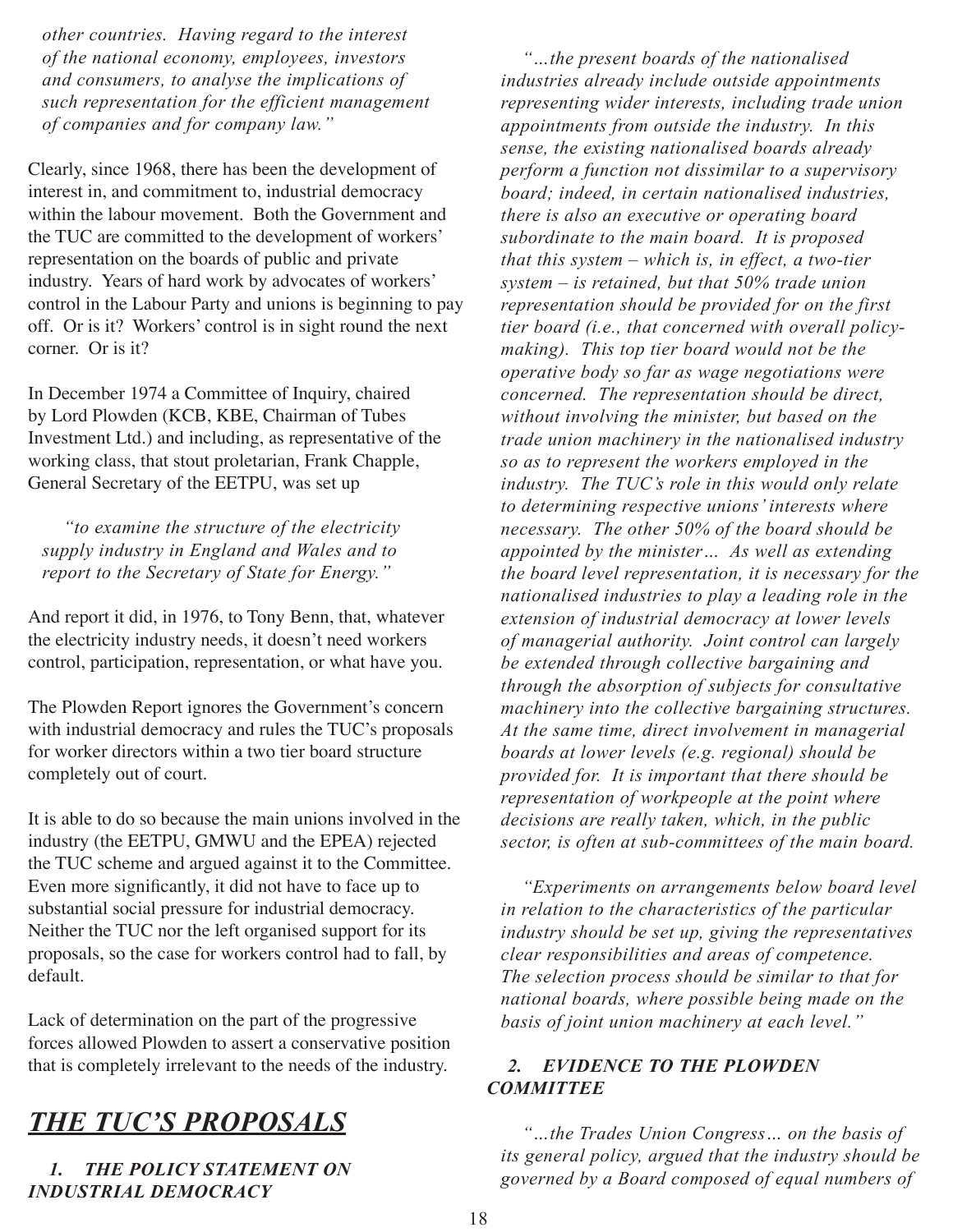*trade union and Government representatives without any special procedures for resolving deadlock. This board would be the highest corporate decision making body. It would determine the objectives of the electricity supply industry and the policies necessary for their achievement. It would decide how to monitor and report progress to the industry's employees as well as to the Government and the public. It would consider all major management decisions concerning the expansion of or contraction of activities, organisation, investment, training, manufacturing and relations with other public bodies and commercial bodies in the private sector. A separate but statutory executive responsible to the Board would implement the Board's decisions and would be responsible for wage negotiations with which the Board would have no concern.*

*"Under the TUC's proposals, half the board would be appointed by the Secretary of State and would be responsible to him. The other half would be trade union representatives, who would be appointed by, and would 'report back' to the five national consortia of unions which negotiate with the Electricity Council. It is not entirely clear whether they could be removed by the unions during their term of office; the TUC says 'Regarding the right to recall representatives, it would be natural to make provision for the national councils to ask trade union representatives to attend a meeting on a particular point, given reasonable notice'. Below Board level, it will be the responsibility of the trade unions to ensure that there would be opportunities at lower levels to discuss the work of the trade union representatives and to ensure that they were aware of the views of the industry's employees. Increased employee participation at these lower levels would be secured by extending the scope of collective bargaining.*

*"The TUC says that all members of the Board should be bound by collective responsibility." (Plowden Report, 1976)*

The Committee rejected the TUC's proposals unanimously, on every point:

*"We could not recommend the acceptance of proposals which seem to us to have little to do with giving those working in the industry a chance to take a direct part in decisions affecting their working lives. There would be no meaningful collective* 

*responsibility or public accountability to the Secretary of State and to Parliament, since half the Board would be appointed by and responsible to the Trade Unions, and the other half by the Secretary of State. We do not believe that such a body could have a common purpose or could work together to secure the overall good management of the Industry. We fear that, if the TUC proposals were carried out, the Board would be merely the forum for endless negotiations between two groups of representatives. Neither group would be responsible for taking the lead or could be blamed if things went wrong, while the Executive would be debarred by its subordinate position from taking the initiative and would be only loosely controlled by a divided Board. In such circumstances, good management would be impossible. Further, if the Board were to be divided between representatives of the unions and representatives of the Government as 'owner', there would be no room for part-time outside members or representatives of consumer interests… Not all the unions involved in the industry supported the TUC. The strongest opposition came from two of those with the greatest weight in the industry, who argued that a trade union's duty to represent its members' interests, including those members employed outside the electricity supply industry, could not be reconciled with even a share in responsibility for managing the industry." (Plowden Report 1976)* 

### **PLOWDEN LEAVES WELL ENOUGH ALONE**

The first question we must ask ourselves is: does the Plowden Committee have a case in rejecting the TUC's proposals?

When Plowden complains that the TUC's proposals would undermine collective responsibility and public accountability, he is articulating the normal conservative response to a changing situation. A unified Board, operating under the discipline of collective responsibility has always been the bourgeois managerial ideal. Nationalised industries have always supposedly been accountable to the public's representatives in Parliament. What is is and always should be.

Conservatism can be useful when there is something worth preserving. It is completely inadequate in a crisis situation when all you can preserve is chaos. It fails to take account of reality.

In order to reach its conclusions, the Plowden Committee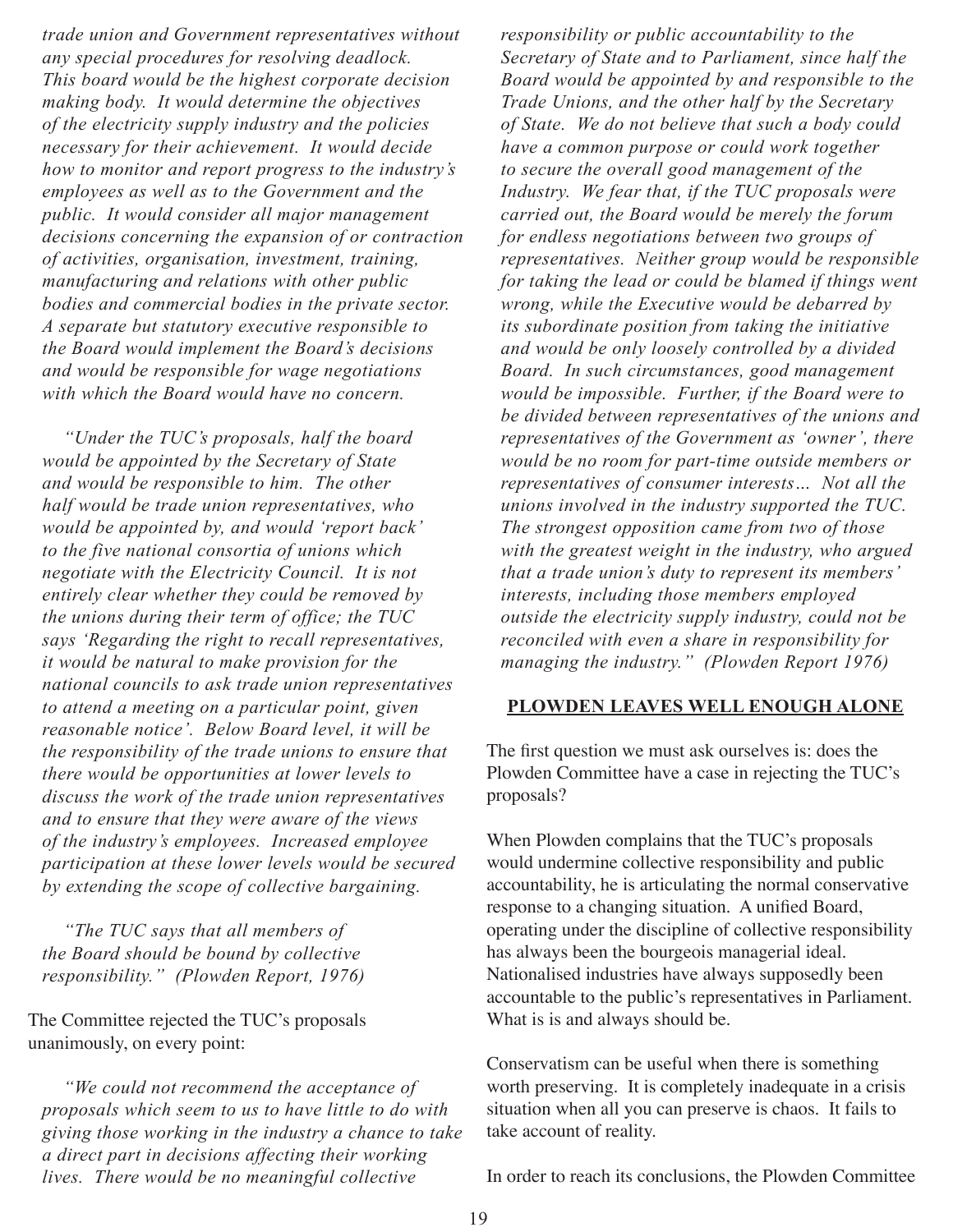had to ignore two basic facts. Firstly, that the balance of power between capital and labour has tilted sharply in favour of the workers, and, secondly, that Parliamentary accountability is a fiction. The TUC's proposals take account of these facts. Plowden does not. The TUC is operating in the real world. Plowden is re-living an old dream.

In the first place, management prerogatives (the right of management to manage as it sees fit) exists only at the discretion of the workers. We've come a long way from the days when the Engineers were forced (after a lock-out in 1897) to accept the Leeds memorandum. The situation today is very simple and very different. Management cannot manage in the face of determined opposition from the shop-floor.

The TUC's proposal for 50% worker representation on the Board is a realistic attempt to take account of the fact that a dual power situation exists in industry today and must be resolved in a concrete form or lead to chaos.

In practice, 50% representation does resolve this for, in any conflict between worker and Government representatives, the worker-representatives have shopfloor muscle to back them up. Management's 50% can only appeal to public opinion and as, given the nature of the current slump, conflict is most likely to arise over traditional management's ineptitude, that can do them little good.

Recognition that a dual power situation exists and can only be resolved by giving workers a direct say in policy making inevitably leads to workers control. That is why the Plowden Committee insists on the virtue of a unified Board.

That Parliamentary accountability is a polite fiction is demonstrated in the Plowden Report itself. While the Government is quite at liberty to appoint members of the Board, it should recognise that:

*"Special restraint on nationalised industry prices has destroyed the whole basis on which the electricity industry planned for its future and accounted for its own performance. The destruction of the system of financial objectives and failure to provide any framework in their place has been the subject of bitter and, in our view, wholly justified complaints by the electricity industry… If the Government wishes the industry to be managed efficiently, the Board must be allowed* 

*to concentrate on its task and not be harassed with detailed and repeated intervention."* 

Parliament cannot and should not attempt to control the day to day activities of its managers in the public sector. Parliament's interests can have only a negative effect on industry's performance. Having set objectives, they can do nothing to ensure that they are achieved.

Only a sovereign workforce can enforce accountability upon management. Only under workers control can public accountability come to mean anything.

Again, the TUC takes account of a fact that Plowden, operating in the best backwoods tradition, prefers to ignore. Again, the facts lead straight to the need for workers control.

### **SEMI-DETACHED DIRECTORS AND THE VOICE OF THE CONSUMER**

The Plowden Committee doesn't just reject the TUC's priorities, which derive from a recognition of the problems British industry faces in the real world. It replaces them with its own, which derive from the fevered imaginations of minds grown weak with administering sinecures.

The Committee admits what most workers have known for some time, that:

*"Professional managers in every industry run some risk of becoming intellectually cut off from the real world…"*

and that:

*"This risk would be particularly great in the CEB's case, since it would be the monopoly supplier of a basic, essential product."*

The Committee's attempt at a solution merely illustrates the extent of the problem:

*"It is therefore essential that outside experience and outside ideas be brought into the CEB. In order to ensure that the full time members cannot brush aside the independent voices…(of Government and consumers)…part-time members should be drawn from the same sources as now… They would occasionally initiate proposals, their most valuable role would be as constructive*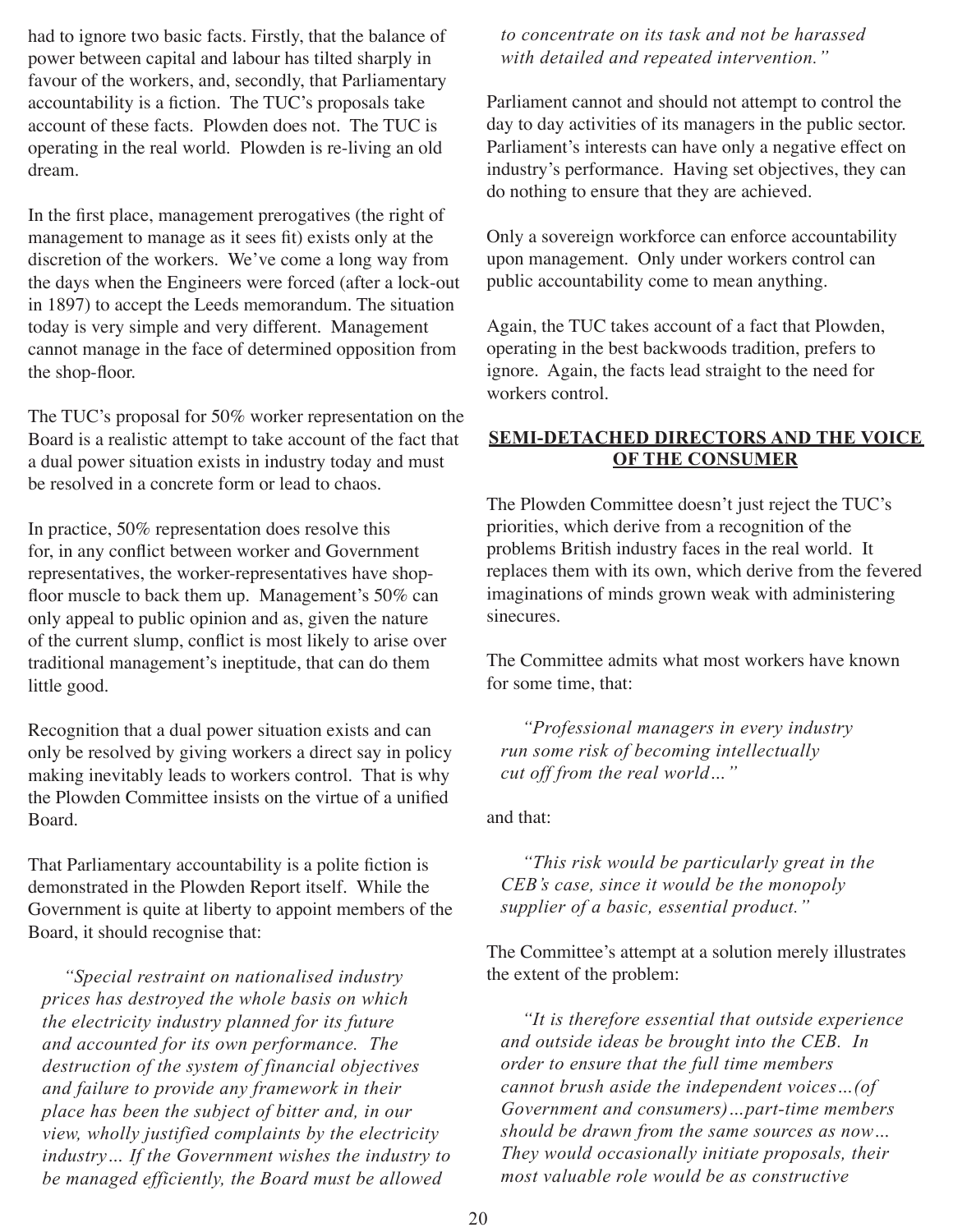*critics of the proposals made by the full-time members and the industry's managers."*

50% worker representation – no way! 50% semi-detached directors, whose main function would be to keep the fulltimers in touch with reality – that's another matter! It makes no sense at all, but at least it's got nothing to do with workers control and so can be safely recommended.

The Committee don't bother to consider whether workers might not be more in touch with the real world than any *'professional manager'* can ever hope to be. At the very least, few workers have been disadvantaged by a Public School/University education.

### According to Plowden:

*"If people of the necessary calibre and vigour are to be attracted and their commitment retained, their reward must bear a proper relation to their work. We therefore hope that the Government will implement, as soon as conditions allow, the relevant recommendations in the Top Salaries Review Board's Sixth Report."*

Obviously, Plowden shut his ears when he was told that people of the necessary calibre and vigour are already working in the industry to which they have committed their lives. But then, such people being outside the scope of the Top Salaries Review Board are also beyond the scope of the Plowden Committee Report.

The *'consumer'*, however, comes well within the Committee's scope and merits special consideration:

*"We attach particular importance to a consumer voice on the Board…The electricity industry is unique…in having a statutory consultative council in each area whose chairman is ex officio a member of the respective Area Board. In this way…the consumer's view is always made known. In our discussions, both with consultative councils and with boards, we were struck by the value which the councils and the boards attach to this link and by the Consultative Council's Chairman's success in preserving their independence while making a full contribution to their Board's work. If the link were broken, the alternatives would be either an adversarial relationship, in which the Consultative Councils would inevitably be the worse informed and weaker party, or informal consultations, which would depend on the industry's goodwill."*

This concern with the *'long run advantages'* of consumers seems less than sincere viewed against the disinterest in the long term interests of those workers Plowden would condemn to an *'adversarial relationship'* and the arbitrary ravages of consultative machinery dependent on management's *'goodwill'*.

The fact of the matter is that, while consumers are simply workers in another guise, the *'consumer's voice'* is invariably bourgeois. Like the Committee's concern with part-time directors, its pre-occupation with consumerism amounts to finding new ways of providing jobs for the boys.

Which answers one question. The Plowden Committee has no real alternative to offer against the TUC's proposals. Its case leaks worse than Kelly's coal boat.

How then could it ignore both the Government and the TUC on such a fundamental issue of policy.

### **WORKERS CONTROL AND THE UNIONS**

Although the TUC's report was formally adopted by the 1974 Congress, it has met with quite considerable opposition from within the Trade Union movement. Three of the largest unions affiliated to Congress, the Amalgamated Union of Engineering Workers, the General and Municipal Workers Union, and the Electrical, Electronic, Telecommunication and Plumbers Union have challenged the TUC's proposals. The AUEW's engineering section's executive committee has decided to support the TUC's line in the public sector, but oppose its extension to firms in the private sector.

The AUEW is behaving as though nationalisation was a pre-requisite for workers control. In fact, social control, the supposed aim of nationalisation, is really only feasible through a sovereign workforce determining management policy in its own and society's interests. Nationalisation in itself does not solve that problem. It is really only a viable demand after the problem has been solved, by workers control of industry.

The GMWU and EETPU gave evidence to the Plowden Committee rejecting the TUC's proposals in their entirety. Whatever their reasons for adopting it, their attitude gave the Plowden Report the opportunity it needed to reject industrial democracy in the electricity industry.

Nor is there any good reason for the stand these unions have taken against progress. According to the Plowden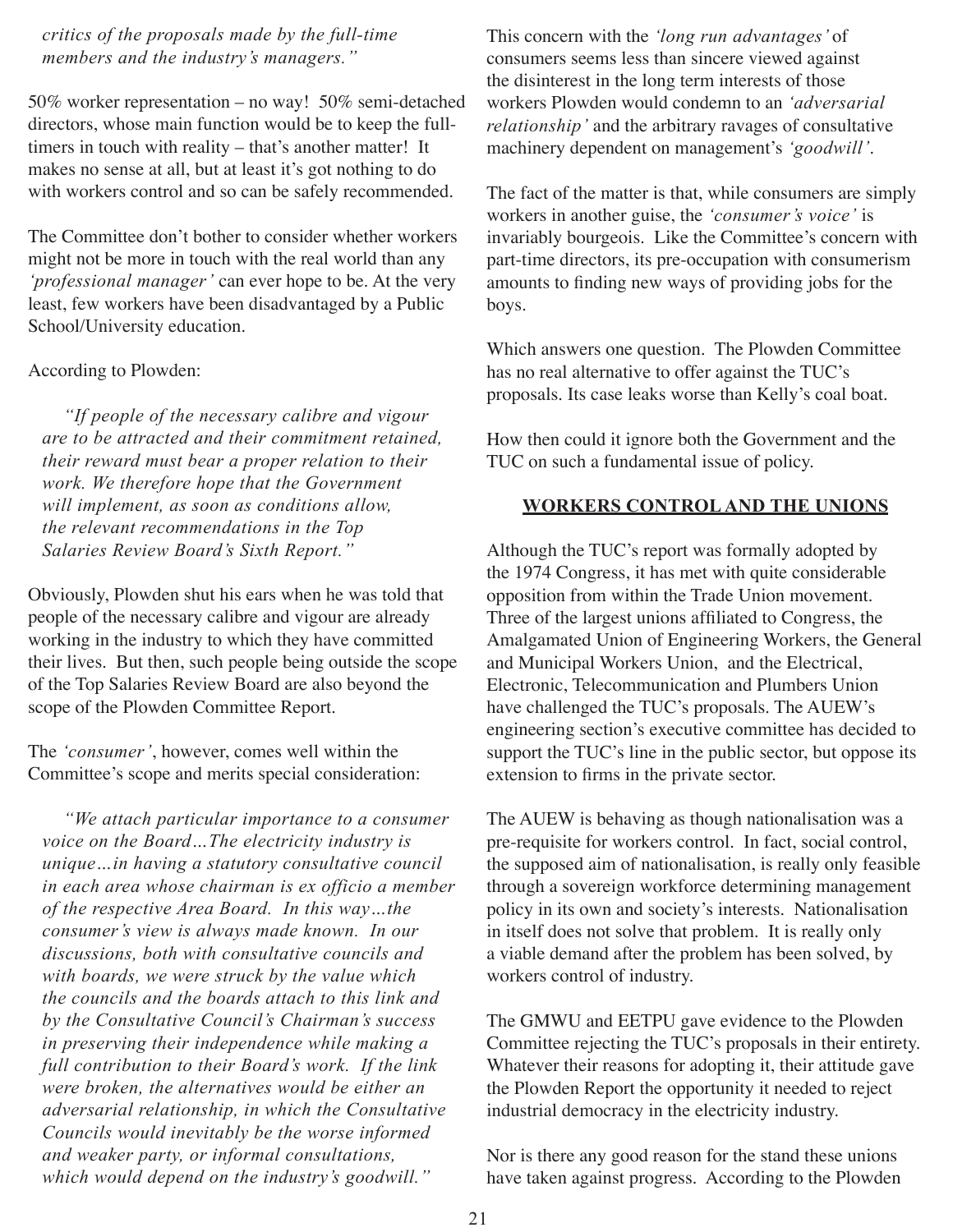### Report, they:

*"…argued that a trade union's duty to represent its members' interests, including those of members employed outside the electricity industry, could not be reconciled with even a share in responsibility for managing the industry."*

Which could only make sense if the industrial status quo were forged in Heaven, were it always management's place to manage and the workers to be managed. But the fact is that the economic power of the working class has imposed intolerable restraints on management's ability to manage. Collective bargaining and the use of the shopfloor veto have limited management prerogatives to the extent that they can only be exerted by reducing the power of the working class.

The bourgeoisie's attempts to reassert itself in this way —'In Place of Strife' and the 'Industrial Relations Act' were resoundingly defeated by the working class. So today, its own weakness and the strength of the working class means that management can no longer manage properly. The right to management derives from ability, not from God. The ability lies with the workers; so does the right to manage.

What we have today is a dual power situation; a stalemate in which the class responsible for managing industry cannot deliver the goods, and the only class which can deliver the goods has no say in management. It's a stupid situation that can only be resolved by workers demanding and taking control of industry and using it to ensure efficient use of the resources inefficiency is squandering. Dual power and inefficiency are common to both the public and the private sectors. There is only one solution in both sectors – Workers Control.

Of course, the GMWU and the EETPU are right to say that a trade union's duty is to represent its members' interests. But they are wrong in thinking that that can be done in time honoured fashion with all the traditional trimmings. Nor can the private sector be retained, as the AUEW suggests, as a kind of Safari Park where progress is locked out and habit and tradition conserved for ever.

Conservatism is a refusal to admit that conditions have changed and require fresh tactical and organisational responses. It is a crime of which the leadership of the AUEW, GMWU and EETPU are manifestly guilty. It's high time these latter day Knights and Allens woke up to the fact that the interest of their members demands

much more than solidarity with Hugh Scanlon's infamous statement:

*"It's management's right to manage." (*Financial Times *18/2/76)*

### **DOES THE TUC GO FAR ENOUGH?**

The one objection to the TUC's plan for industrial democracy, which neither the Plowden Committee nor the unions concerned raised is: do the proposals go far enough towards workers control to be considered really progressive?

Obviously, from a far left viewpoint (the Revolution must begin yesterday) they're irrelevant, but, on any more realistic appraisal, they offer the only coherent way forward for the working class.

It has to be recognised in the first place that workers' control has been caught in the crossfire between left and right in the trade unions. At British Leylands, the left rejected industrial democracy as a bourgeois con-trick; the right rejected it as a left wing manoeuvre.

For sound reasons, the working class only gives serious consideration to proposals put to it from within its primary organisations—the trade unions and the Labour Party and, within those organisations, principled compromise is a way of life.

The TUC's report on industrial democracy is just such a principled compromise. While it can be twisted any which way on paper, by either right or left, in practice it can lead only to real, effective workers control; which neither right nor left want in any shape or form. Both really want to preserve the present stalemate. The left because it needs to direct its activities to doing down the employers and is even prepared to prop them up in order to continue doing so. The right because its only reason for existence is to defend the employers (they not being capable of defending themselves) against vicious, 'unnecessary' left wing attacks.

There will be no need for either concern under workers' control, when workers themselves will determine manning levels and wage rates. When all the paraphernalia of restrictive practices which the working class has accepted to date as defences against predatory entrepreneurs go out the window, when workers themselves are demanding maximum productivity on their own terms, in their own interest.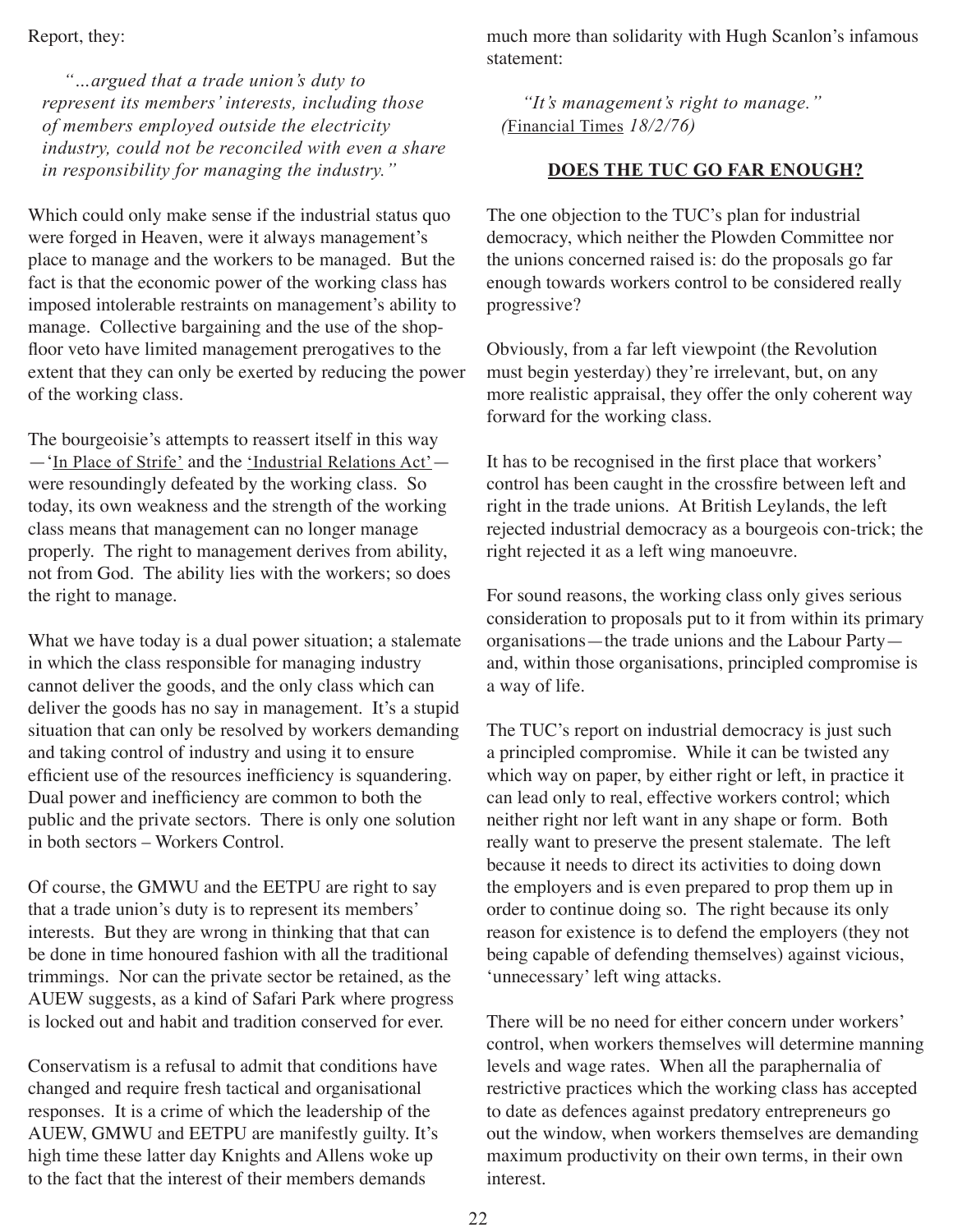Then we will require a vigorous, offensive trade unionism, dedicated to maximising production efficiently. Unions then will be involved in directing resources—labour, capital, raw materials, plant and machinery —where they will be most needed. They will co-ordinate nationally the activities of worker controlled industries.

When there are no employers to attack or defend, who will then need or support today's left wing or its better half?

And the TUC's proposals lead directly to that situation.

Fair enough, ideally, the TUC shouldn't be bothering its head about 50% participation in either the public or the private sector. It should be advocating 100% control. But, when you get right down to it, it's not numbers that matter. It's the support workers' representatives can mobilise against the employers' representatives—and that's overwhelming. Immediately, they can count on the backing of the workers in the industry and, if need be, can call on the entire working class. What forces has any decrepit management to throw into the ring against that kind of opposition? What punter worth his copy of last week's *'Sporting Life'* would bet against the workers?

Again, ideally, the TUC should be advocating that workers' representatives should involve themselves in all areas of policy making, including wages and conditions. But again, in practice, what workforce involved in a dispute over wages and conditions is going to let its representatives off the hook?

As against both the opposition of the right and the paper idealism of the left, the TUC's proposals offer a realistic and practical strategy for workers control. They are worthy of every trade unionist's determined support.

### **FROM PLOWDEN TO BULLOCK**

Even given the opportunity presented to it by the conservatism of the GMWU and the EETPU, the Plowden Committee could not have rejected industrial democracy if there had been obvious support for the TUC's proposals within the electricity industry and society at large. As it was, opposition within Congress paralysed the TUC itself and the left lacked any of the sense of purpose and direction it needed to initiate a vigorous campaign on the basis of the TUC's proposals.

Workers' control has gone by the board in the past because socialists who paid lip-service to it as an ideal weren't prepared to organise support for it as a practical and immediate strategy for working class advance. The Plowden Committee's negative report gives us one more lost opportunity to add to an already overlong list. Whitley, Sankey, the nationalisation debate of the thirties, nationalisation of the mines and railways by the post-war Labour government, and now Plowden.

The message from Plowden must reverberate loud and clear within the labour movement in the coming months: unless progressive socialists go to the country now to propagandise and agitate for workers control, the Bullock Commission, our greatest opportunity for thirty years, will be lost as surely as was the opportunity presented by Plowden.

Never have the objective conditions been so favourable for the achievement of workers control as they are now. Labour in power desperately needs the sense of direction and purpose it can only achieve by promoting genuine social reform. Hence the sense of urgency surrounding the creation of Bullock's Committee of Inquiry. But no British government can legislate for the society from above. Heath found that out too late, when the working class smashed his Industrial Relations Act and Incomes Policy, and kicked him out of power. Laws in Britain are made and unmade by the movement of substantial social forces. However willing it may be, no Labour government can institute industrial democracy simply because it likes the idea. The impetus for reform and the muscle to back it up must come from the organised workers of the Labour movement. Bullock's job is to sound out the feeling in the country. Ours is to organise that feeling and give it concrete expression.

We must absorb the lesson from Plowden and broadcast it clearly to Bullock.

## *WORKERS CONTROL NOW!*

Published by the North London Workers Control Group, 1976.

### **GLOSSARY**

*AUEW*: Amalgamated Union of Engineering Workers led by Hugh Scanlon (see below). An uneasy amalgamation of engineers, builders, foundry workers and white collar workers (TASS). TASS, which was Communist Party dominated, split away and merged with the Association of Scientific, Technical and Managerial Staffs (ASTMS) to form the Manufacturing, Scientific and Finance union (MSF).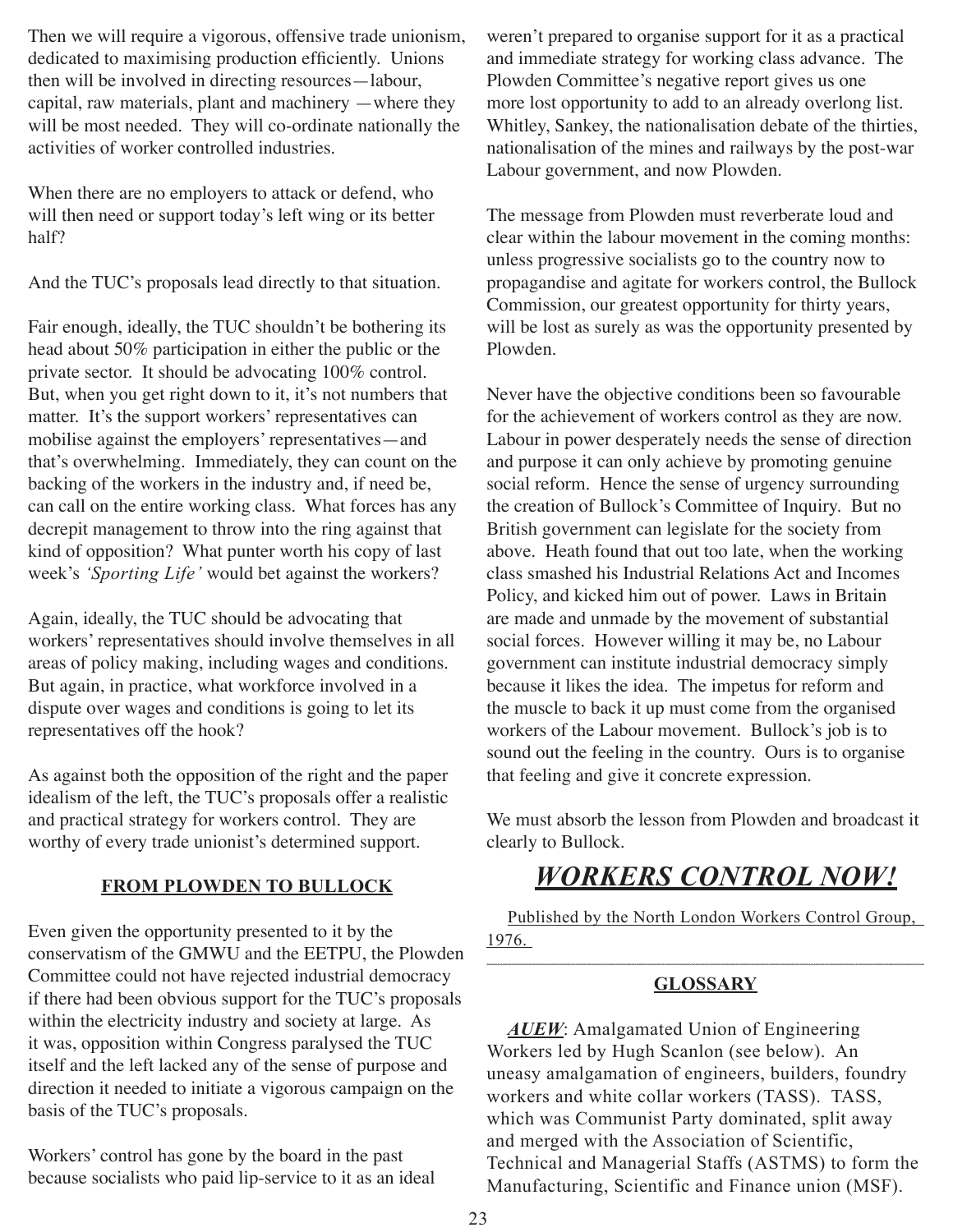In 1992 the AUEW merged with the EETPU (see below) to form the AEEU. This, in turn, merged with the MSF in 2001 to create the present day Amicus whatever that means.

*BRITISH LEYLAND*: By 1976 the bulk of the car industry, except for Fords, was amalgamated and nationalised as British Leyland. It produced such lines as Mini, Jaguar, Land Rover, Austin etc. Leyland Cars employed 128,000 workers at 36 sites and Leyland Trucks and Buses employed 31,000 workers at 12 sites. The company produced many other related products.

**CEB**: Central Electricity Board, proposed by Plowden to further centralise the industry under one Board. It was to comprise the Central Electricity Generating Board (CEGB) and the 12 Area Electricity Boards. Legislation for this was going through Parliament when the Government fell in 1979. The Thatcher Government went instead for privatisation. The CEGB was divided into Powergen, National Power, National Grid and Nuclear Electric, and a myriad of electricity distribution companies. Only Nuclear Electric remained in the public sector.

*EETPU:* The Electrical, Electronic, Telecommunications and Plumbers Union was formed in 1968 in a merger between the electricians union and the plumbers. The electricians union was a major power base for the Communist Party. But in 1961 some Party members led by Les Cannon and Frank Chapple exposed ballot rigging and took the union to court. They then led it in an ever right wing direction. A problem for the ideological left is that the idea of principled compromise is out of the question. They only see sell out. So when they react against their Party position they do indeed sell out. Chapple took over the union in 1966 and promoted the policy of privatising the entire state sector.

*EPEA*: Electrical Power Engineers Association, founded in 1913, represented the top echelons in the electricity industry. In recent years the union has been very much involved in promoting ESOPs—Employee Stock Ownership Plans, especially during the privatisations. It was involved in a plan to completely buy out a power station in Northern Ireland by managers and workers.

*GMWU*: General and Municipal Workers Union was formed in 1924 and largely duplicated the work of the Transport and General Workers Union. After merging with the boilermakers it became the GMB. Union mergers have as much to do with rivalry within industries as with common sense. The boilermakers, very much based in the now almost defunct ship building industry, would be expected to unite with the sheet metal workers and/or the engineers. But not 'til hell freezes over! The union became notorious in the labour movement in 1970. It was run by Lord Cooper. Its largest branch was the glassworkers branch at the Pilkington glass plants in St. Helens, with 7,400 members. The workers went on strike and the union refused to support them. For a brief period there was an independent General Glass Workers Union. Cooper had a string of directorships and was involved with the Atlas Foundation, a CIA funded organisation.

*HUGH SCANLON and Jack Jones* were the two most important trade union leaders in the 1970s. Many have reasonably said that they were the two most important people in Britain, politicians included. Scanlon wrote the first pamphlet for the Institute for Workers Control. But after that he went cool on the matter and opposed specific policies to implement industrial democracy, especially the Bullock report. He implied that such schemes never went far enough: his was left wing oppositionism. Hugh Scanlon joined the Communist Party in 1937 under the influence of the Spanish Civil War. (Jones was also influenced by that conflict and went to Spain where he was wounded in the Battle of the Ebro.) Scanlon left the CP in 1954 but remained in the CP front organisation, the Broad Left. The Broad Left was the springboard for the rise of many future politicians, e.g. Charles Clarke. Scanlon became leader of the engineering union in 1968 and retired in 1978 going into the House of Lords as Baron Scanlon of Davyhulme.

*INDUSTRIAL RELATIONS ACT*. This was introduced by the Conservative Government of Edward Heath. It registered unions and employers organisations and set up an Industrial Relations Court under Lord Donaldson which had the power to jail anyone in breach of the Act. Its jailing of some dockers' leaders caused uproar and the Act began to fall into disuse. By 1972, the Heath Government changed its tack and sponsored Tripartite discussions and agreements between Government, unions and employers. But the unions decided for the most part to hold out for a change of government which would be more favourable to them. Heath went to the country in 1974 on the slogan *"who runs the country"*—the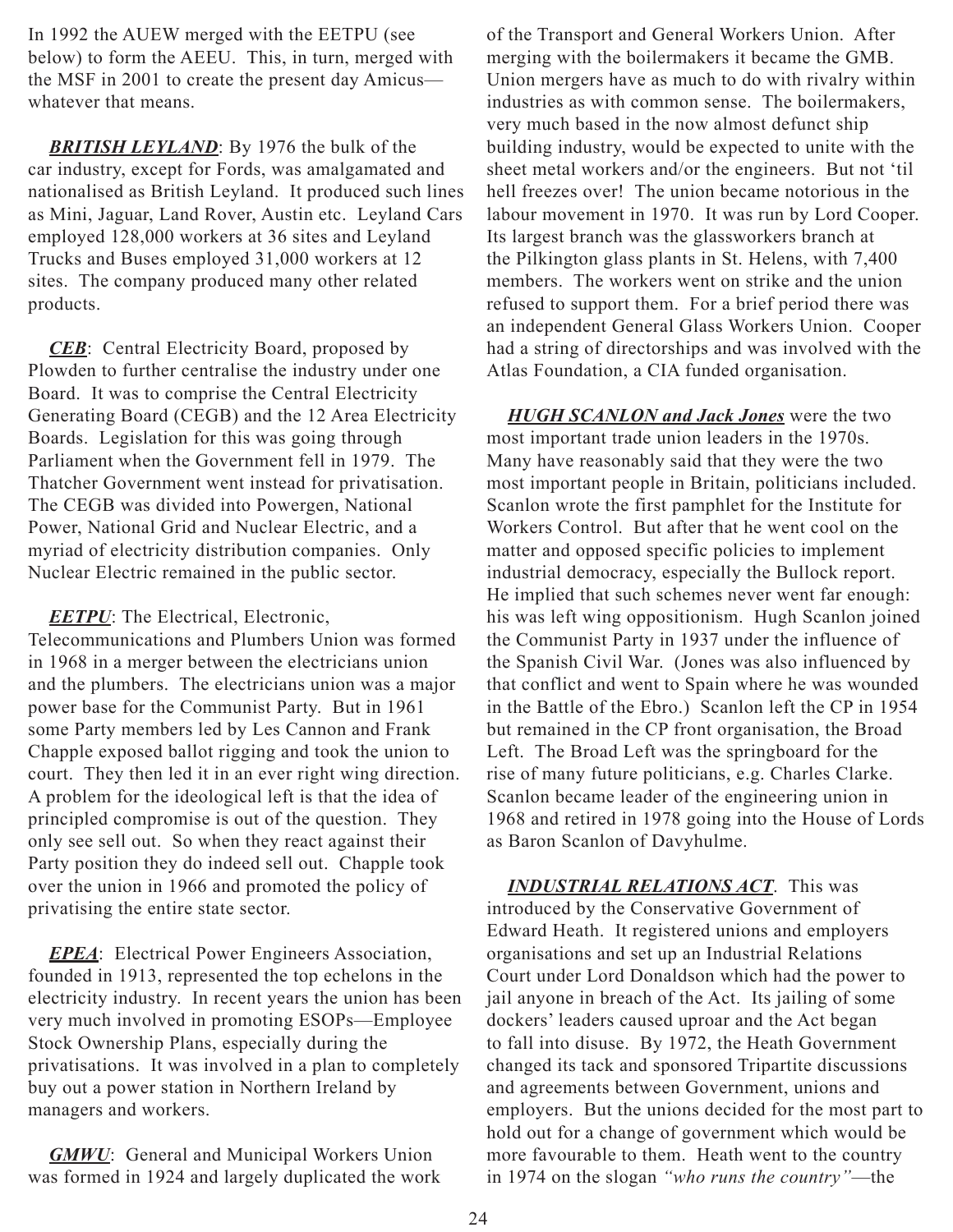Government or the unions. He lost, and lost again more heavily in another election called later in the year. So the unions had a mandate!

*IN PLACE OF STRIFE*: This was a Labour Government White Paper introduced by the very left wing and very popular Minister, Barbara Castle, in 1969. It proposed that there must be a ballot before strike action and that there should be an Industrial Board to enforce settlements of disputes. It was the first political acknowledgement that the balance of power had shifted in favour of the working class and that the law had to be reformed to reflect that situation. Union experience of labour laws had been that they were always designed to curtail their activities in favour of the employers. And though this proposal was not in that category, they opposed it in favour of the status quo, which kept industrial disputes outside of any legal framework. In the Cabinet, the future Prime Minister, James Callaghan, led a successful opposition and the measure was dropped.

*THE SANKEY COMMISSION*: The British coal industry in the 19th century was a byword for incompetent management, dangerous conditions, and near feudal practices. During the Great War the Government took control of the industry to ensure supplies. After 1918 there was great unrest among the miners as they sought to maintain the conditions they had achieved during the War. To quell these disturbances, Prime Minister, Lloyd George, set up a Commission on the future of coal under Lord Sankey. It was composed of 50% union representatives and included socialists like Sidney Webb and R.H. Tawney. It recommended the nationalisation of the coal industry. This was rejected by Lloyd George and he handed the mines back to the private owners.

*WHITLEY*: John Whitley was Liberal MP for Halifax from 1900-28. He made a report to Parliament in 1917 on industrial relations which led to the setting up of Whitley Councils – joint worker-management discussion councils. They were a direct response to the rise of the Shop Stewards Committees and the fear of the development of Soviets, especially in the engineering industries. They never took off in the

private sector but they did become a regular feature in the public sector, especially in the Civil Service and the clerical areas of local government.

*NATIONALISED INDUSTRIES*: In the 1970s there were swathes of the population, especially in the North of England, who barely came into contact with the private sector. People worked for a state enterprise, lived in a local authority home, travelled by public transport, and shopped in the Co-op indeed were buried by the Co-op. The privatisation which took place in the 1980s and 90s, and later, not only transferred many sectors to private hands but deliberately destroyed several former state companies in coal, steel, shipbuilding, etc. The Co-op was reduced greatly and, for the most part, operated like private companies where it continued to exist. This was facilitated by the encouragement of the supermarket chains through legal and planning measures. (At the moment a similar process is being proposed for France by President Sarkozy. In Iran its proposal by the Shah and the Americans was a major factor in getting support for the Islamic Revolution.)

Here is an (incomplete) account of the level of publicly owned enterprises existing in the 1970s.

Central Electricity Generating Board and the Regional Electricity Boards. The BBC. London Transport. British Airways. The National Coal Board (all mines with more than 30 workers). Bank of England. The GPO (including Cable and Wireless and British Telecommunications as well as the Royal Mail). British Railways. British Road Services (with about 40% of road haulage). British Waterways Board (rivers and canals as well as general water and sewage). Thomas Cook Travel. National Health Service. British Gas. British Steel (there remained a couple of private steel companies). Rolls Royce Aerospace. British Leyland. British Aerospace. British Shipbuilders. Many other services were owned and operated by the local authorities – especially housing, which kept private house prices low as well as providing a very large rented sector; it also provided for mobility with schemes for house swaps.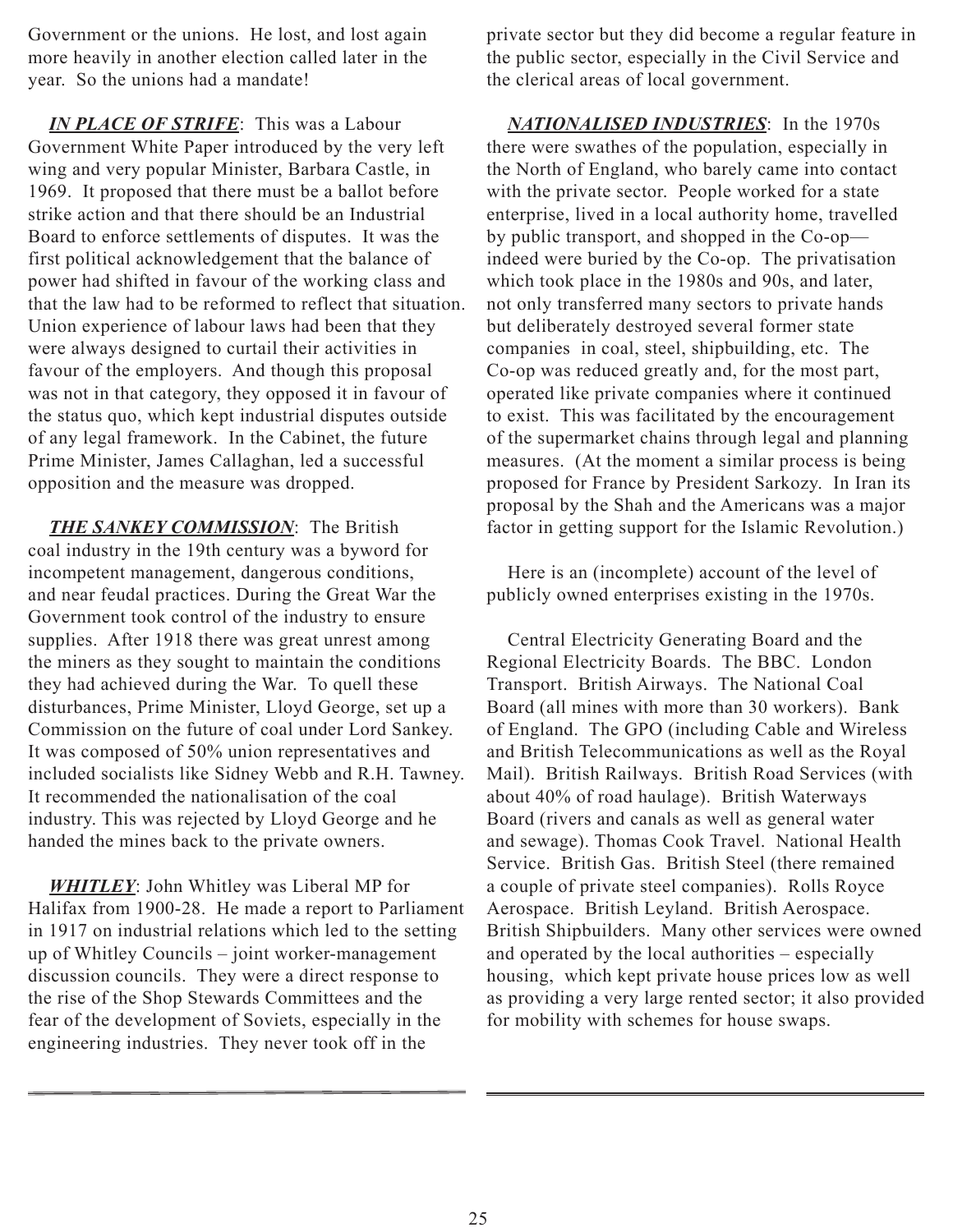# **Worker Directors —The British Debate— Part One**

<span id="page-25-0"></span>*Originally published in Liberty, journal of the Irish Transport and General Workers Union, in July 1976*

*by Manus O'Riordan*

*One of the most heartening aspects of our Union's Annual Conference this year was the manner in which delegates were no longer content to formally adopt motions supporting industrial democracy before moving hurriedly on to the next business, but felt the need to make contributions concerning the practical problems of any meaningful developments in this field. Much of this interest has, of course, been heightened by the proximity of legislation providing for worker directors in semi-state enterprises. It is not, however, sufficient to have a merely responsive approach to such developments. Trade unionists must articulate their own demands if in fact industrial democracy is to have any vitality.*

It is in this respect, therefore, members of the ITGWU and other unions in Aer Lingus are to be congratulated for having established a study group last November which has now come out with the demand that worker representatives should constitute 50% of the board of the airline as well as the chairman of the board.

The lead of the Aer Lingus workers must now be followed in other companies if a coherent trade union policy is to develop in Ireland, particularly with regard to the controversial question of worker directors in the private sector. This has proved to be an issue which has not so far resulted in any unanimity in the British trade union movement. The interesting point to note is that the division of opinion has not been along traditional left-right lines in that movement.

The major advocate of the worker director policy of the TUC has been Jack Jones of the Transport and General Workers' Union and he has been opposed as much by Frank Chapple of the Electrical Trade Union on the right as by Hugh Scanlon of the Amalgamated Engineering Union on the left. The division has rather been between those who feel that current economic problems demand a new dimension to trade unionism and those who, for whatever reason, regard traditional trade unionism as sacrosanct.

Since it is highly unlikely that any meaningful developments in industrial democracy can take place without first coming to grips with debating these

controversial issues in the Irish Congress of Trade Unions, it might be of interest to readers to take a look at how the argument has progressed to date in Britain. We might also learn something from the fact that the limited extent and inconclusive outcome of this British debate has now resulted in the TUC itself and some of its important affiliated unions currently pursuing policies on the question of worker directors which are in direct contradiction with one another.

In a report on Industrial Democracy which was presented to the 1974 Trade Union Congress, the following limitations of a purely traditional approach were pointed out by the TUC General Council:—

*"…Improvements in industrial democracy based on the strengthening of trade union organisation and the widening of the scope of collective bargaining…will continue to be the main way forward in extending collective control at local level. However, it is clear that this leaves a wide range of fundamental managerial decisions affecting work people that are beyond the control—and very largely beyond the influence—of work people and their trade unions.*

*"Major decisions on investment, location, closures, takeovers and mergers, and product specialisation of the organisation are generally taken at levels where collective bargaining does not take place, and indeed are subject matter not readily covered by collective bargaining. New*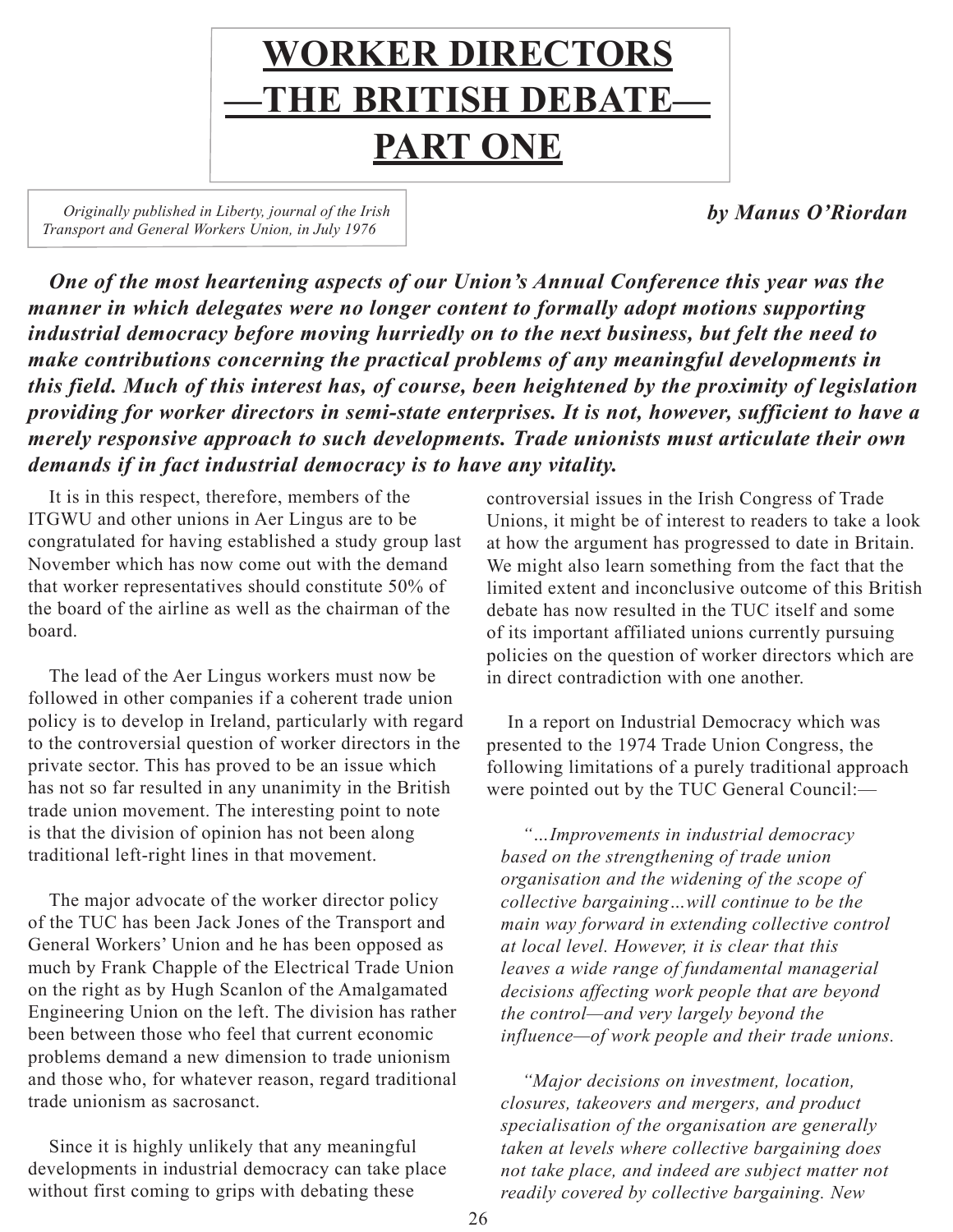*forms of control are needed. This problem is particularly acute in the private sector, where on the one hand local and plant bargaining do not affect planning and investment decisions and, on the other, national agreements are not concerned with the management decisions of individual firms. Company or combine level bargaining has more potential for extension into these areas, but ultimately the decisions are taken quite unilaterally by the owners of capital or by managements and planners who in an increasing number of cases take their decisions in a global context unfettered by national level collective bargaining.*

*"In the extreme circumstances of closure resulting from such decisions, where local level bargaining or withdrawal of labour is almost totally ineffective, less traditional local level tactics such as the sit-in and the work-in may impose a limitation on the otherwise absolute right of shareholders to dispose of their own property.*

*"These local level actions are essentially defensive, temporary and 'ex post-facto' reactions to crisis situations. As such, they may in many circumstances be desirable and legitimate trade union tactics. But such seizures do not lead to control over future decisions. There therefore needs to be an examination of how workers' organisations could exert a degree of control over planning and policy-making."*

The TUC report accordingly concluded that, in addition to demanding the election of trade union representatives to fill half the seats on the policymaking boards of nationalised industries, there should also be provision for workers directors in the private sector on the following basis:—

*"(a) There should be a new Companies Act, to be introduced by stages, at first in enterprises employing more than 2,000 workers; such companies would have a two-tier board structure with Supervisory Boards, responsible for determining company objectives, which would appoint Management Boards;*

*"(b) This change should be reflected by a statutory obligation of companies to have regard to the interests of work people as well as shareholders;* *be elected through trade union machinery, normally at company or combine level;*

*"(d) Provisions about supervisory boards in the new Companies Act would only become operative where there is trade union recognition, and representation of workers could only be through bona fide unions choosing to exercise this right;*

*"(e) The Minister should have the power in this legislation to extend its application by order at a later stage to enterprises employing over 200 workers."*

In introducing this Report to its 1974 Congress, the TUC General Secretary, Len Murray, stated:—

*"…Greater democracy and greater equality are now on the agenda in all walks of life in this country. Trade unionists are increasingly demanding the right to share in the major decisions in industry, because these decisions determine how they are going to spend their working lives, and indeed the whole pattern of their lives and those of their families.*

*"The issue is how we can bring all major policies in industry within the area of joint regulation. The report certainly does not see a gulf between collective bargaining and newer types of organisation which have this same end in view…There certainly is, however, a great gulf between our proposals and what has been known as joint consultation. That to us, is of a piece with the paternalistic limiting approach of the advocates of co-partnership and profit-sharing. That alternative is on offer to anybody who wants it, we do not.*

*"We are not going to allow the essential functions of trade unions to be compromised. It may be said that trade unions cannot satisfy all of the members all of the time if they are party to decisions on the location of plants and matters of that kind. I can understand these arguments and I do not deny that there can be problems, but if we keep our heads under the parapet and do not go anywhere near the planning operation, that does not solve our members' problems. We are just stuck with somebody else's decision. Whether we call it joint regulation or joint decision-taking, none of this precludes negotiations about the consequences of investment decisions.*

*"(c) One half of the Supervisory Board should* 

*"We spelt out some of the issues that need*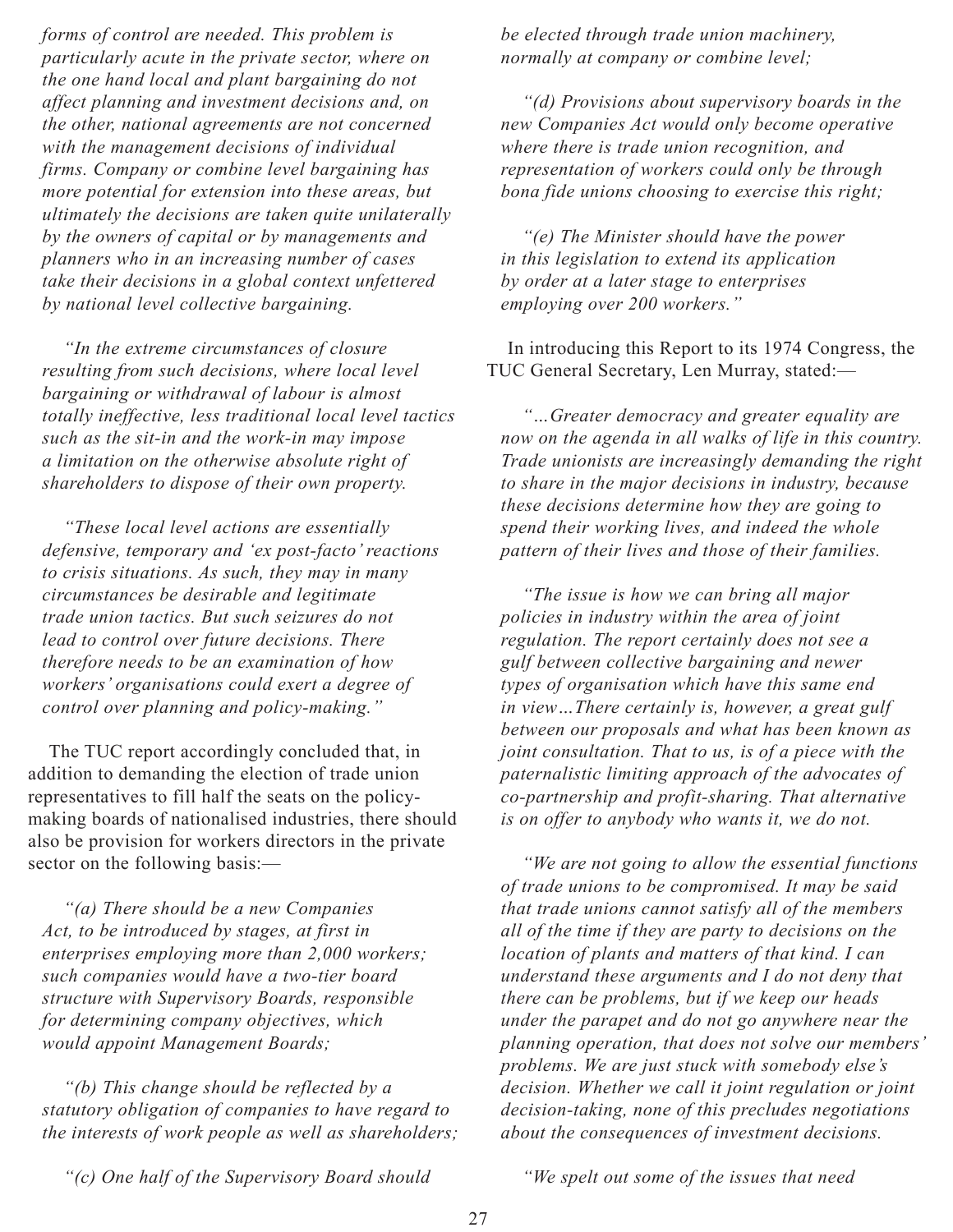*to be subject to joint control. In a two-tier board system those issues would be dealt with by supervisory boards—that is, the body which would be responsible for determining company objectives and the policies necessary for their achievement. The supervisory board would consider all major management decisions, including the formulation of planning agreements and the discussion of them with the Government.*

*"…The extension of joint regulation into new fields by new methods is quite compatible with trade union functions so long as we insist on two key points. The first is that the people appointed to serve must get there through trade union machinery. The second is that they must be directly accountable to the membership through this machinery. It is through the organised strength of trade unions in this country that workers have secured the rights that they already enjoy and are able to reach out for new rights. We explicitly reject the idea of appointing worker-directors in an individual sense. We reject too any vague notions of employee representation or works Councils. Non-unionists are non-unionists because they have not shown any wish to be collectively represented. They will be represented when they join trade unions.*

*"…The arrangements for representation of workers (on supervisory boards) would operate only where there is trade union recognition, and only where bona fide trade unions chose to exercise this right. Where the unions in a company agreed that the provisions should be applied, the new arrangements would be mandatory on employees. If the unions involved in a particular enterprise did not wish to get involved in this way then nobody could compel them to do so, but if most of the unions in a multi-union situation wanted to become a party to such arrangements, a union with only a small interest could not reasonably expect to stand in the way of the others. These points are equally valid in private industry, in the nationalised industries and in the public services.*

*"I do not believe that a fifty-fifty approach to deciding the basic plans of industry will simply lead to stalemate. The trade union instinct is to look for agreement when there is a willingness on the other side to make an agreement. At the end of the road, of course, it is the members in the workplace who will decide what the attitude* 

*of the union representatives will be—just as they do now in the negotiating context…*

*"…The General Council's proposals fit logically into the changing nature of the structure of industry. They also represent a development of the historical function of trade unions, which is to seek to influence decisions which affect their members. Their aim is precisely that—to involve workpeople in the decisions which affect them. There will be problems to be sorted out, this development will bring new and heavy responsibilities as well as rights, but it offers great opportunities. I move the Report."*

As well as the TUC General Council's Report on Industrial Democracy the 1974 Congress also had before it a Composite Motion No. 17 which declared…—

*"Recognising that the best way to strengthen and extend industrial democracy is to strengthen and extend the area of collective bargaining giving union representatives increasing control over elements of management including dismissals, discipline, introduction of new techniques, forward planning of manpower rationalisation etc., Congress rejects the mandatory imposition of supervisory boards with worker directors, and calls for a more flexible approach giving statutory backing to the right to negotiate on these major issues, but relating the control more directly to collective bargaining machinery."*

In commenting on the above resolution, the TUC General Secretary, Len Murray, had stated:—

*"The General Council sees nothing in the terms of the Composite Motion which is in opposition to their Report, and they are therefore content to see Congress give it support alongside the Report."*

If the purpose of the Composite had merely been to amplify the provision already contained within the General Council's Report, that worker representation on the supervisory board of any company would only be implemented in line with the wishes of trade union members in that enterprise, there would indeed have been no need for any conflict. When proposing Composite 17, however, the late Eddy Marsden of the Amalgamated Union of Engineering Workers (Constructional Section) made it quite clear that his union's purpose was to oppose right down the line any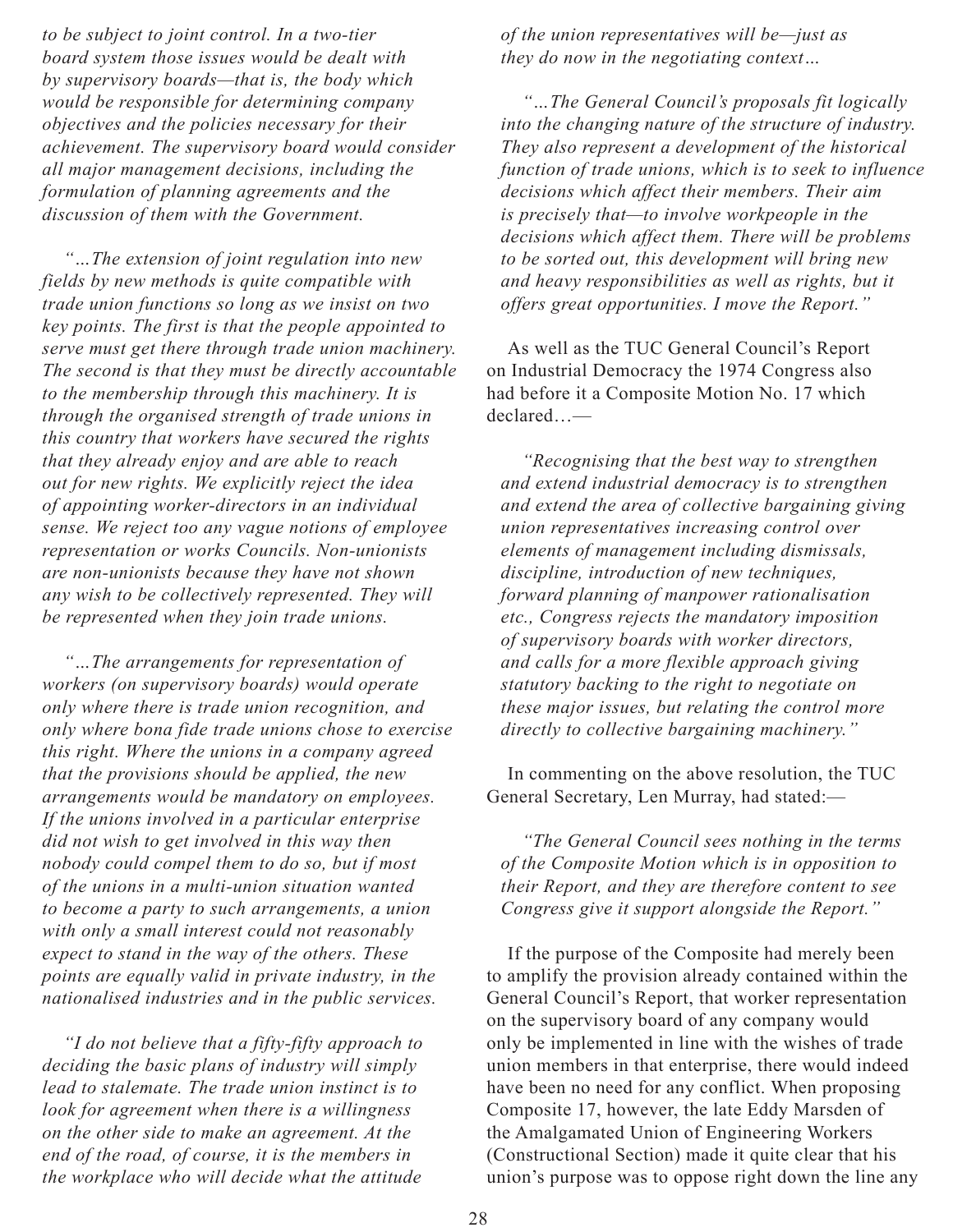system of board representation by workers in industry. He argued:—

*"The composite motion before Congress, despite some of the variations in the emphasis from unions supporting it, is in basic opposition to the main recommendation in the Report, which recommends mandatory acceptance of supervisory boards and workers' directors in industry…Speaking for my union, I cannot understand and do not accept the reasoning that we should also accept, even in some British form, a supervisory board and worker directors as a necessary extension of our collective bargaining machinery. I certainly believe that the trade unions and workers at shop floor level are fully entitled to increasing control over all areas of management put forward in the document. All these demands, and much more, are attainable by our normal methods of activity, especially the strengthening of and the insistence upon great authority for our shop floor organisation…*

*"…Capitalism is cannibal by nature, and we ought not to get involved with capital in any joint organisational form, because again it is possible to imagine worker directors of one company in conflict with worker directors in another…I think we are ignoring some of the fundamental and basic contradictions in our society in our understandable desire to defend working-class interests and are unfortunately falling for theories that, in my opinion, will tie the Movement, lock, stock and barrel, with the interests of capital and to the detriment of our Movement.*

*"The basic factor of our time is the growing political and economic crises of the system and the consequential new awakening of socialist understanding throughout the world, leading, as it was bound to do, to growing pressure for socialist solutions to our economic problems…*

*"It is precisely how one approaches and understands this basic fact that determines one's attitude to the worker director…Any advance that can be made by supervisory boards, even with 50% trade union representatives, can take place only by joint agreement, and the extent of the advance will be limited by these considerations…*

*"…Capitalism, the system of so-called private enterprise, is the architect of those crises and it is not our job to give it a blood transfusion, either by mixed economy methods or by the introduction of supervisory boards, and worker directors. Our motion, therefore, opposes the General Council Report on Industrial Democracy only in so far as it recommends to Congress mandatory participation schemes for supervisory boards with representation by worker directors…"*

The TUC General Council's call for parity of representation for worker directors elected by trade union members, was to be supported by the TGWU and NUPE but opposed from the right by the EETPU and from the left by the AUEW. How the 1974 Congress debate further progressed will be examined next month.

*A website for this magazine has been set up at: <http://www.atholbooks.org/magazines/probs/newseries.php>*

*A Forum for discussion of issues raised in this magazine now exists at: [http://www.atholbooks.org/forum](http://www.atholbooks.org/forum/)*

*Anyone can read articles and comments posted on the forum. That does not require registration.* 

*To post articles and comments yourself it is necessary to register as a member of the forum. That is easily done.*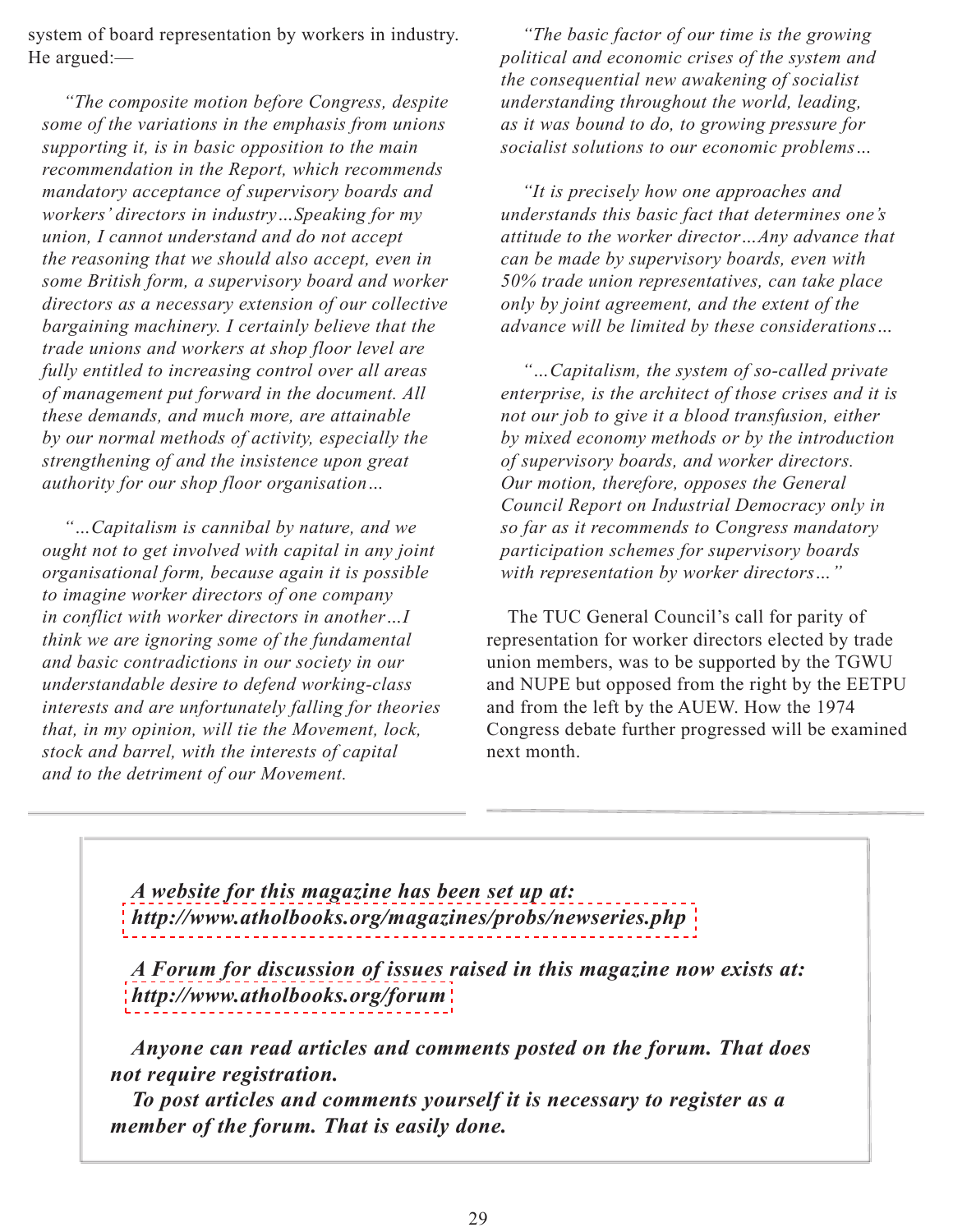# <span id="page-29-0"></span>*Workers & Industry Vol. 1 No.4 Friday May 7, 1976* **Meriden Workers' Co-operative**

### *THE BRITISH MOTOR-CYCLE INDUSTRY WAS DEAD AND BURIED—SAID THE OWNERS AND THE GOVERNMENT. THEN THE WORKERS TOOK OVER. THE INDUSTRY NOT ONLY SURVIVED BUT IS DEVELOPING AND EXPANDING.*

All the cynics and quacks who foresaw a speedy collapse of the Meriden Motorcycle co-operative have been reduced to an embarrassed silence of late. Now the Co-operative is proving vigorous and is actually in the process of expanding its workforce and output. When the Co-operative began it had a workforce of just two hundred. This number has now increased to 670. Some 300 Bonneville machines are coming off the lines every week. Some collapse.

Now talks are under way which may lead to the Meriden Co-operative manufacturing the 900cc triple cylinder machine designed and engineered by NVT. Closer links are being sought with the old NVT firm. This is perfectly good business sense as far as Meriden is concerned. Since the Co-operative began making the Triumph Bonneville 750cc in March of last year the only link with NVT has been a marketing one. But the men of Meriden know they cannot make a business out of a machine like the Bonneville alone. They have been thinking ahead to the future.

The Co-operative is now establishing closer connections with NVT for the possible production of NVT prototypes, and it is doing so from a position of increasing strength. The old bosses of the NVT empire who closed Meriden down (or so they thought) after having successfully closed down their Small Heath factory in Birmingham, are now only left with a small factory near Lichfield. While on the other hand the Meriden Workers' Co-operative, established after a determined 18-month sit-in by the workers, is expanding its labour force. Its order book is full. It has just concluded an agreement with Moto Guzzi of Italy to assemble one of the Italian Firm's motorbikes at Meriden.

The workers at Meriden are ensuring their firm's long-term viability. They are showing that the working class can succeed where the old employers have failed miserably. Meriden is an important example to us all, lumbered as we are with the predicament of a

management that has lost the capacity to manage. The workers are the only people capable of effectively running industry. And with the mess industry is in at the moment, workers' control is the only solution to the crisis. The message from Meriden is loud and clear…

*THE EXTENSION OF WORKERS' CONTROL OVER THE MANAGEMENT OF PRODUCTION HAS TO BE PUSHED FORWARD ENERGETICALLY IF THE ECONOMY IS GOING TO PICK UP AND ALLOW INDUSTRY TO PROSPER.*

### **NO WORKERS' CONTROL IN THE ELECTRICITY INDUSTRY**

IN DECEMBER 1974 THE GOVERNMENT SET UP A COMMITTEE OF INQUIRY INTO THE ELECTRICITY INDUSTRY CHAIRED BY LORD PLOWDEN (KCB, KBE, CHAIRMAN OF TUBE INVESTMENTS LTD) TO…*…EXAMINE THE STRUCTURE OF THE ELECTRICITY SUPPLY INDUSTRY IN ENGLAND AND WALES AND TO REPORT TO THE SECRETARY OF STATE FOR ENERGY.*

After much careful deliberation the Committee finally, in January 1976, made detailed recommendations to the government on how the electricity industry should be organised. It is perhaps not surprising that Plowden and his mates didn't feel up to advocating workers' control as an answer to the appalling managerial sloppiness and inefficiency which has always plagued the industry. It is surprising that they have been allowed to get away with it.

The Labour Government is committed to *socialising the nationalised industries* and making them *more responsible to the workers*. The TUC, in its evidence to the Committee, argued that half of the main policy-making board should be made up of worker representatives elected through official trade union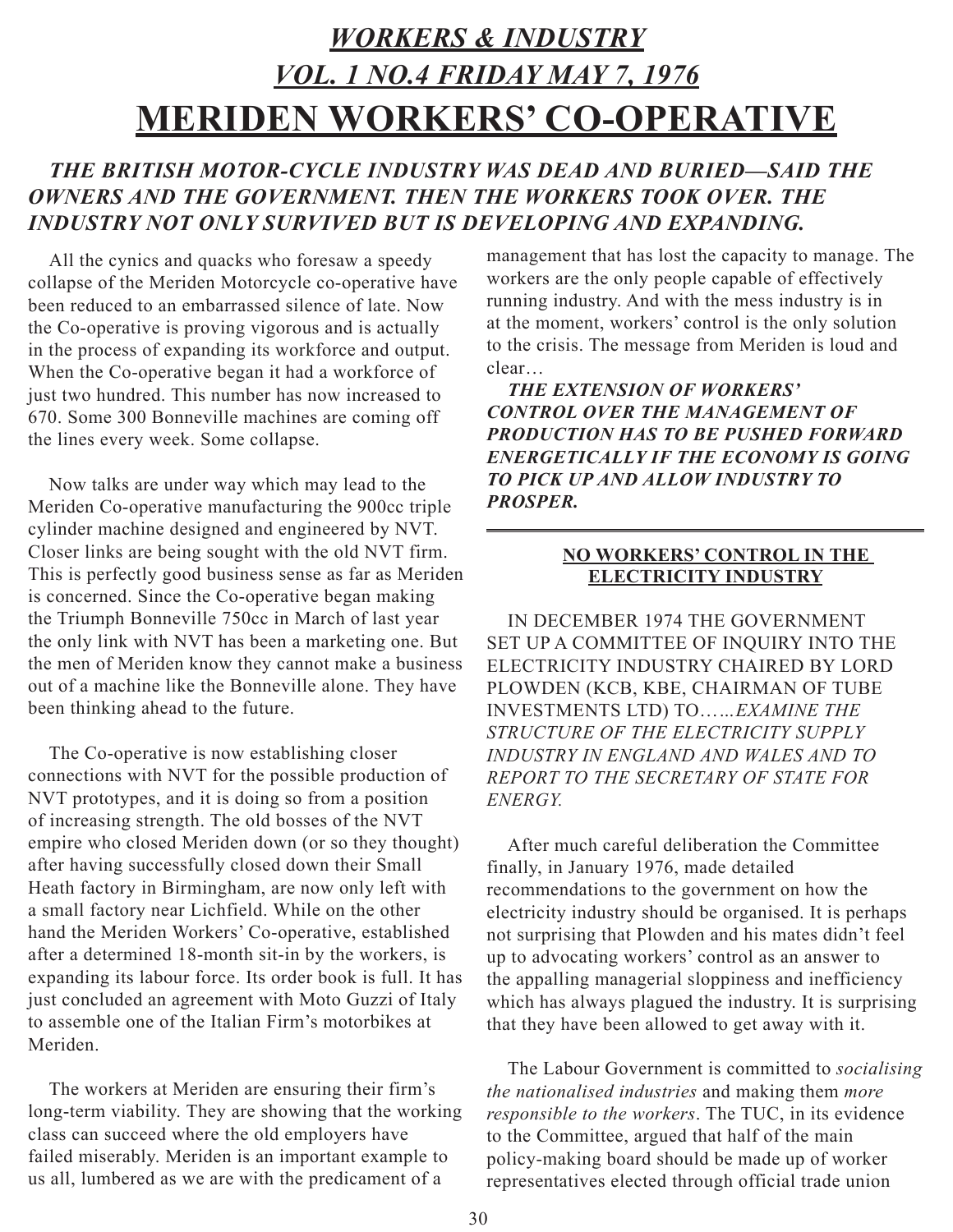machinery.

So how come a bunch of washed out academics, headed by a war-weary captain of industry, were able to tell both the government and the TUC where to get off?

Although the TUC, on the basis of the policy agreed by Congress in 1974, pushed hard for workers' control four of the main unions involved in the electricity industry opposed the TUC and argued against workers' control. Naturally enough, Plowden and the boys grabbed this chance to throw the TUC's proposals into the dustbin.

The EETPU, the EPEA, the GMWU and NALGO argued the conservative case to Plowden that…

*"…a trade union's duty to represent its members' interests…could not be reconciled with a share in responsibility for managing the industry."*

All four unions endorsed the Plowden Committee's report and applauded its rejection of workers' control. When, this March, the Secretary of State for Energy, Mr. Benn, suggested that *…those who work in the energy industries should have a full opportunity to contribute to the development of policy*, these unions wrote to him demanding the speedy implementation of Plowden's report.

The EPEA has publicly condemned the TUC's policy and has called for a transfer of power in the TUC from large manual unions to smaller more conservative bodies like itself. The GMWU has submitted evidence to the now sitting Bullock Committee on Industrial Democracy which rules workers' control right out of court.

Last week Mr. Arthur Hawkins, chairman of the Central Electricity Generating Board, announced that both management and unions were concerned about the delay in implementing the Plowden Report. Clearly, both groups want to get re-organisation well under way before a movement for workers' control can develop in the industry. At the moment, it looks very much like they'll succeed.

There is no excuse at all for the behaviour of NALGO, the EETPU, the GMWU and the EPEA. Whatever they think they are doing they are manning barricades on the workers' only road out of economic crisis. Its that simple.

Certainly they're right to insist that a trade union's duty is to represent its members' interests. That goes without saying. They're very wrong if they think their members' interests can be taken care of in the old negative way that served in the past.

As we said last week—to be effective in this day and age unions must involve themselves, on behalf of their members, in running industry efficiently and profitably. They must take the lion's share of responsibility for running industry. Productivity and efficiency are not matters for negotiation and compromise as per collective bargaining. In such areas it's a simple matter of telling management what to do and forcing it to do the job properly. Here there can be no substitute for workers in the boardroom to monitor progress and report developments to the shop floor.

Only blind conservatives can ignore this basic reality, and blind conservatism is exactly what we're up against. The leadership of the four unions have blindly sabotaged the TUC's attempt to achieve a healthy and vigorous electricity industry through workers' control. They must not be allowed to undermine the TUC's evidence to the Bullock Committee on Industrial Democracy. That can only be avoided by workers immediately organising support for the TUC. Then Bullock will have no opportunity to follow in Plowden's footsteps.

### **THE GMWU & WORKERS' CONTROL**

Since the TUC's *Report on Industrial Democracy* was adopted by Congress in 1974 it has been obvious that the trade union movement is deeply divided on the issue of workers' control. This division was further highlighted last week when the General and Municipal Workers Union submitted evidence to the Bullock Committee which directly contradicts TUC policy.

The TUC sees the establishment of equal representation for workers on the main policy-making boards of industry as the best way for workers to take control of the factories. The GMWU on the other hand believes that the scope of collective bargaining should be extended beyond straightforward wage issues to allow negotiation on all aspects of company policy including investment, redeployment, closures, mergers, and so on. It is vital at the time, when unemployment, inflation and economic crisis are turning society inside out, to determine exactly which view is right.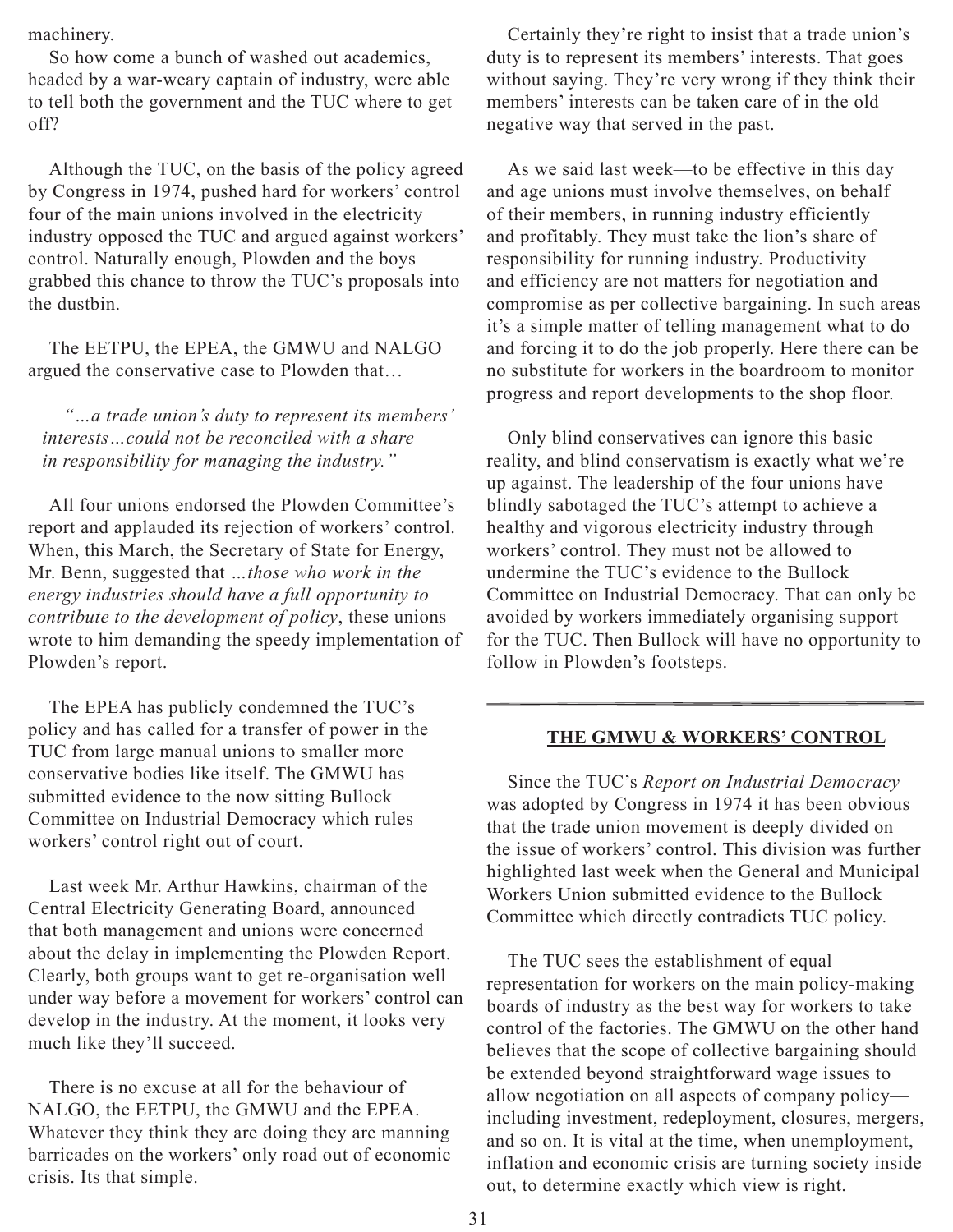The most interesting thing is that while employers are worried sick about the TUC proposals for industrial democracy and are kicking up a stink to condemn them they couldn't care less about the GMWU's position. That is because the TUC is attacking the employers' *right* to manage industry as they see fit, but the GMWU actually endorses that *right*.

Collective bargaining assumes the existence of a force to be bargained with. However much the scope of collective bargaining is extended the employers must remain safely in a position to make the policy decisions about which the GMWU wishes to negotiate. The GMWU's notion of industrial democracy leaves the employers in charge of industry and the workers in a subordinate position where they must bargain for their supper; which pleases the bosses no end.

The TUC's idea of a 50/50 carve up of the board offers workers themselves the chance to make—not just influence, veto, negotiate or argue about—but MAKE each and every decision which affects their working lives. It is the first step on the road to making the employers (and David Basnett?) redundant.

In opposing the TUC, the GMWU is acting as though the present industrial status quo was forged in heaven and it is always the employer's place to manage and the worker's place to be managed. Unfortunately for all concerned today's breed of *entrepreneurs* couldn't run a tap let alone efficient industrial production. The employers' inability to exercise their *right* to manage has led directly to the economic mess we're in at the moment. Only the workers can get themselves out of the swamp and put Britain back on the road to economic recovery.

We cannot afford to sit idly by, arguing and negotiating while the most incompetent managements in Europe play meaningless games with our jobs and living standards. We can only protect our jobs and living standards OURSELVES.

To do that we have to take responsibility for running industry efficiently and profitably. We can best do that by backing the TUC and demanding WORKERS' CONTROL NOW.

### **THE BANKS SAY NO!**

The National Union of Bank Employees (NUBE), in evidence to the Bullock Committee on Industrial Democracy, opposed the TUC's policy. NUBE favours minority representation for workers on both the main boards and on the subsidiary boards of the banks.

But even this mild suggestion has been rejected by the banks. Indeed, all the Clearing Banks—apart from Williams and Glyn's—have refused even to discuss the matter. Obviously the banks saw NUBE's position as a weak one compared to that of the TUC, and decided that they were not a force to be reckoned with.

Maybe this will give NUBE food for second thought on the question. So far, the TUC's plans, even without the support of many individual unions, have scared the employers witless.

If NUBE stands with the TUC and stops trying to pacify the banks with half measures they will get at least the degree of participation they desire, and more than likely a lot more.

### **WHERE WE STAND**

Britain's economic crisis is the result of deadlock.

The employers no longer have the power to manage industry efficiently and profitably. The workers now have that power but use it in a negative fashion.

While this further demoralises the employers, it does nothing to ensure the development of a strong and prosperous economy. It is now time for the workers to end this deadlock by taking effective steps towards replacing the employers as the rulers of industry.

Such steps involve workers immediately demanding the right to hire and fire management, to supervise management's activity and determine its priorities.

Workers' Control is the only way forward and out of the crisis.

Jobs are safe only when the economy is expanding; and new jobs would be created daily in industries run by the workers.

Standards of living would rise with productivity in industries run by workers, when workers determine how much goes to wages and how much to investment.

Only workers themselves can ensure economic expansion and so safeguard their jobs and living standards.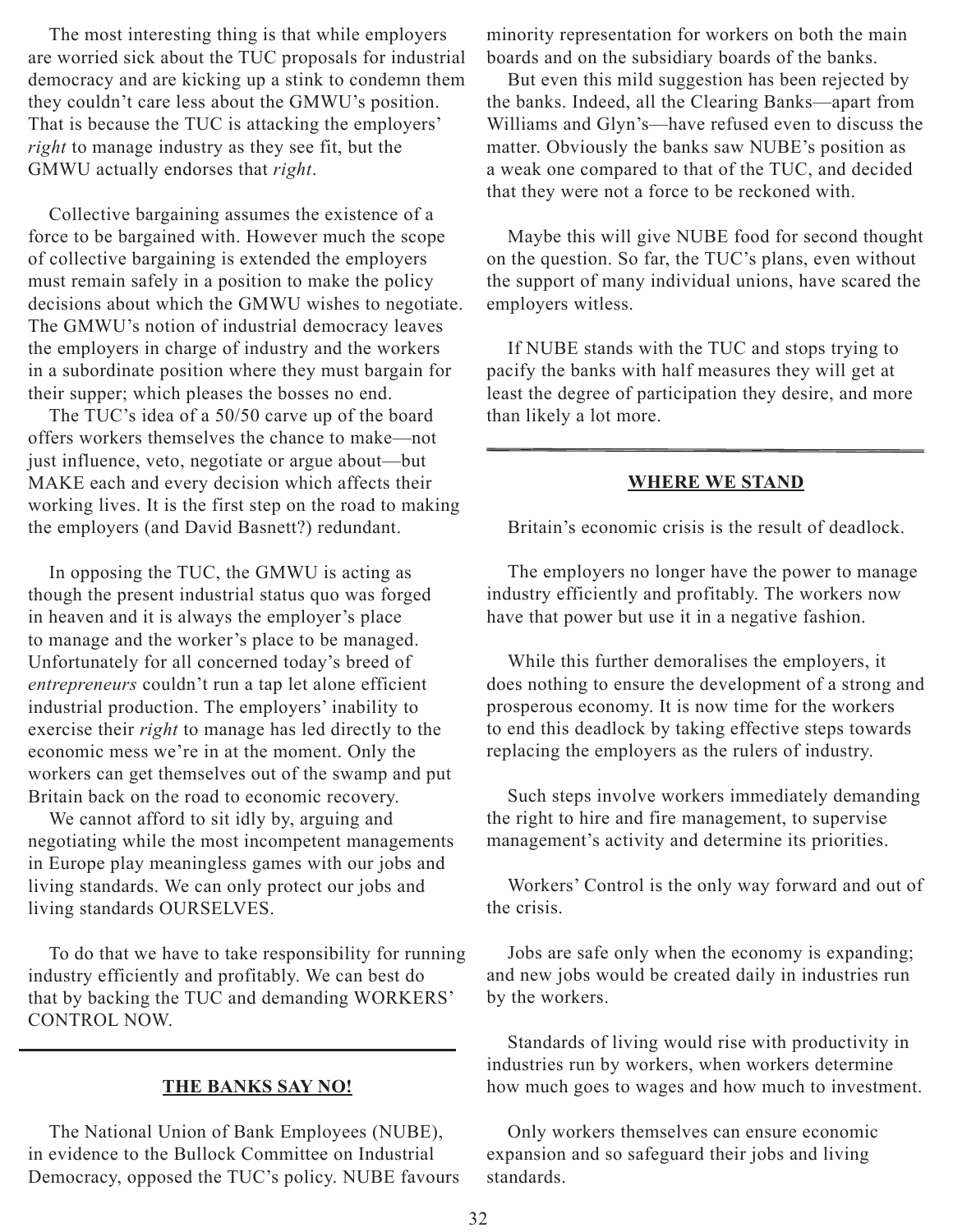<span id="page-32-0"></span>Common sense demands we begin now to move towards workers' control.

*Workers & Industry* supports the TUC's policy for 50% worker representation on the boards of all major companies as a major step towards the working class taking its rightful place in command of the economy and towards the rejuvenation of British industry.

We support all other measures which help to bring about WORKERS' CONTROL—particularly the setting up of workers' co-operatives such as those at Meriden and IPD.

### **BELFAST MAKES A START**

The first serious workers' participation scheme in a state company has just been instituted at the United Kingdom's largest shipyard—Harland and Wolff in

Belfast.

The main board of the firm will consist of five managers, five workers and five government nominees. Below this will be the *Implementation Council* (or executive board) consisting of equal numbers of workers and managers.

Over each department in the yard will preside a *Joint Department Council*, again divided equally between management and the workforce. Finally, similarly constructed Productivity Committees will exist in each department.

A *resource centre* is being set up in the yard to provide offices and secretarial and research facilities for the workers.

**Workers & Industry will, in the near future, be publishing a detailed account of the situation in the Yard.**

# *Workers & Industry Vol. 1 No.5 Friday May 14, 1976* **Why Industrial Democracy?**

### *ABOUT SIXTY YEARS AGO G. D. H. COLE, ONE OF THE MOST PERCEPTIVE OF BRITISH SOCIALISTS, POINTED OUT THAT…*

*"…at some time before the wage system is ended, it may become necessary for Labour to take a hand in the running of industry, and to accept what is sometimes called 'a common responsibility with capitalism.'* 

*"There may come a time when, owing to Labour pressure, capitalism and the capitalist state are no longer strong enough to control industry alone, and, at the same time, the workers are not strong enough to assume complete control…*

*"…it is certain that the time for such a partnership is not yet. It could be acceptable only when the fabric of capitalism had been undermined by the perfection by the workers of their control over labour…"(*Self -Government in Industry, *1917)*

When that was written, the trade union movement was only beginning to break once and for all with its *liberal* past. The General Council of the TUC did not exist. The Labour Party had no experience of

governing. The employers were on top; labour was the underdog, and that was that.

Since then the working class has completed its initial tasks of economic and political organisation. The trade union movement is now unquestionably the strongest power in the land; neither employers nor government can ignore or flout its wishes. Witness Heath's incomes policy and his ill-fated Industrial Relations Act. Labour is now the *natural* party of government.

Over the same period capitalism has grown progressively weaker and less able to compete in the world market. Industry's managerial *élite* has grown ever more inept and incompetent. The British economy today is characterised by gross waste and inefficiency.

It is no coincidence that the decline of the employers' power has paralleled the growth of working class strength. They have grown so used to backing down in the face of working class pressure that their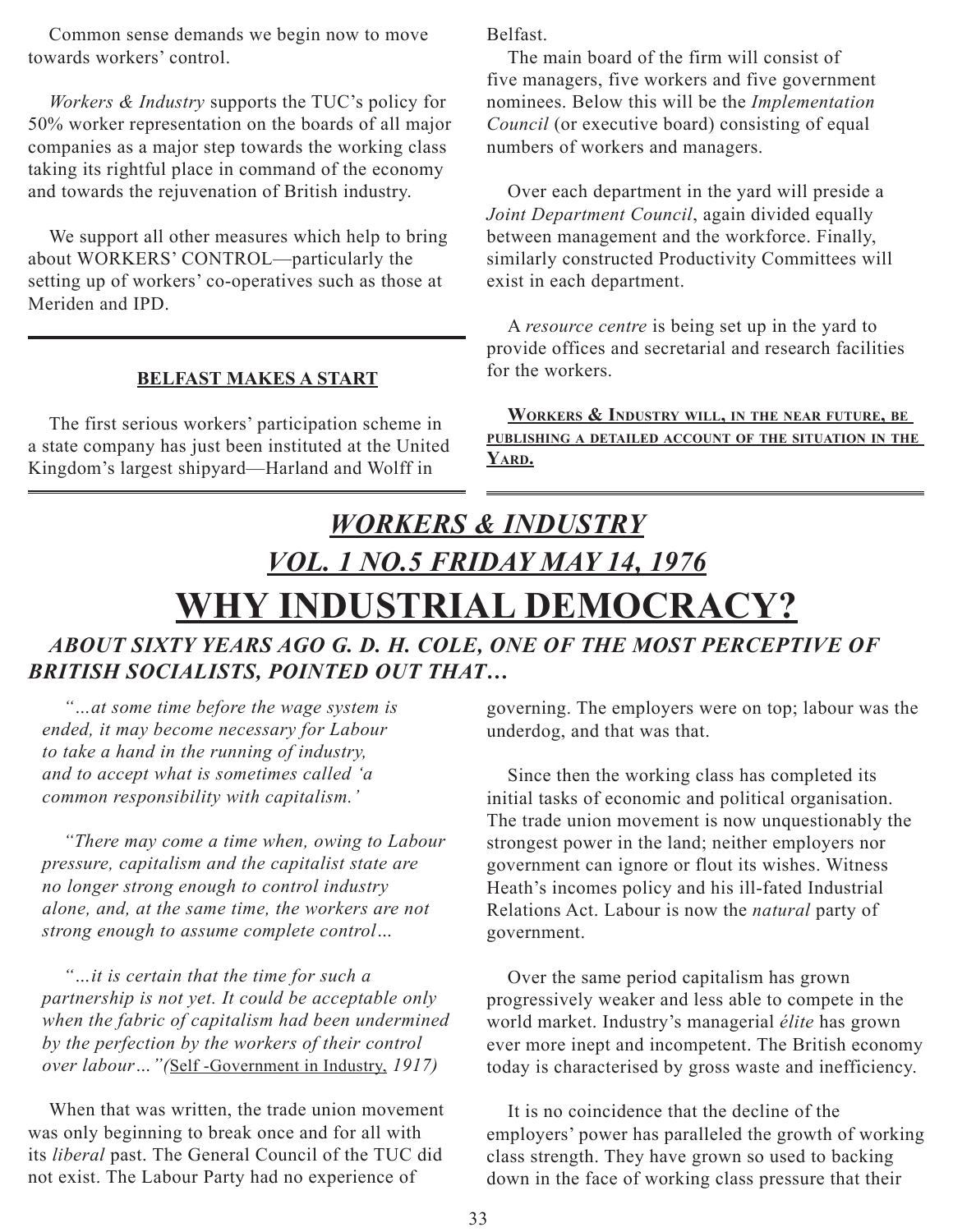precious prerogatives have withered from lack of use. There is no such thing as a *right* that cannot be used. The employers' *right* to manage industry cannot be exercised against trade union opposition. It no longer exists. The employers are still in control of industry, still have some measure of power, only because the workers have not yet decided to replace them because the workers have so far been content with the negative power of veto.

The situation of social stalemate and dual-power in industry which Cole described sixty years ago has finally come about. Owing to working class pressure, the employers are no longer strong enough to control industry. The industrial power of the working class is such that only they are really capable of controlling industry. But they lack the assurance, the confidence in their own ability and potential, that they need to finally wrest control of ailing British industry, consign the employers to homes for retired gentlefolk, and run their firms and enterprises in their own interest.

NOW, IF EVER, IS THE TIME FOR A *COMMON RESPONSIBILITY WITH CAPITALISM*. A *COMMON RESPONSIBILITY* IN WHICH EMPLOYERS WILL BE VERY MUCH JUNIOR PARTNERS.

That's what industrial democracy is about. It's a period of joint control in which workers will inevitably gain experience of wielding their immense industrial power positively in pursuit of definite economic objectives which they will be in a position to determine themselves. Industrial democracy is about workers learning the skills they'll need in order to devise realistic and efficient policies which promote both their interests and the interests of the economy and society at large. Its about workers taking on the valid social functions which the employing class is no longer capable of performing and themselves forcing the pace of technological change and economic and social progress.

*Above all industrial democracy, the period of common consent and joint control, is about workers developing the habit of being rulers. Workers will soon get used to exercising power to achieve constructive, predetermined, ends. Before long they'll have all the self-confidence they need to sweep the employers entirely aside and assume complete control.*

As we have pointed out before the TUC's proposed system of industrial democracy would allow workers,

once they wanted to, to immediately transform joint into complete control. At any point in the proceedings, workers will be able to combine existing shop floor power with their power in the boardroom to overrule the employers once and for all and subordinate management entirely to the aims and objectives of a new set of sovereign masters: the workforce.

How long industrial democracy and *joint* control last is entirely up to the workers. Once they decide its time for out and out, unfettered and unrestricted workers' control that's it. There'll be nothing to stop them.

THEN THE STALEMATE WILL FINALLY BE RESOLVED. THE LAST TRACES OF INEFFICIENCY AND INCOMPETENCE WILL BE SWEPT ASIDE AS INDUSTRIAL PRODUCTION AND ECONOMIC GROWTH UNDER THE DIRECTION OF THE WORKING CLASS SOAR TO NEW AND UNIMAGINED HEIGHTS.

AND THE SOONER THE BETTER.

### **VICKERS**

*"I see it as the role of government and of the Organising Committee, and the Board and the Unions themselves, to stimulate and encourage and support moves by workers in industry to hammer out their own proposals for the structure of the industry and the injection of a genuinely democratic element into the management pattern…"*

Mr. Tony Benn addressing a conference in Gateshead on 24 March, 1975, on the subject of the Labour Party's policies on Industry.

The Vickers North East Shop Stewards Committees, anticipating the thinking of the Minister on this issue, set up the working party at the beginning of 1975. Its broad terms of reference were to examine and analyse the existing management control structure and to draw up alternative democratic structures. After looking at the present structure, we came to the following major conclusions:

(1) There is already a large element of control of the working environment at shop level by shop stewards and members, in negotiation, discussion and sometimes through industrial action.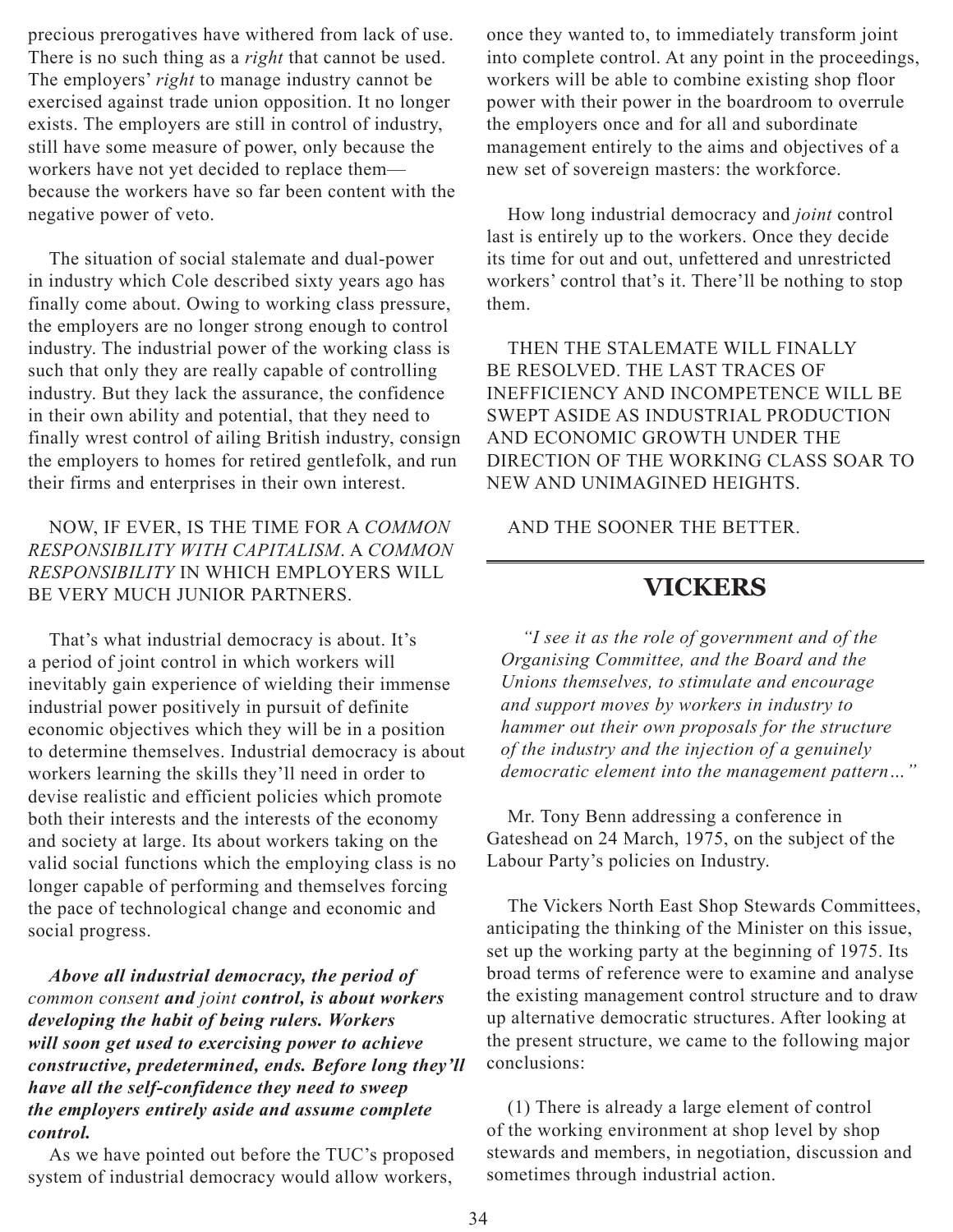(2) However, as workers we do not have a voice on the boards where, in the main, the decisions are made that we have to work to on the shop floor.

Our proposal, then, is simply 50% worker representation on the boards, at local or plant level (where they exist), at Group product level and at National level. This proposal is broadly in line with the TUC policy (as outlined in the statement on *Industrial Democracy*) for 50% membership of boards to be elected through the Trade Union machinery where more than 2,000 workers are employed in a company. We do feel, however, that one of the primary matters that the new boards should deal with is to make management structures more responsive and more democratic.

Our ideas assume that Vickers will be subject to Labour Party and TUC industrial policies, and to the current Industry Legislation proposals. The document has been widely circulated at shop floor level and comments welcomed. In addition to discussions at the North East works, the document has been discussed by the Vickers Combine Committee. The only qualification expressed by some shop stewards is that worker directors on the various boards should be allowed to remain shop stewards.

**(From a document produced last year by the Vickers North East Combine Committee)**

### **THE PAY POLICY**

The agreement between the Chancellor, Mr. Healy, and the TUC means a negligible pay rise in money terms and another fall in real wages. This situation is being accepted by the majority of the workers and trade union leaders as necessary to bring down inflation.

The result of this incomes policy will be low inflation, the equalisation of what we produce with what we spend, and the creation of a reasonably large investment fund. In theory, this should lead to investment, growing production and a fall in unemployment.

But for the theory to become reality there needs to be a vigorous class of employers in this country to take advantage of the present situation to rationalise and re-equip, and of the future situation to ensure

production and seek out fresh markets. Such a class we do not have. The growth of the industrial and general unions over the last fifty years—and particularly since the war—has completely demoralised the *masters*. The entrepreneur of yesteryear has become a spineless industrial bureaucrat interested only in his petty social standing.

WE WELCOME THE ACQUISITION OF POWER BY THE WORKING MAN AND THE RAPID DEMISE OF THE ÉLITE RULING CLASS. BUT WHETHER IT IS WELCOME OR NOT, IT IS A FACT OF LIFE. ONLY THE ORGANISED WORKERS NOW HAVE THE POWER TO RUN THE COUNTRY'S ECONOMY.

All the economic schemes in the world can't give back their power and vigour to the employers. If Healy's plan and our sacrifices are to lead anywhere besides lower wages and longer dole queues, then the workers must sit in the driving seat of industry.

We have gained all we can from the employers by the use of our negative industrial power. We must now use this power positively and take command of industry. We must support the TUC's proposals for workers' control of the boards of industry (both public and private). And in emergency we must be prepared to take over our firms and set up worker co-operatives. (It is interesting to note that in the industrial gloom of the last year the workers' co-operatives at Triumph, Meriden and IPD, Kirby, stood out as shining successes.)

### **A.P.E.X. & WORKERS' CONTROL**

APART FROM THE TUC'S EVIDENCE, THE BULK OF THE MASSIVE AMOUNT OF MATERIAL SUBMITTED TO THE BULLOCK COMMITTEE OF INQUIRY INTO INDUSTRIAL DEMOCRACY TO DATE ARGUES AGAINST THE NEED FOR WORKERS' CONTROL AND FOR THE EMPLOYERS' *RIGHT* TO MANAGE INDUSTRY AS INEFFICIENTLY AS THEY LIKE.

Employers, in every shape and form, from the Industrial Participation Association to the Confederation of British Industry, have put forward schemes for *participation agreements* and the like in an attempt to re-assert their long lost authority by giving workers a false sense of involvement in company affairs.